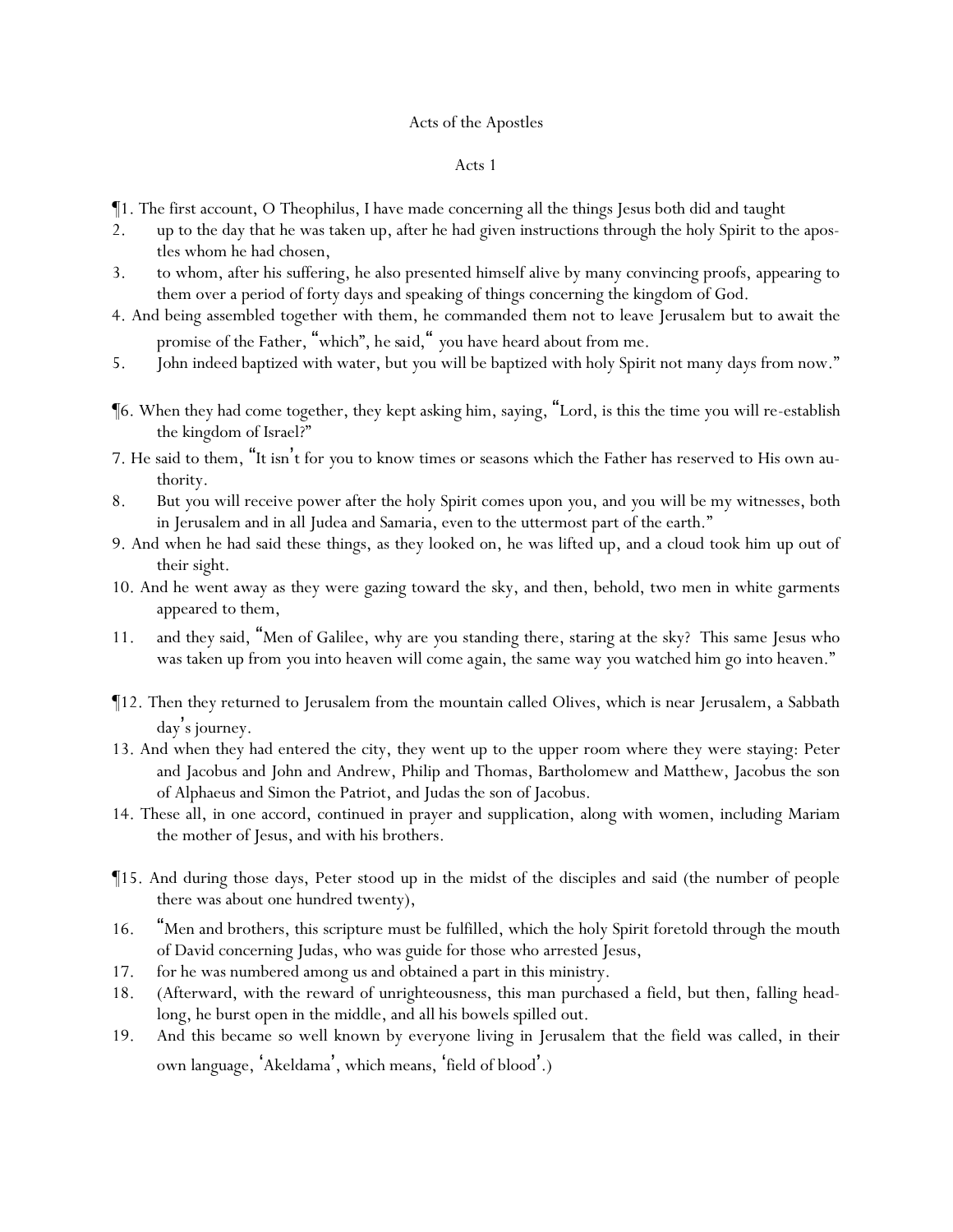- 20. For it is written in the book of Psalms, 'Let his home become desolate, and let there be no one living in it, 'and, 'May another take his place. '
- 21. It must be, then, that from among the men who accompanied us the entire time the Lord Jesus went in and out among us,
- 22. beginning from the baptism of John until the day that he was taken up from us, one of them should be made a witness of his resurrection with us."
- 23. And so, they put forward two: Joseph, the one called Barsabbas, who was surnamed Justus, and Matthias.
- 24. And they prayed and said, "You, LORD, <sup>1</sup> knower of all hearts, show which one of these two you have chosen
- 25. to receive the part of this ministry and apostleship from which Judas turned to go to his own place."
- 26. Then they cast their lots, and the lot fell on Matthias, and so, he was numbered with the eleven apostles.

- ¶1. When the day of Pentecost was fully come, they were all in one accord, in one place.
- 2. And suddenly there came a sound from heaven like a violent, rushing wind, and it filled the whole house where they were sitting.
- 3. And there appeared to them divided tongues like fire, and it sat upon each one of them,
- 4. and they were all filled with holy Spirit, and they began to speak in other tongues as the Spirit moved them to speak.
- ¶5. Now, there were dwelling in Jerusalem devout men, Jews, from every nation under heaven,
- 6. and at this sound, a large number came together, and they were amazed because each one was hearing them speak in his own language.
- 7. And they all, in astonishment and wonder, were saying to one another, "Aren't all these who are speaking Galileans?
- 8. So, how *is it* that each of us hears *them speaking* in our native tongue?
- 9. Parthians, and Medes, and Elamites, and those who live in Mesopotamia, Judea, and Cappadocia, Pontus, and Asia,
- 10. Phrygia, and Pamphylia, Egypt, and in parts of Libya around Cyrene, and visitors from Rome, both Jews and converts,
- 11. Cretans and Arabians! We hear them declaring the mighty things of God in our own languages."
- 12. And they were all amazed and at a loss, saying to one another, "What might this be?"
- 13. Others, mocking, were saying, "They are full of new wine."
- ¶14. But Peter, standing up with the eleven, lifted up his voice and declared to them, "Men of Judea, and all who dwell in Jerusalem, let this be known to *y*ou, and pay attention to my words!
- 15. Contrary to what *y*ou think, these are not drunk, seeing it is but the third hour of the day.
- 16. But this is that which was spoken by the prophet Joel:

<sup>&</sup>lt;sup>1</sup> Where the word "Lord" refers to the Father, as it does here, instead of to His Son Jesus, the word will appear in small capital letters: LORD.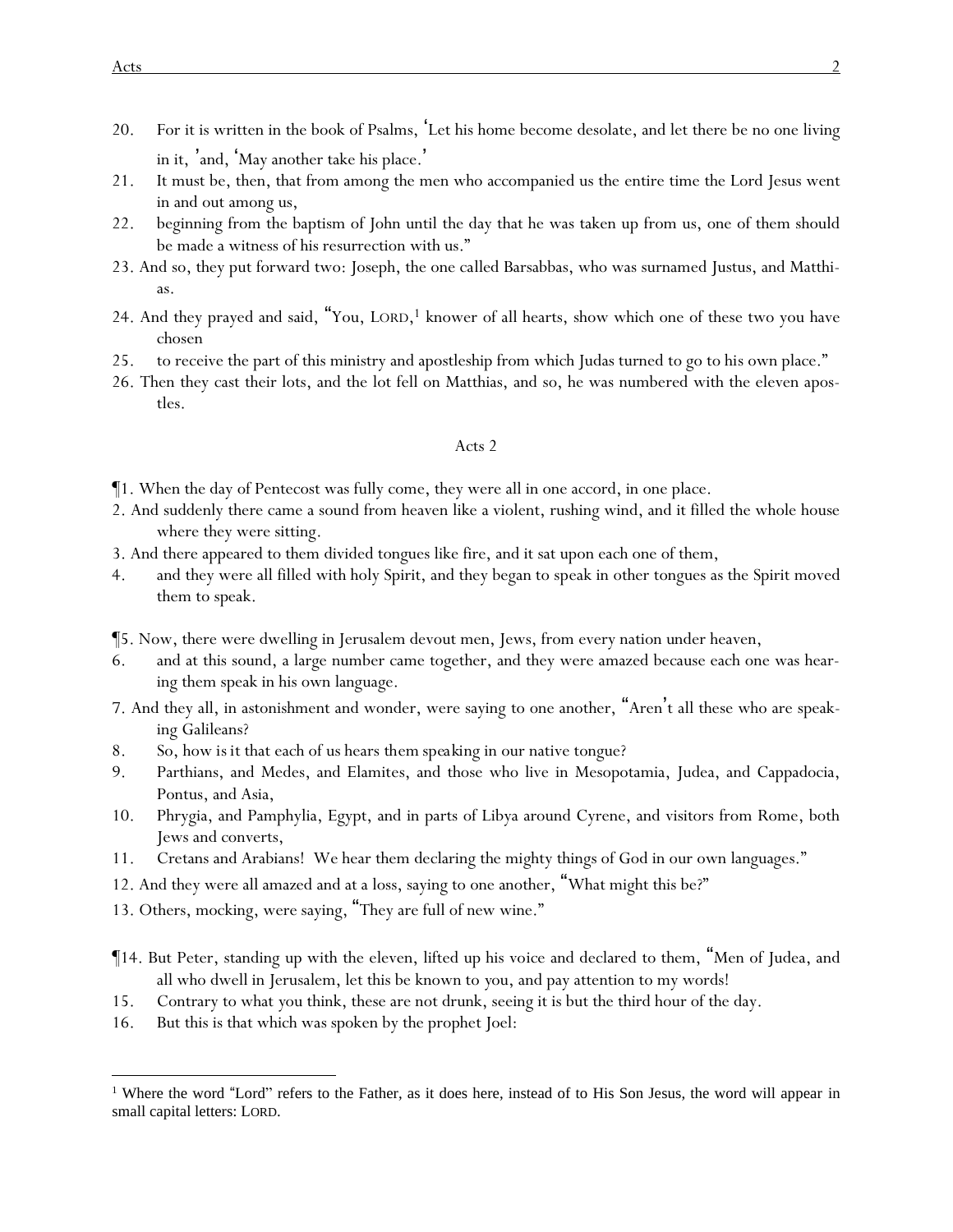- 17. 'And it shall come to pass in the last days, says God, that I will pour out my Spirit on all flesh, and *y*our sons and *y*our daughters will prophesy, and *y*our young men will see visions, and *y*our old men will dream dreams.
- 18. I will even pour out my Spirit on my slaves, male and female, in those days, and they will prophesy.
- 19. And I will cause wonders to appear in heaven above and signs on earth below: blood and fire and billows of smoke.
- 20. The sun will be turned to darkness and the moon to blood before the coming of the great and glorious day of the LORD.
- 21. And it shall come to pass that everyone who calls upon the name of the LORD will be saved. '
- 22. Men of Israel, listen to these words! Jesus the Nazarene, a man from God, was attested to *y*ou by miracles and wonders and signs which God performed through him in *y*our midst, as *y*ou *y*ourselves certainly know.
- 23. *Y*ou took this man, *who was* turned over *to you* by the fixed purpose and foreknowledge of God, and killed him with wicked hands, nailing *him*to *a cross*,
- 24. but God raised him up, loosing the pangs of death, for it was not possible for him to be held by it.
- 25. For David said of him, 'I have always seen the LORD before me; because He is at my right hand, that I might not be moved.
- 26. Therefore, my heart was glad, and my tongue rejoiced. Moreover, my flesh also will rest in hope,
- 27. for you will not leave my soul in Hades, nor will you allow your holy one to see corruption.
- 28. You made known to me the paths of life. You will make me full of joy with your presence.'
- 29. Men and brothers, let me speak plainly to *y*ou about the patriarch David, that he both died and was buried, and his tomb is with us to this day.
- 30. Therefore, being a prophet and knowing that with an oath God swore to him that from the fruit of his loins, according to the flesh, He would raise up the Messiah to sit on his throne,
- 31. he foresaw and spoke of the resurrection of the Messiah, that his soul was not left in Hades, nor did his flesh see decay.
- 32. This Jesus has God raised up, of which we all are witnesses!
- 33. Moreover, being exalted to the right hand of God, and having received from the Father the promise of the holy Spirit, he has shed forth this which *y*ou *y*ourselves now see and hear.
- 34. For David did not ascend into heaven, but he said, 'The LORD said to my Lord, sit at my right hand
- 35. until I make your enemies a footstool for your feet. '
- 36. So then, let all the house of Israel know assuredly that God has made him both Lord and Messiah this Jesus whom *y*ou crucified!"
- ¶37. When they heard *this*, they were cut to the heart, and they said to Peter and to the rest of the apostles, "Men and brothers, what are we to do?"
- 38. Peter started telling them, "Repent and be baptized, every one of *y*ou, in the name of Jesus Christ for the forgiveness of sins, and *y*ou will receive the gift of the holy Spirit!
- 39. The promise is to *y*ou and to *y*our children, and to all who are far off, as many as the LORD our God shall call."
- 40. And with many other words, he testified and pleaded, saying, "Be saved from this perverse generation!"
- 41. Then, those who received his word gladly were baptized, and that day, about three thousand souls were added to *them*.
- 42. And they were devoted to the doctrine of the apostles, and to the fellowship, and the breaking of bread, and to prayers.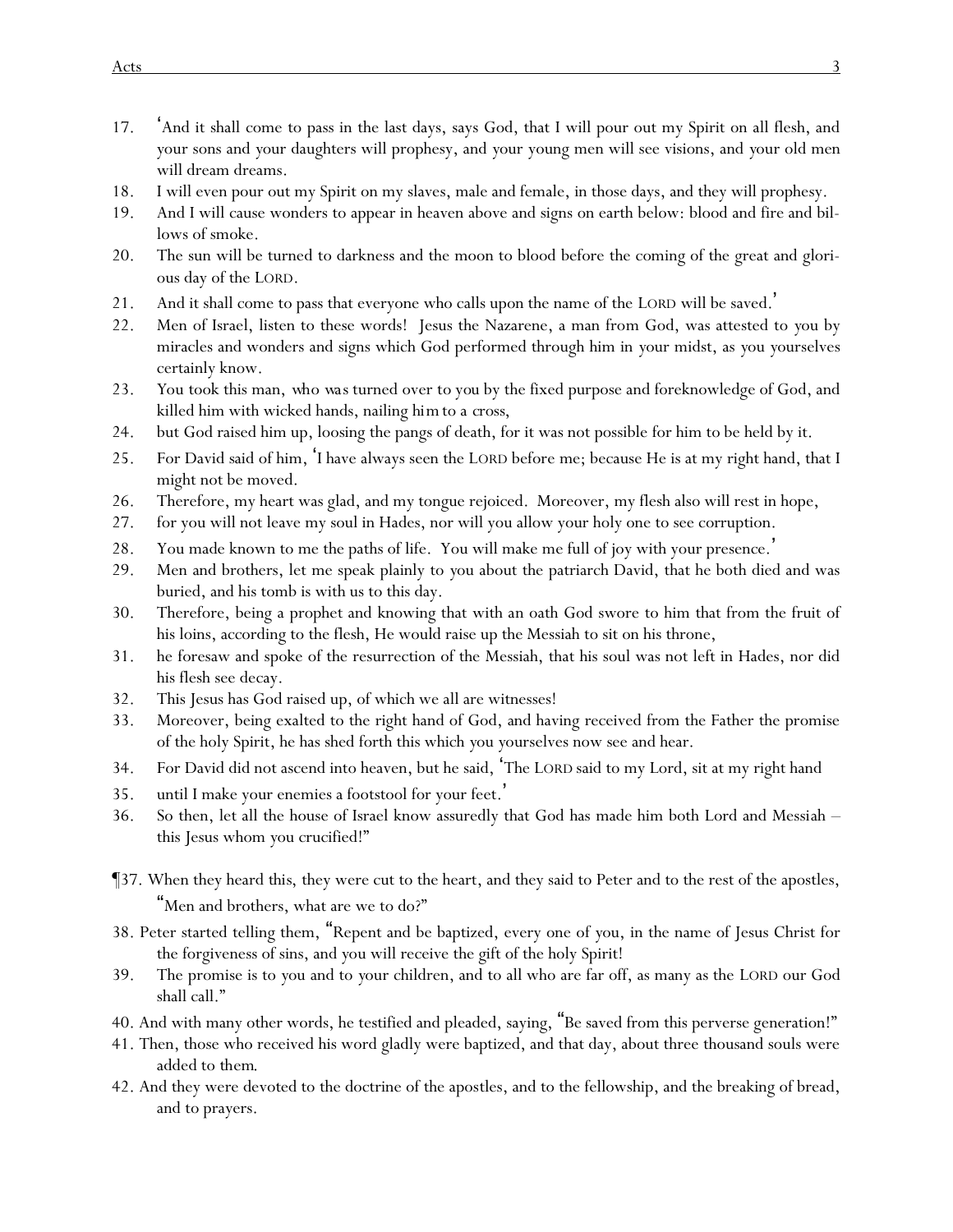¶43. Fear came on every soul, and many miracles and signs were wrought through the apostles.

- 44. Now, all who believed were united, and held everything in common,
- 45. and they began selling possessions and property and distributing it to everyone, according to the need that anyone had.
- 46. Every day, they spent much time together in the temple, breaking bread from house to house, sharing *their* food with gladness and simplicity of heart,
- 47. praising God and having favor with all the people. And day by day, the Lord added to the Assembly those who were to be saved.

- 1. Now, Peter and John were going together up to the temple at the ninth *hour*, the hour of prayer,
- 2. and there was a certain man, crippled from his mother's womb, who used to be carried about, whom they laid every day at the temple gate called "Beautiful" to ask for alms from those going into the temple.
- 3. When he saw Peter and John about to enter the temple, he asked for alms,
- 4. but Peter, with John, fixed his gaze on him and said, "Look at us!"
- 5. He then looked directly at them, expecting to receive something from them.
- 6. But Peter said, "I don't have silver or gold, but what I do have, I give to you. In the name of Jesus Christ of Nazareth, rise up and walk!"
- 7. And taking him by the right hand, he lifted *him* up, and immediately his feet and ankles were made strong,
- 8. and leaping up, he stood and began to walk. And he went with them into the temple, walking and leaping, and praising God.
- 9. Now, all the people saw him walking and praising God,
- 10. and they recognized him, that he was the man who sat for alms at the temple's Beautiful Gate. And they were filled with wonder and amazement at what had happened to him.
- ¶11. The man healed of lameness clung to Peter and John, and all the people together ran to them at the portico called Solomon's, utterly astonished.
- 12. When Peter saw this, he addressed the people:" Men of Israel, why do *y*ou marvel at this? Or why do *y*ou stare at us, as if our own power or godliness has made him walk?
- 13. The God of Abraham, Isaac, and Jacob, the God of our fathers, has glorified His child Jesus, whom *y*ou betrayed*,* and whom *y*ou repudiated before Pilate when he was determined to release *him*.
- 14. But *y*ou denied the holy and righteous one, and asked for a man a murderer! to be granted to *y*ou *instead*,
- 15. and *y*ou killed the Prince of life, whom God raised from the dead, of which we are witnesses!
- 16. His name, by faith in his name, made this man strong whom *y*ou see and have known, and the faith that *comes* by him gave him this perfect soundness in the sight of *y*ou all.
- 17. Now, brothers, I know that *y*ou did it ignorantly, as *y*our rulers *did* also.
- 18. But what God foretold by the mouth of all his prophets, that the Messiah should suffer, He has in this way fulfilled.
- 19. Repent, then, and be converted, that *y*our sins might be blotted out, so that the times of refreshing may come from the presence of the LORD,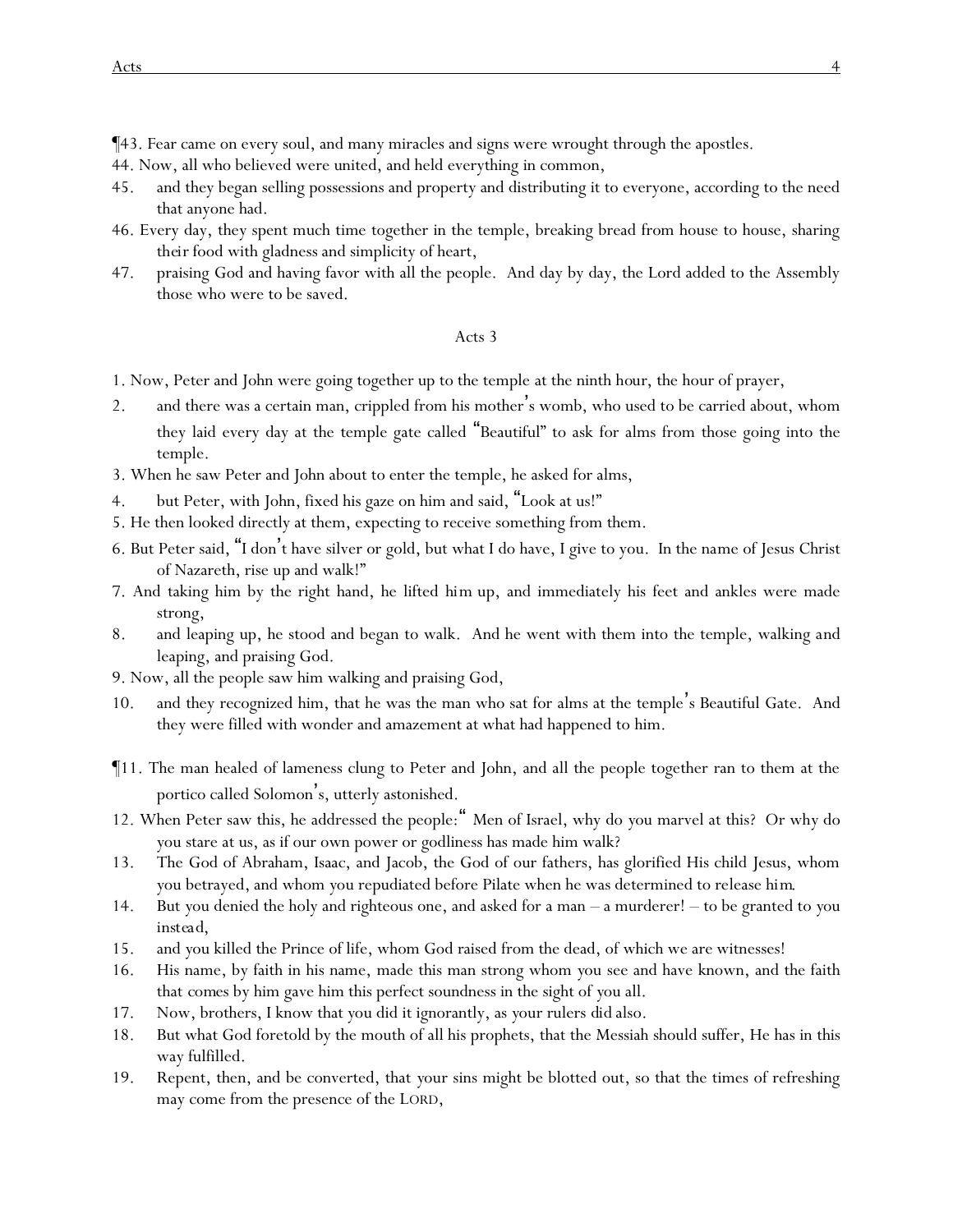- 20. and so that He might send the one chosen before *to be y*our Messiah: Jesus,
- 21. whom heaven must receive until the time for the restoration of all things, of which God has spoken by the mouth of all His holy prophets from time immemorial.
- 22. For Moses certainly spoke to the fathers and said, 'A prophet like me will the LORD our God raise up for *y*ou from among *y*our brothers. *Y*ou must obey him in whatsoever things he says to *y*ou.
- 23. And every soul who will not obey that prophet will be utterly destroyed from among the people. '
- 24. And all the prophets from Samuel onward, as many as spoke, also proclaimed these days.
- 25. *Y*ou are descendants of the prophets and of the covenant which God made with our fathers, saying to Abraham, 'In your seed all the families of earth will be blessed.'
- 26. To *y*ou first, God, having raised up His child Jesus, sent him as a blessing to *y*ou, to turn each *of you* from *y*our sins."

- ¶1. As they were talking to the people, the priests and the commander of the temple guard and the Sadducees came upon them,
- 2. annoyed that they were teaching the people and proclaiming, in Jesus, the resurrection from the dead.
- 3. And they arrested them and put them in prison until the next day, since it was already evening.
- 4. But many who had heard the message believed, and the number of men was about five thousand.
- ¶5. On the next day, their rulers and elders and scribes gathered together in Jerusalem
- 6. with Annas the high priest, and Caiaphas, John, and Alexander, and as many as were of the high priest's family.
- 7. And when they had set them in the midst, they began asking, "By what power or in what name did *y*ou do this?"
- 8. Then Peter, filled with holy Spirit, said to them, "Rulers of the people and elders of Israel,
- 9. if we are being examined today concerning the good deed done for a crippled man, as to how he has been healed,
- 10. be it known to all of *y*ou and to all the people of Israel that by the name of Jesus Christ of Nazareth, whom *y*ou crucified *and* whom God raised from the dead – by him! – this man stands before *y*ou whole.
- 11. This is the stone that was rejected by *y*ou builders, which has become the head of the corner.
- 12. And salvation is not by any other, for there is no other name given among men by which we must be saved!"
- ¶13. When they saw the boldness of Peter and John and perceived that they were uneducated and untrained men, they began to marvel, and they recognized them as having been with Jesus.
- 14. And seeing the man who had been healed standing with them, they could say nothing against *it*.
- 15. But after they ordered them to go out of the Sanhedrin, they began to confer with one another,
- 16. saying, "What are we to do with these men? For indeed, that a notable miracle has been done by them *is* obvious to all who live in Jerusalem, and we cannot deny it.
- 17. Nevertheless, so that it spread no further among the people, let us give them stern warning to speak no more in this name to anyone."
- 18. So, summoning them, they commanded them not to speak or teach anything at all in the name of Jesus.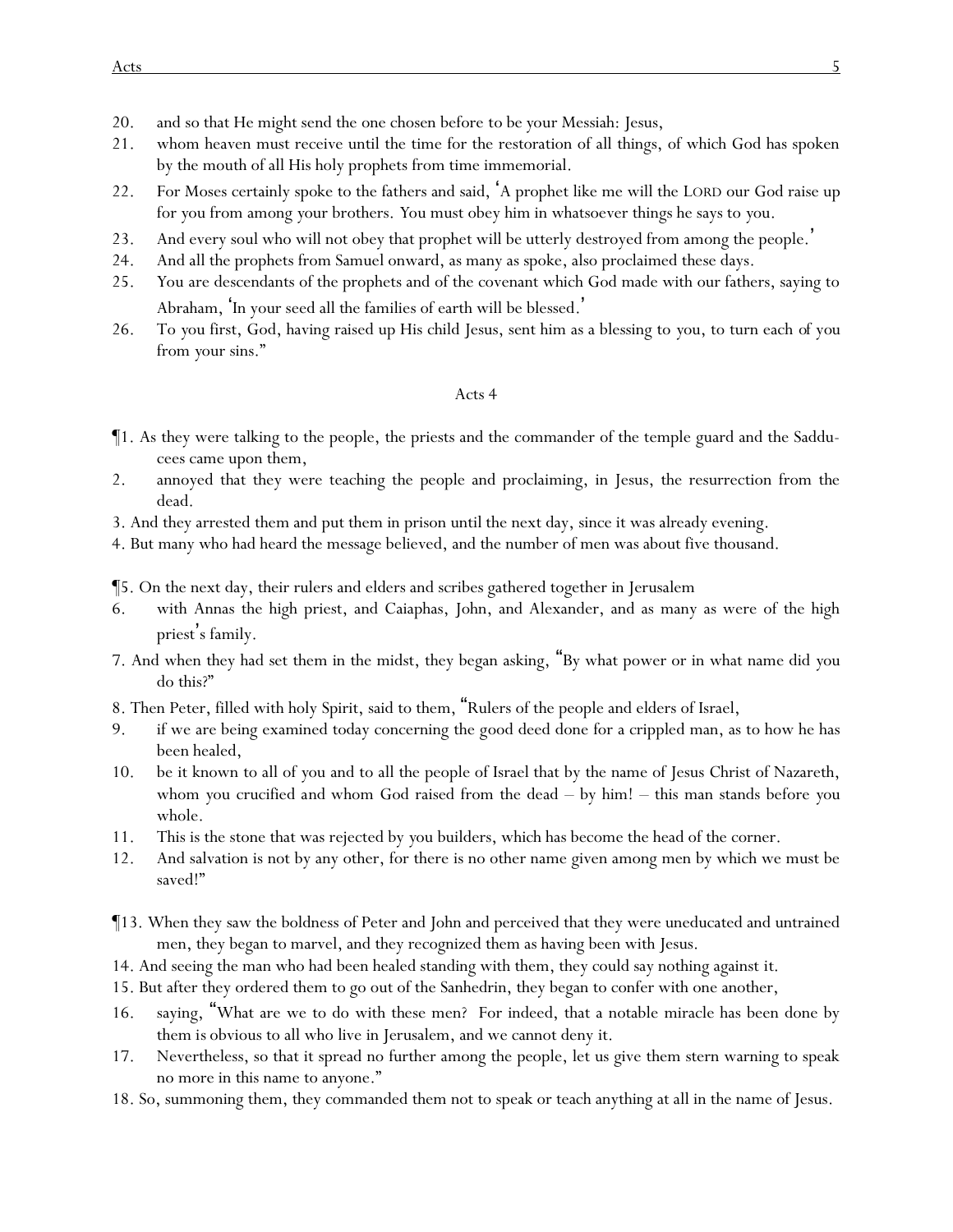- 19. But Peter and John answered and said to them, "Whether it is right in God's sight to listen to *y*ou rather than to God, *y*ou judge.
- 20. For we cannot but speak the things that we have seen and heard."
- 21. Then, after making further threats, they released them, finding no basis for which to punish them because of the people, since they were all glorifying God because of what had happened,
- 22. for the man on whom this miracle of healing had been performed was over forty years old.
- ¶23. When they were released, they went to their own company and reported all that the chief priests and elders had said to them.
- 24. And when they heard it, they lifted up *their* voice with one accord to God and said, "Master, you are the God who made heaven, and the earth, and the sea, and all that is in them,
- 25. who through the mouth of David your servant said, 'Why do the Gentiles rage and *the* people imagine vain things?
- 26. The kings of the earth set themselves, and the rulers assembled together against the LORD, and against His Messiah. '
- 27. For against your holy child Jesus, whom you anointed, Herod and Pontius Pilate truly were gathered together with Gentiles and people from Israel
- 28. to do everything your hand and your purpose predetermined to happen.
- 29. And now, LORD, look upon their threats and grant your slaves to speak your word with all boldness
- 30. by stretching forth your hand to heal, and for signs and wonders to be performed through the name of your holy child Jesus."
- 31. And when they had prayed, the place in which they were gathered was shaken, and they were all filled with holy Spirit and spoke the word of God with boldness.
- ¶32. The heart and soul of the multitude of those who believed were one, and no one said that any of his possessions were his own, but they held all things in common.
- 33. (And with great power the apostles continued to give witness to the resurrection of the Lord Jesus, and great grace was upon them all.)
- 34. And no one among them was needy, for as many as owned fields or houses sold them, and brought the proceeds of the sales
- 35. and placed them at the feet of the apostles to distribute to each man according to his need.
- ¶36. And Joses, who was by the apostles surnamed Barnabas (which is translated as "son of comfort"), a Levite born in Cyprus,
- 37. sold a field he owned, and brought the money and placed it at the apostles 'feet.

- ¶1. But a certain man named Ananias, with Sapphira his wife, sold a piece of property,
- 2. and with his wife's knowledge, he kept back part of the proceeds for himself, and he brought a portion and placed it at the apostles 'feet.
- 3. But Peter said, "Ananias, why has Satan filled your heart to lie to the holy Spirit, and to hold back part of the proceeds from the land?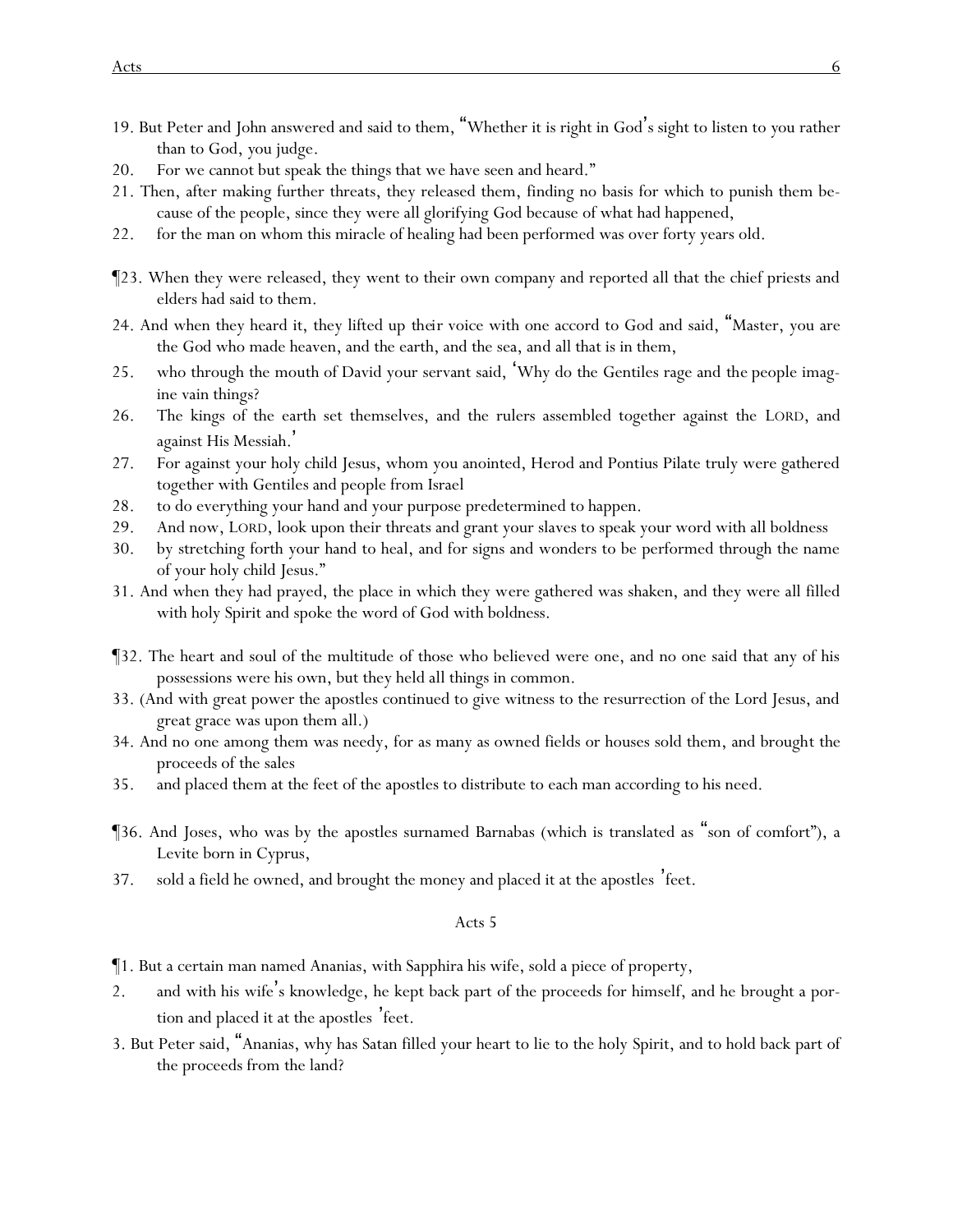- 4. While it remained, wasn't it still yours? And after it was sold, wasn't it in your control? Why did you plan this thing in your heart? You have not lied to men, but to God!"
- 5. And when Ananias heard these words, he collapsed and died. And great fear came upon all who heard of these things.
- 6. And the young men arose, wrapped him, carried *him* out, and buried *him*.
- ¶7. Then, about three hours later, his wife came in, unaware of what had happened.
- 8. And Peter said to her, "Tell me if *y*ou sold the piece of land for so much." And she said, "Yes, for so much."
- 9. Then Peter said to her, "Why did *y*ou agree to tempt the Spirit of the LORD? Behold! The feet of those who buried your husband are at the door. They will also carry you out!"
- 10. And immediately, she collapsed at his feet and died. And the young men came in and found her dead, and they carried *her* out and buried *her* with her husband.
- 11. And great fear came upon the whole Assembly, and on all who heard of these things.
- ¶12. Now, many signs and wonders were continually being done among the people through the hands of the apostles, and they were all together in Solomon's portico.
- 13. (No one among the rest had the courage to join them, even though the people magnified them,
- 14. and believers were continually being added to the Lord, multitudes of both men and women.)
- 15. And the sick were carried out into the streets and were laid on beds or pallets so that when Peter came by, *his* shadow might fall on some of them.
- 16. And a multitude from the surrounding cities also came to Jerusalem, bringing the sick and those troubled by unclean spirits, and they were all being healed.
- ¶17. But the high priest and all those with him (being the sect of the Sadducees) rose up, being filled with envy,
- 18. and they laid their hands on the apostles and put them in the public prison.
- 19. But during the night, the angel of the LORD opened the prison doors, and after bringing them out, he said,
- 20. "Go and stand in the temple, and speak to the people all the words of this life."
- 21. So, having heard *this*, they went into the temple at daybreak and began teaching. And the high priest came, and those with him, and they summoned the Sanhedrin, and all the elders of the sons of Israel, and they sent to the prison to have them brought.
- 22. But when the officers came, they did not find them in the prison, and they returned and reported *it*,
- 23. saying, "We found the prison securely locked, and the guard standing before the doors, but when we opened *them*, we found no one inside."
- 24. Now when the *high* priest, and the commander of the temple guard, and the chief priests heard these things, they were at a loss about them, as to what might come of this.
- 25. Then someone came and told them, "Behold! The men whom *y*ou put in the prison are in the temple, standing and teaching the people!"
- 26. At that, the commander went with the officers, and he brought them *in*, but without force, for they feared that they themselves might be stoned by the people.
- 27. And when they had brought them, they set *them* before the Sanhedrin, and the high priest questioned them,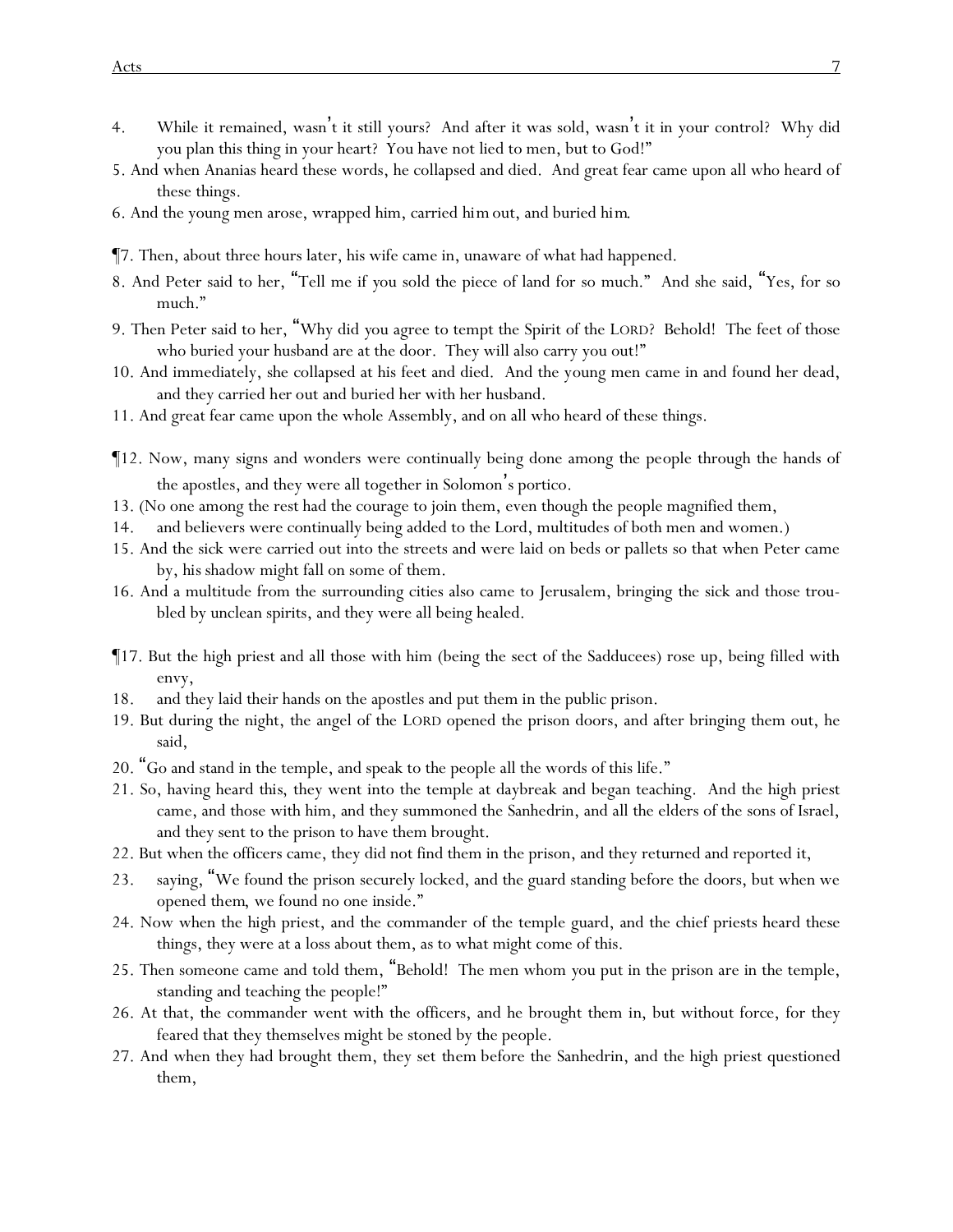- 28. saying, "Did we not command *y*ou not to teach in this name? But, behold, *y*ou have filled Jerusalem with *y*our doctrine, and *y*ou are determined to bring this man's blood upon us!"
- 29. But Peter and the apostles answered, saying, "We must obey God rather than men.
- 30. The God of our fathers raised up Jesus, whom *y*ou killed, hanging *him*on a tree.
- 31. This man God has exalted to His right hand *to be* a Prince and a Savior, to give repentance to Israel, and forgiveness of sins.
- 32. And we are his witnesses of these things, and so *is* the holy Spirit, which God has given to those who obey Him."
- ¶33. When they heard this, they were cut to the quick, and they began plotting to kill them.
- 34. And a certain Pharisee named Gamaliel, a teacher of the law, respected by all the people, stood up in the Sanhedrin and gave an order to put the apostles outside momentarily.
- 35. And he said to them, "Men of Israel, take heed to *y*ourselves concerning these men and what *y*ou intend to do.
- 36. Prior to these days, Theudas rose up, making himself out to be somebody, to whom a number of men, about 400, were devoted. He was killed, and all those who trusted in him were dispersed and came to nothing.
- 37. After him, in the days of the census, Judas the Galilean rose up and drew away a number of people after him. He was killed, too, and all those who trusted in him were scattered.
- 38. So, as for this present matter, I say to *y*ou, desist from these men and leave them alone, for if this idea or work be of men, it will fade away to nothing,
- 39. but if it is of God, *y*ou cannot do away with it, and *y*ou may even be found fighting against God."
- 40. And they were persuaded by him. So, they summoned the apostles, and when they had flogged *them*, they commanded *them* not to speak in the name of Jesus, and released them.
- 41. Yet, they left the Sanhedrin rejoicing because they had been counted worthy to suffer shame for the name of Jesus,
- 42. and every day, in the temple and from house to house, they did not cease from teaching and proclaiming the good news of Jesus Christ.

- 1. In those days, as the number of disciples increased, a complaint arose from the Hellenists<sup>2</sup> against the Hebrews, that their widows were being neglected in the daily distribution.
- 2. So the twelve summoned the community of disciples together and said, "It is not right *for* us to quit *serving* the word of God to serve tables.
- 3. Therefore, brothers, look for seven men from among *y*ou who are well spoken of, full of holy Spirit and wisdom, whom we will put in charge of this need.
- 4. But we will devote ourselves to prayer and to ministry of the word."
- 5. And this statement pleased the whole Assembly, and they chose Stephen, a man full of faith and holy Spirit, and Philip, and Prochorus, and Nikanor, and Timon, and Parmenas, and Nikolaus, a proselyte from Antioch,
- 6. whom they set before the apostles. And they prayed and laid hands on them.

<sup>&</sup>lt;sup>2</sup> Apparently, the "Hellenists", or "Grecians", were Jews not native to Palestine and who spoke Greek and lived to some extent according to Greek culture. They seem to have been considered second-class citizens by native Jews.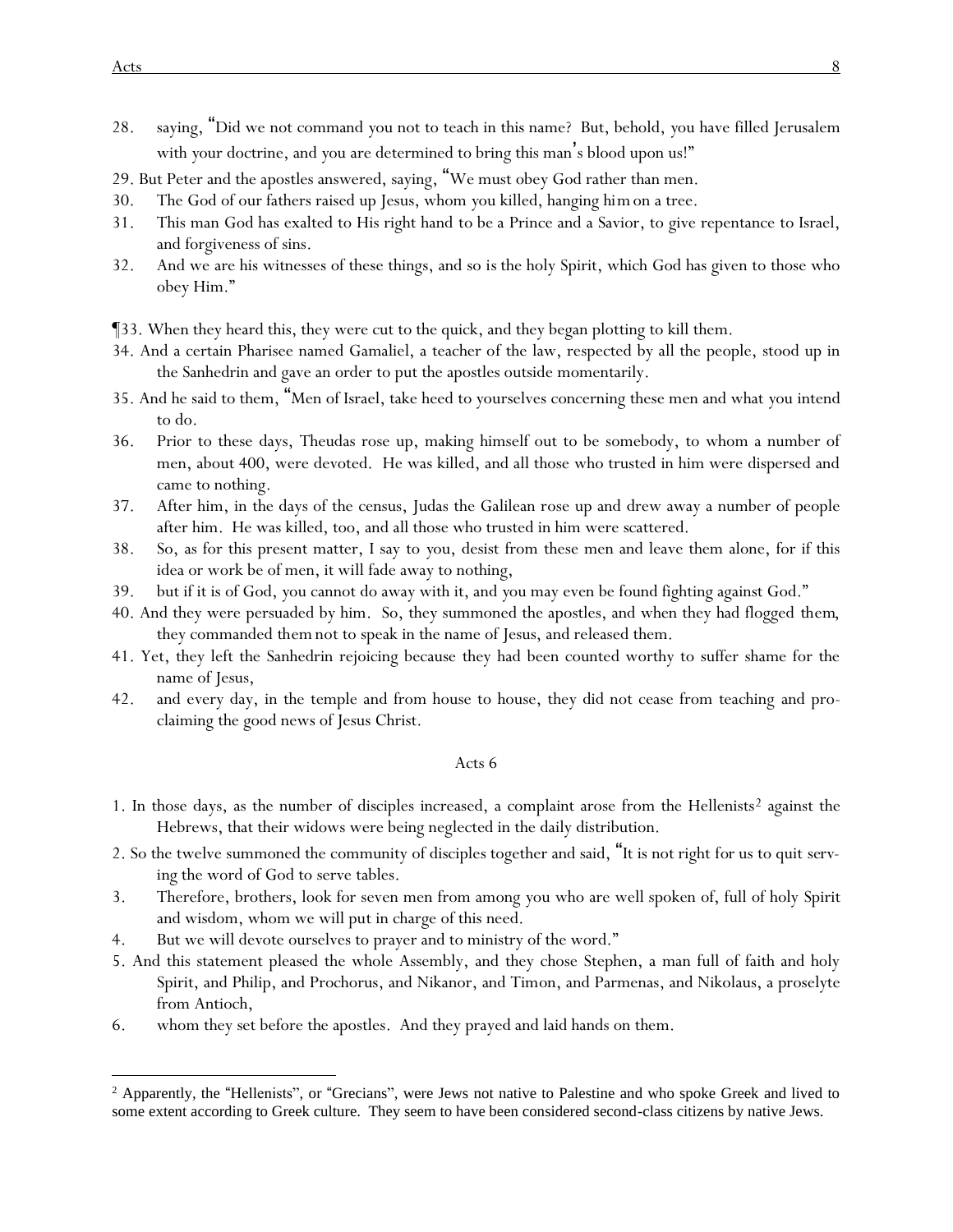- ¶7. And the word of God increased, and the number of disciples multiplied greatly in Jerusalem, and a large number of the priests were becoming obedient to the faith.
- ¶8. Now, Stephen, full of faith and power, was performing miracles and great signs among the people.
- 9. Then some from the synagogue that is designated for Freedmen, and Cyrenians, and Alexandrians, and those of Cilicia and Asia rose up and disputed with Stephen,
- 10. but they were not able to resist the wisdom and the spirit with which he was speaking.
- 11. So then, they suborned men to say, "We have heard him saying blasphemous things against Moses and God."
- 12. And they incited the people and the elders and the scribes, and they came upon *him* suddenly, and violently seized him, and brought him to the Sanhedrin.
- 13. Then they put forward the false witnesses who said, "This man never stops speaking blasphemous things against the holy place and the law.
- 14. We have heard him saying that this Nazarene, Jesus, will destroy this place and alter the customs that Moses passed down to us."
- 15. And all those sitting in the Sanhedrin, gazing at him, saw his face like the face of an angel.

- 1. Then the high priest said, "Are these things true?"
- 2. And he said, "Brothers and fathers, listen to me. The God of glory appeared to our father Abraham when *he was* in Mesopotamia before he dwelt in Haran,
- 3. and He said to him, 'Leave your land and your kinsmen and come to a land that I will show you. '
- 4. Then he left the land of the Chaldeans and settled in Haran, and from there, after the death of his father, *God* resettled him in this land where *y*ou now live.
- 5. But He gave him no inheritance in it, not even a foot's length of ground, yet He promised to give it to him as a possession, and to his seed after him, while he was yet childless.
- 6. And God spoke to this effect, that his seed would be sojourners in a land belonging to others, and men would enslave and oppress them 400 years.
- 7. 'And I myself will judge the nation where they will be enslaved, 'said God, 'and after that, they will come out and worship me in this place.'
- 8. And He gave him the covenant of circumcision. And accordingly, he fathered Isaac and circumcised him the eighth day. And *thus did* Isaac to Jacob, and Jacob to the twelve patriarchs.
- 9. And the patriarchs, being envious, sold Joseph into Egypt, but God was with him,
- 10. and delivered him from all his afflictions, and gave him favor and wisdom in the sight of Pharaoh, King of Egypt, who then appointed him to be ruler over Egypt and over all his house.
- 11. Then famine came upon all the land of Egypt and Canaan, and great affliction, and our fathers could not find food.
- 12. But when Jacob heard that there was grain in Egypt, he sent our fathers the first time.
- 13. But the second time, Joseph made himself known to his brothers, and Joseph's family was made known to Pharaoh.
- 14. And Joseph sent and called his father Jacob, and all his relatives, seventy-five souls.
- 15. So Jacob went down to Egypt, and he and our fathers died,
- 16. and were taken back to Sychem, and were laid in the tomb which Abraham bought for a sum of money from the sons of Emmor of Sychem.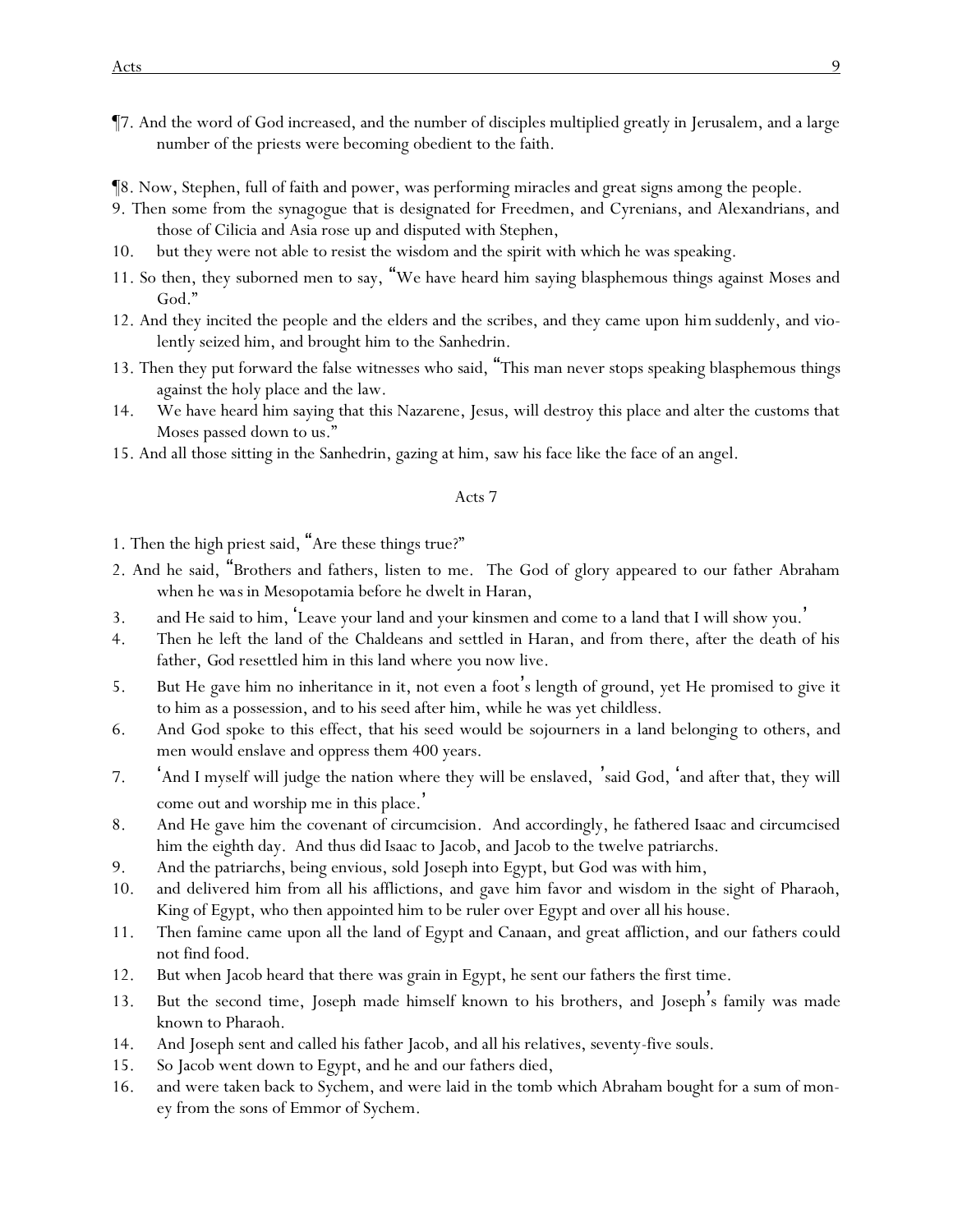- 17. Then, as the promised time drew near, which God had sworn to Abraham, the people increased and multiplied in Egypt
- 18. until a different kind of king arose who had not known Joseph.
- 19. He took shrewd advantage of our people and mistreated our fathers, forcing them to expose their babies so that they could not survive.
- 20. Moses was born at that time, and he was pleasing to God. He was nourished three months in his father's house,
- 21. but when he was exposed, Pharaoh's daughter claimed *him*, and she brought him up as her own son.
- 22. And Moses was instructed in all the wisdom of the Egyptians and was mighty in words and deeds.
- 23. Now, when he was about forty years old, it entered his heart to visit his brothers, the sons of Israel.
- 24. And when he saw one *of them* being hurt, he defended *him*, and avenged the man being abused, striking down the Egyptian.
- 25. Now, he assumed his brothers would understand that God was giving them deliverance by his hand. But they did not understand.
- 26. The following day, when he showed up, they were fighting, and he urged them *to make* peace, saying, 'Men, *y*ou are brothers. Why are *y*ou hurting each other?'
- 27. But the one mistreating *his* neighbor pushed him away, saying, 'Who made you ruler and judge over us?
- 28. Do you want to kill me, the way you killed the Egyptian yesterday?'
- 29. Because of this comment, Moses fled *Egypt* and became a stranger in the land of Midian, where he fathered two sons.
- 30. And after forty years had passed, an angel of the LORD appeared to him in the wilderness of Mount Sinai, in a flame of a burning bush.
- 31. And when Moses saw the sight, he was amazed. And as he approached to consider *it*, the voice of the LORD came to him:
- 32. 'I am the God of your fathers, the God of Abraham, the God of Isaac, and the God of Jacob.' And Moses was terrified and dared not look.
- 33. Then the LORD said to him, 'Take the sandals off your feet, for the place where you are standing is holy ground.
- 34. I have surely seen the oppression of my people who are in Egypt and have heard their groaning. And I have come down to deliver them. So now, come. I will send you to Egypt. '
- 35. This is the Moses whom they rejected, saying, 'Who made you ruler and judge?' This man God sent as a ruler and liberator by the hand of the angel who appeared to him in the bush.
- 36. This man led them out, after performing wonders and signs in the land of Egypt, and at the Red Sea, and then in the wilderness forty years.
- 37. This is the Moses who said to the sons of Israel, 'The LORD our God will raise up for *y*ou a prophet like me from among *y*our brothers.'
- 38. This is the man who was with the Assembly in the wilderness, with the angel who spoke to him at Mount Sinai, and with our fathers, who received life-giving oracles to give to us,
- 39. whom our fathers would not obey. Instead, they rejected *him* and in their hearts turned back to Egypt,
- 40. saying to Aaron, 'Make us gods who will go before us. As for this Moses who led us out of the land of Egypt, we don't know what has become of him. '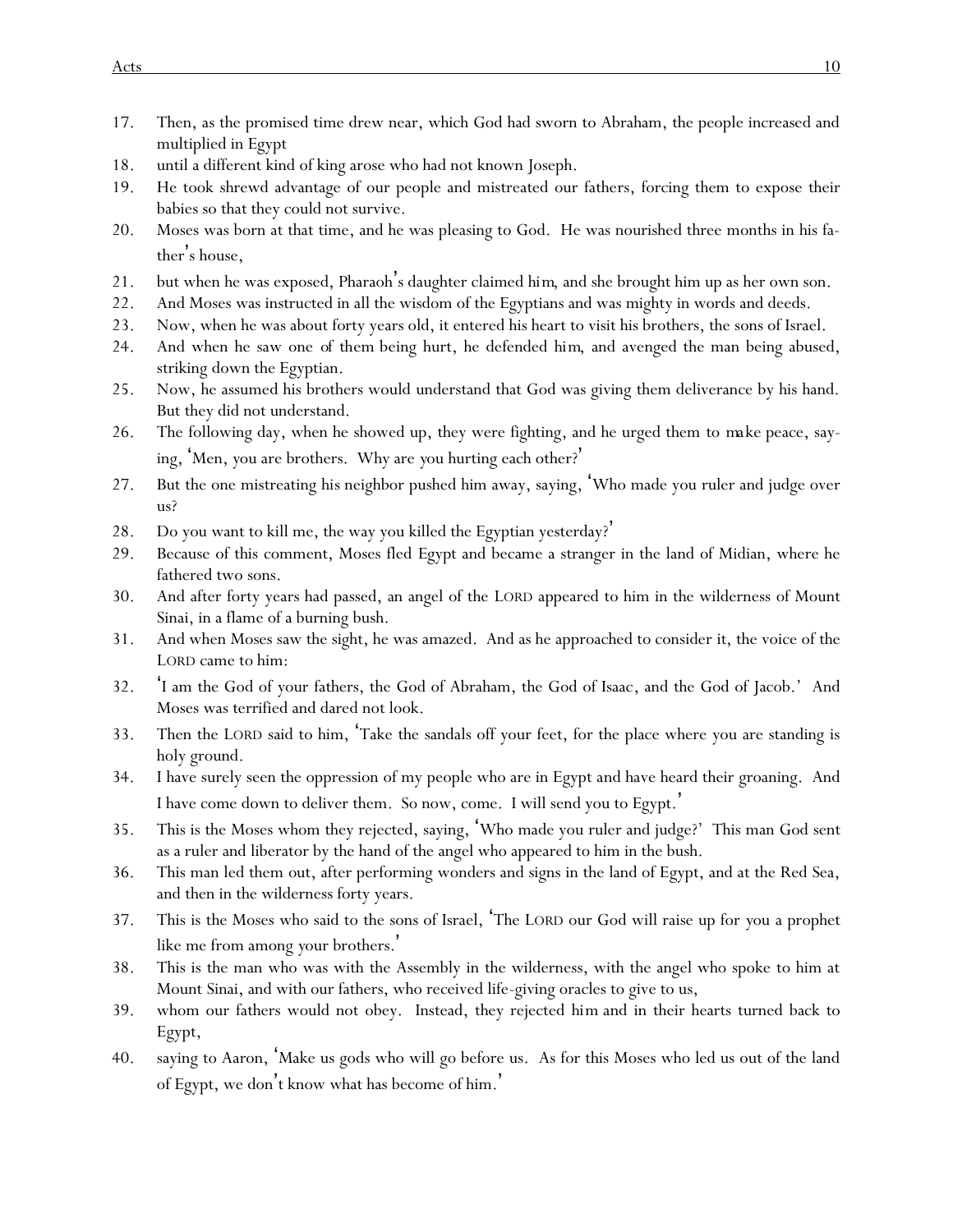- 41. So in those days, they made a calf and offered up a sacrifice to the idol, and began rejoicing in the works of their own hands.
- 42. But God turned and gave them over to worship the host of heaven, as is written in a scroll of the prophets, 'O house of Israel, did *y*ou really bring offerings and sacrifices to me forty years in the wilderness?
- 43. No! *Y*ou took up the tabernacle of Moloch and the emblem<sup>3</sup> of *y*our god, Remphan, the images *y*ou made so that *y*ou might worship them. Therefore, I will exile *y*ou beyond Babylon.'
- 44. The tabernacle of testimony was with our fathers in the wilderness, as He who spoke to Moses also commanded him to make it according to the pattern he had seen,
- 45. which our fathers received, in turn, and brought in with Joshua when they took possession from the nations whom God drove out before the face of our fathers. *So it was* until the days of David,
- 46. who found favor before God and prayed to find a dwelling place for the God of Jacob.
- 47. But Solomon built Him a house.
- 48. However, the Most High does not dwell in temples made with hands, as the prophets said,
- 49. 'Heaven is my throne, and the earth, my footstool. What kind of house will *y*ou build for me, says the LORD? or where is the place of my rest?
- 50. Did not my hand make all these things?'
- ¶51. O *y*ou stiff-necked men, and uncircumcised in heart and ears! *Y*ou always resist the holy Spirit! As *y*our fathers *did*, *y*ou *do* also.
- 52. Which of the prophets did *y*our fathers not persecute? They even killed those who foretold the coming of the righteous one, of whom *y*ou have now become betrayers and murderers –
- 53. *y*ou who received the law by the disposition of angels, but have not kept *it*!"
- ¶54. And when they heard these things, they were cut to their hearts and began gnashing their teeth at him.
- 55. But he, full of holy Spirit, looked intently into heaven and saw the glory of God, and Jesus standing at the right hand of God.
- 56. And he said, "Look! I see the heavens opened, and the Son of man standing at the right hand of God!"
- 57. But they cried out with a loud voice, covered their ears, and rushed at him with one accord,
- 58. and they threw him out of the city and began stoning him. And the witnesses laid down their garments at the feet of a young man named Saul.
- 59. And they kept on stoning Stephen as he called on *the Lord*, saying, "Lord Jesus! Receive my spirit!"
- 60. Then, falling to *his* knees, he cried out with a loud voice, "Lord, do not hold this sin against them!" And having said this, he fell asleep.

- 1. Now, Saul was in complete agreement with his killing. And on that day, a great persecution broke out against the Assembly in Jerusalem, and they were all scattered throughout the regions of Judea and Samaria, except the apostles.
- 2. (Devout men buried Stephen, and made great lamentation over him.)
- 3. And Saul began ravaging the Assembly, going into every house and dragging away both men and women, and handing *them* over for imprisonment.

<sup>&</sup>lt;sup>3</sup> Literally, "star".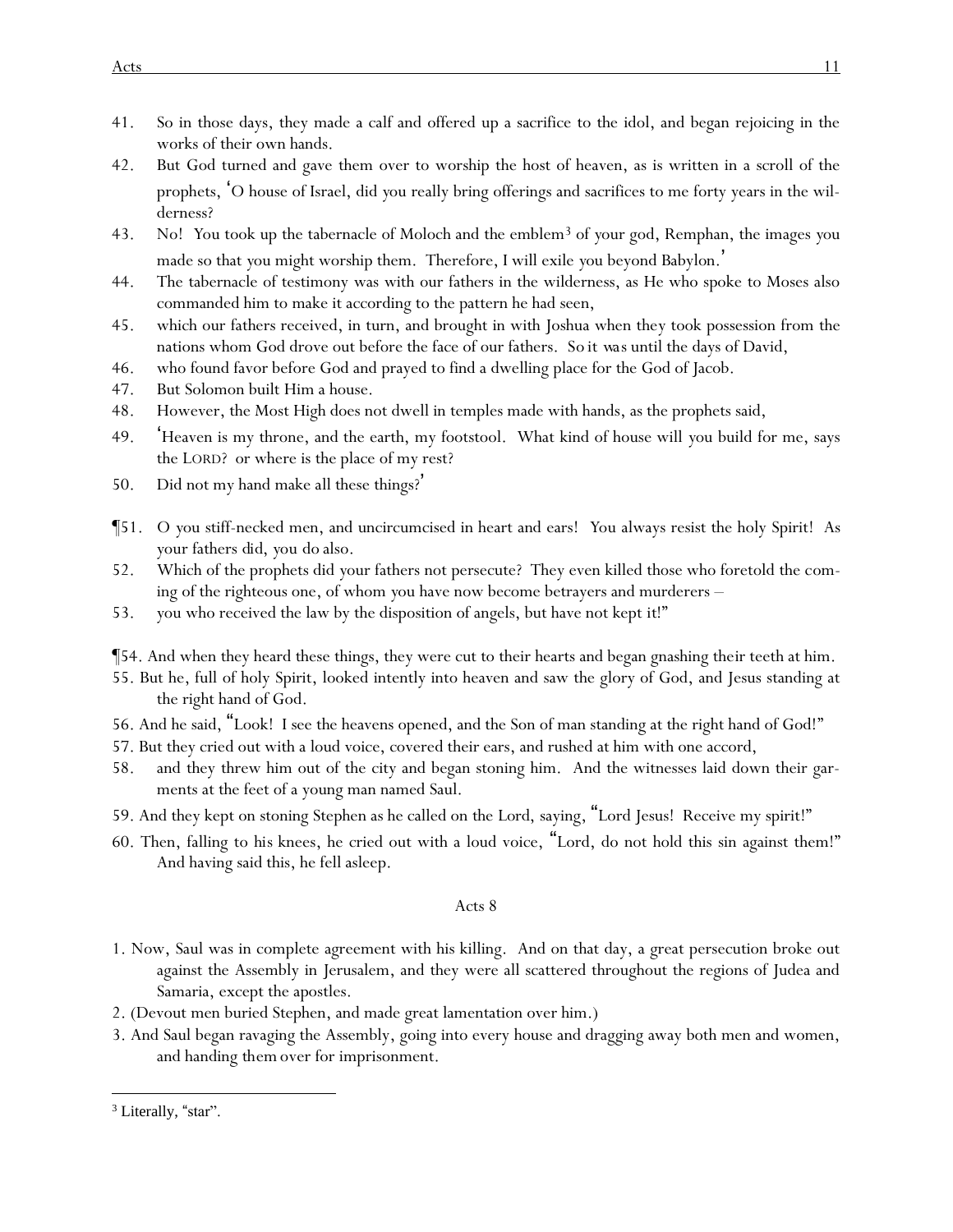¶4. Nevertheless, those who were scattered went about, spreading the word of the gospel.

- 5. Philip went down to a city of Samaria and began preaching the Messiah to them.
- 6. And the people with one accord began to pay attention to the things spoken by Philip when they heard them and saw the miracles that he was working,
- 7. for many were possessed with unclean spirits, which came out, crying out with a loud voice, and many who were paralyzed and crippled were healed.
- 8. And there was great joy in that city.
- ¶9. Now, a certain man named Simon used to practice sorcery in the city, and he had the people of Samaria spellbound, making himself out to be someone great,
- 10. to whom they gave heed, from the least to the greatest, saying, "This man is the great power of God."
- 11. They had regard for him because for a long time he had amazed them with supernatural acts.
- 12. But when they believed Philip as he preached about the good things of the kingdom of God and the name of Jesus Christ, men as well as women began to be baptized.
- 13. Even Simon himself believed, and after he was baptized, he clung to Philip, amazed as he beheld the miracles and signs taking place.
- ¶14. When the apostles in Jerusalem heard that Samaria had received the word of God, they sent Peter and John to them,
- 15. who came down and prayed for them that they might receive *the* holy Spirit
- 16. (for as yet, it had fallen upon none of them, but they had only been baptized in the name of the Messiah, Jesus).
- 17. Then they began laying hands on them, and they started receiving *the* holy Spirit.
- 18. When Simon saw that *the* holy Spirit was given through the laying on of the apostles 'hands, he offered them money,
- 19. saying, "Give me this power, too, so that whoever I lay hands on will receive *the* holy Spirit."
- 20. But Peter said to him, "May you and your silver be damned because you thought to obtain the gift of God with money!
- 21. You have no part or portion in this matter. Your heart is not right before God.
- 22. Repent of this wickedness of yours and pray to God, if it be that the intent of your heart will be forgiven!
- 23. For I perceive that you are in the gall of bitterness and the fetters of unrighteousness."
- 24. Simon answered and said, "*Y*ou pray to the Lord for me, that nothing of what *y*ou have said will come upon me!"
- ¶25. Then, after they had fully testified and spoken the word of the Lord, they returned to Jerusalem, proclaiming the good news in many villages of the Samaritans.
- ¶26. Now, an angel of the Lord spoke to Philip, saying, "Get up and go south on the road that goes down from Jerusalem to Gaza (which is a desert *road*)."
- 27. So he got up and went. And behold, an Ethiopian eunuch, an official of Candace, queen of the Ethiopians, who was over all her treasure and who had come to Jerusalem to worship,
- 28. was returning, and he sat in his chariot reading the prophet Isaiah aloud.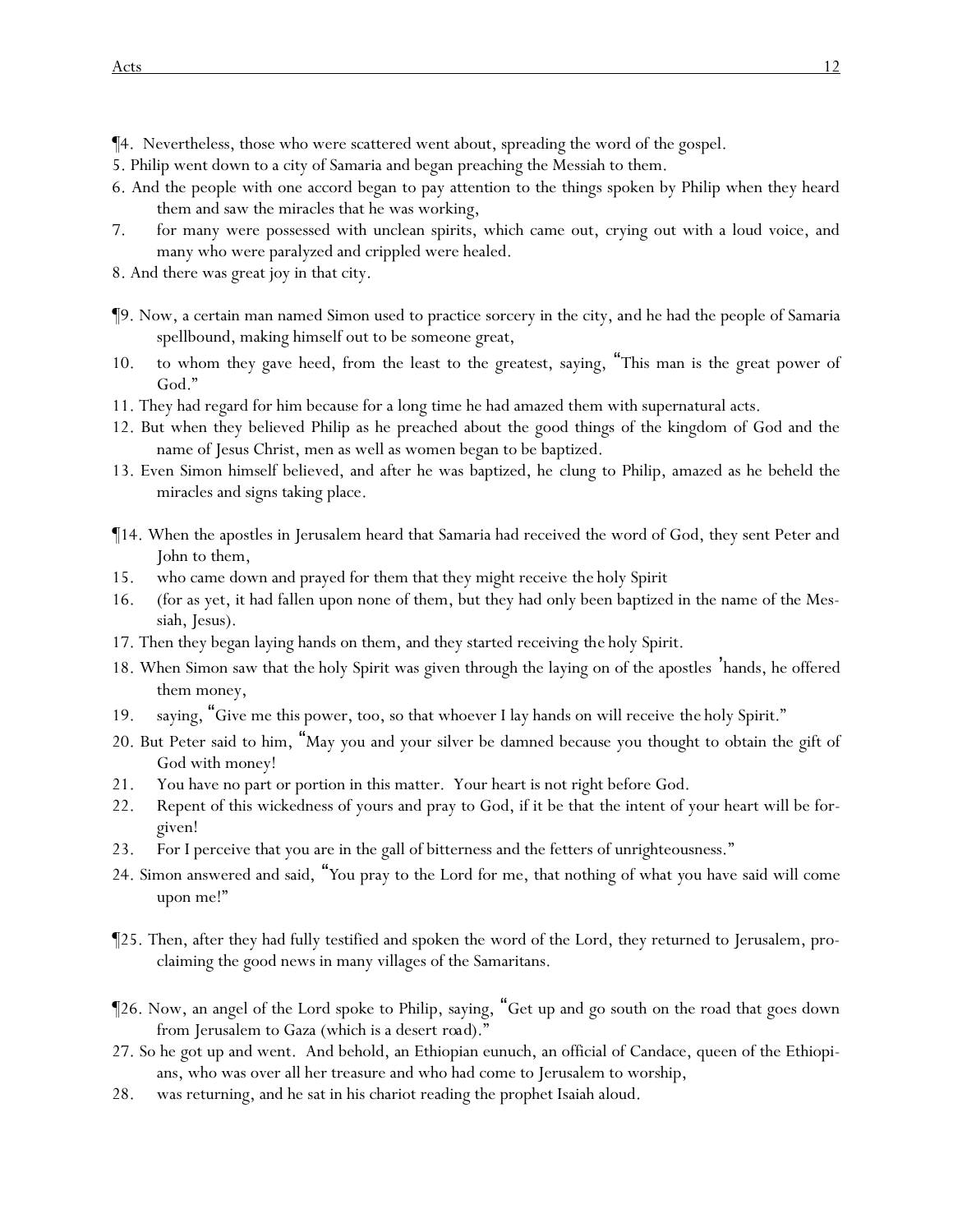- 29. Then the Spirit said to Philip, "Go near and join yourself to this chariot."
- 30. So Philip ran up to *it*, and he heard him reading the prophet Isaiah, and he said, "Well now, do you understand what you are reading?"
- 31. And he said, "How can I, unless someone guide me?" Then he invited Philip to come up and sit with him.
- 32. The passage of scripture that he was reading was this: "He was led like a sheep to the slaughter, and like a lamb, silent before its shearer, so he opens not his mouth.
- 33. In his humiliation, justice was denied him. And who shall declare his generation? For his life is taken from the earth."
- 34. And the eunuch answered and said to Philip, "I pray you, about whom is the prophet saying this? Himself or some other?"
- 35. Then Philip opened his mouth and, beginning with this scripture, preached Jesus to him.
- 36. And as they traveled down the road, they came upon some water, and the eunuch said, "Look! Water! What prevents me *from* being baptized?"
- 37. *And Philip said to him,* '*If you believe with your whole heart, you may.' And he answered and said,* '*I believe Jesus Christ is the Son of God.'"* 4
- 38. And he ordered the chariot to be stopped, and they both went down to the water, Philip and the eunuch, and he baptized him.
- 39. When they came up out of the water, the Spirit of the Lord caught Philip away, and the eunuch saw him no longer, but went on his way, rejoicing.
- 40. And Philip found himself at Azotus, and he preached the good news as he passed through all the cities until he came to Caesarea.

- 1. Now Saul, still breathing out threats and murder against the disciples of the Lord, approached the high priest
- 2. and asked him for letters to the Damascus synagogues, that if he found any of the Way, men or women, he might bring them bound to Jerusalem.
- 3. And in his journey, as he was drawing near to Damascus, a light from heaven suddenly shone around him.
- 4. And he fell to the ground and heard a voice saying to him, "Saul! Saul! Why do you persecute me?"
- 5. And he said, "Who are you, sir?" And the Lord said, "I am Jesus, whom you are persecuting.
- 6. But now, rise up and go into the city, and it will be told you what you must do."
- 7. And the men traveling with him stood speechless, hearing the voice, but seeing no one.
- 8. Then Saul got up from the ground. And though his eyes were open, he saw no one, but leading him by the hand, they brought *him* to Damascus.
- 9. And he remained without sight for three days, and neither ate nor drank.
- ¶10. Now, there was a certain disciple in Damascus named Ananias, and the Lord said to him in a vision, "Ananias!" And he said, "Here I am, Lord!"

<sup>4</sup> Many manuscripts do not have this verse. Others do include it, some with minor variations.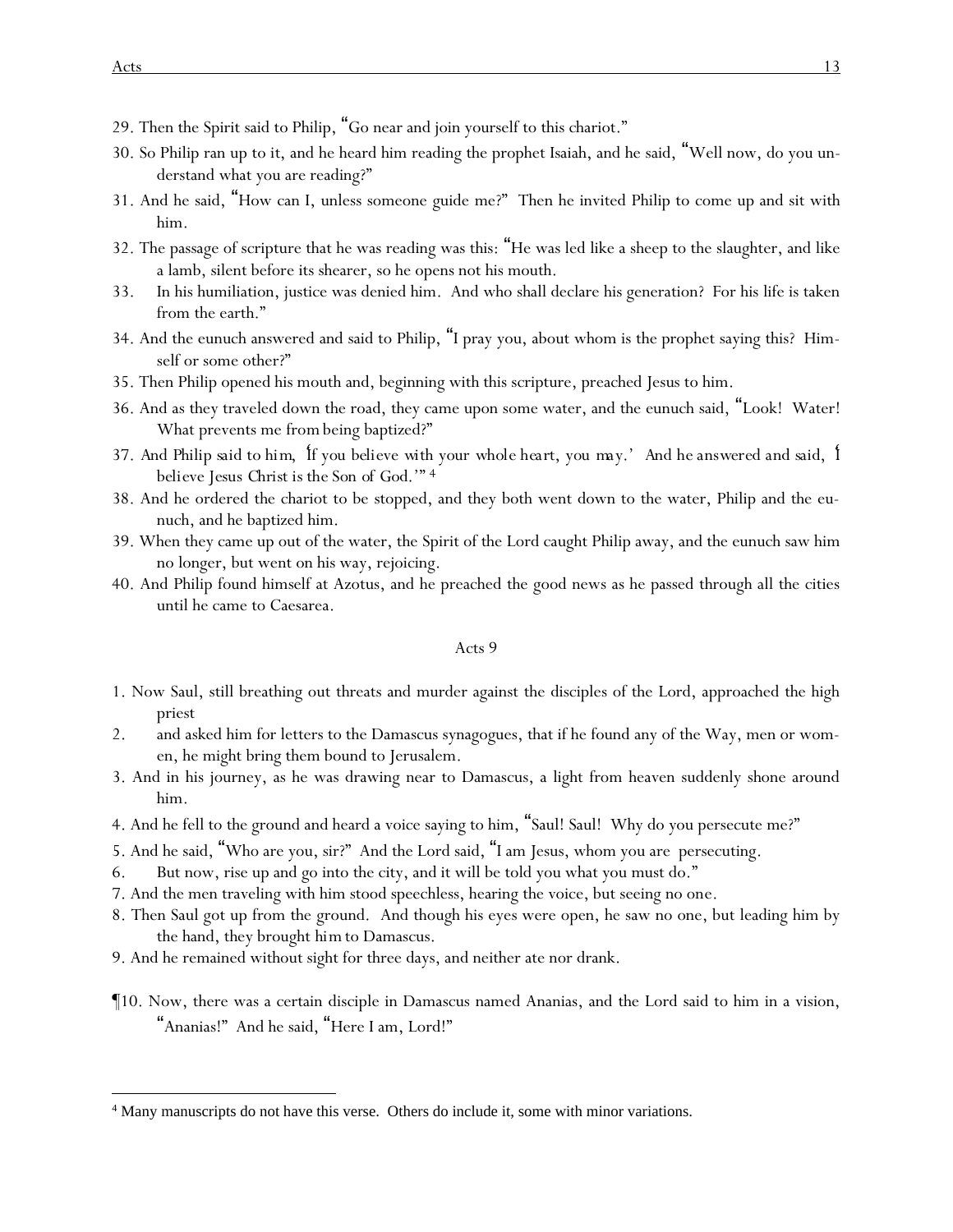- 11. Then the Lord said to him, "Rise up and go to the street that is called Straight, and at the house of Judas, ask for *a man* called Saul of Tarsus. Behold, he is praying.
- 12. And he has seen in a vision a man named Ananias come in and lay *his* hand on him so that he might see again."
- 13. But Ananias answered, "Lord, I have heard from many about this man, how much evil he did to your saints in Jerusalem.
- 14. And even here, he has authority from the chief priests to bind all who call upon your name!"
- 15. But the Lord said to him, "Go! This man is my chosen vessel, to bear my name before nations and kings and the sons of Israel,
- 16. and I will show him how much he must suffer for my name."
- 17. Then Ananias departed and entered into the house, and laid his hands on him, saying, "Brother Saul, the Lord who appeared to you on the road as you were coming, has sent me so that you might see again and be filled with holy Spirit."
- 18. And immediately, *something* like scales fell from his eyes, and he saw again. Then he arose and was baptized,
- 19. and he took food and was strengthened.

¶And Saul was with the disciples in Damascus certain days,

- 20. And right away, he began preaching Christ in the synagogues, that he is the Son of God.
- 21. All who heard were amazed, and they said, "Isn't this the man who made havoc of those in Jerusalem who call upon this name and who came here to bind them and take them to the chief priests?"
- 22. But Saul was all the more strengthened, and he confounded the Jews who lived in Damascus, proving that *Jesus* was the Messiah.
- ¶23. And after many days had passed, the Jews plotted among themselves to kill him
- 24. (but their plot was made known to Saul). Then they began to watch the gates closely, day and night, so that they might kill him,
- 25. but the disciples took him by night and let *him*down through *an opening* in the wall, lowering *him*in a large basket.
- ¶26. When Saul arrived in Jerusalem, he tried to join himself to the disciples, but they were all afraid of him, not believing that he was a disciple.
- 27. But Barnabas took him and brought him to the apostles, and he related to them how he had seen the Lord on the road and that he had spoken to him, and how in Damascus he had spoken boldly in the name of Jesus.
- 28. And he remained with them, going in and out of Jerusalem, and speaking boldly in the name of the Lord Jesus,
- 29. and he began talking and disputing with the Hellenists, but they set about to kill *him*.
- 30. And when the brothers found *that* out, they brought him down to Caesarea, and sent him off to Tarsus.
- 31. Then the Assemblies throughout all of Judea and Galilee and Samaria had peace and were built up, and continuing in the fear of the Lord and the comfort of the holy Spirit, they were multiplied.
- ¶32. Now it happened as Peter passed through all that region that he also came down to *the* saints who dwelt in Lydda.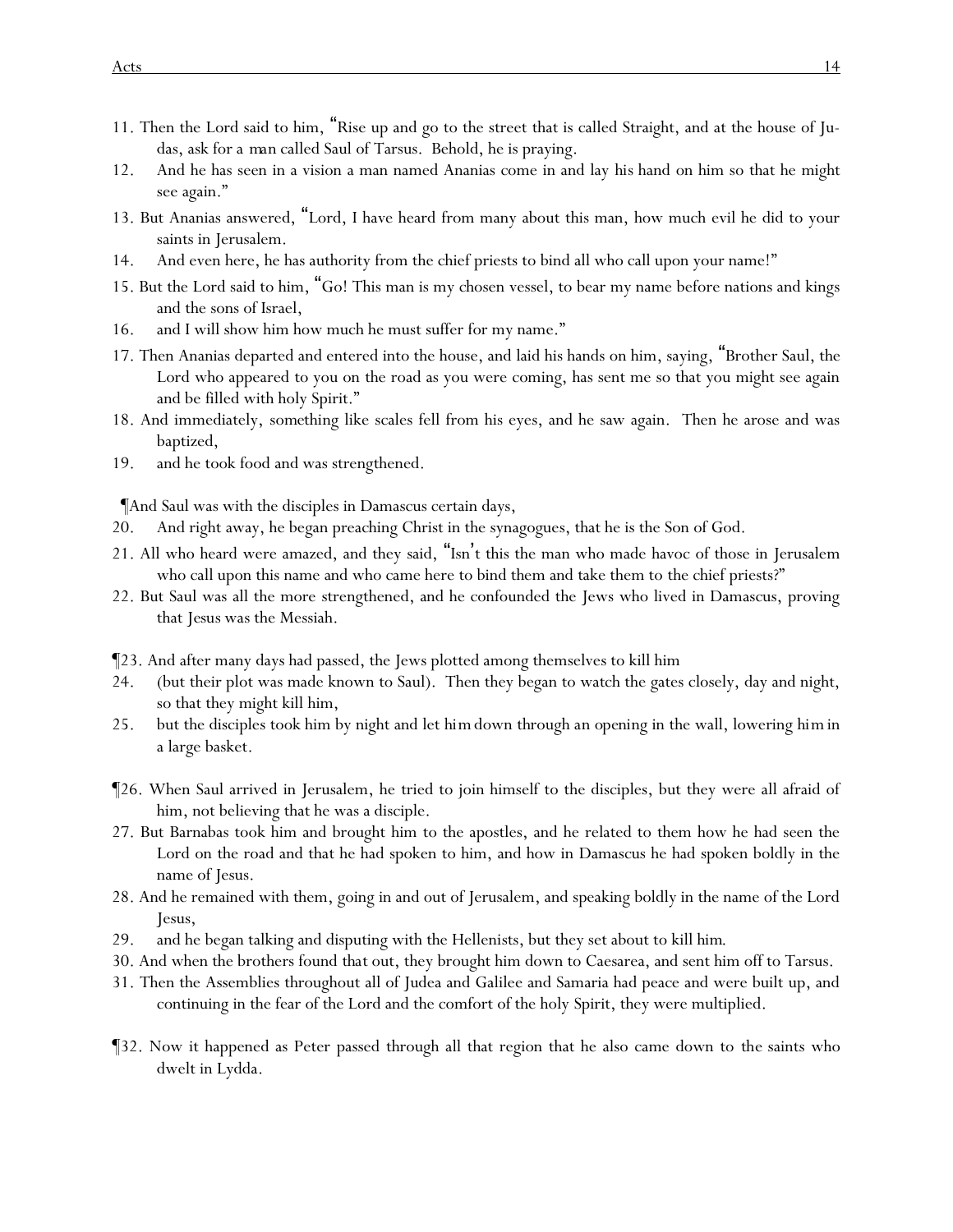- 33. And there he found a certain man named Aeneas, who was paralyzed and had lain on a pallet for eight years.
- 34. And Peter said to him, "Aeneas, Jesus the Messiah heals you! Arise and make your bed!" And immediately, he arose.
- 35. And all who lived at Lydda and Assaron saw him, and they turned to the Lord.
- **[36. Now, in Joppa there was a certain disciple named Tabitha (which interpreted means Dorcas<sup>5</sup>). She** was full of good works and almsgiving, which she did continually.
- 37. And it came to pass in those days that she grew sick and died. And they washed her and laid her in an upper room.
- 38. Lydda being close to Joppa, the disciples had heard that Peter was there, and so they sent a message to him, imploring *him*not to delay coming to them.
- 39. So Peter arose and went with them. When he arrived, they led him into the upper room, and all the widows stood by him, weeping and showing the tunics and garments which Dorcas used to make while she was with them.
- 40. When Peter had sent everyone out, he fell to his knees and prayed. Then turning to the body, he said, "Tabitha, rise up!" And she opened her eyes, and when she saw Peter, she sat up.
- 41. Then, offering her a hand, he raised her up, and he called the saints and the widows, and presented her alive.
- 42. And it became known throughout Joppa, and many believed on the Lord.
- 43. And he stayed many days in Joppa with one Simon, a tanner.

- 1. Now there was a certain man in Caesarea named Cornelius, a centurion of a cohort called the Italian *cohort*,
- 2. a devout and God-fearing man, along with all his house, and one who did many kind deeds for the people and prayed to God continually.
- 3. About the ninth hour of the day, in a vision, he saw clearly an angel of God come in to him and say to him, "Cornelius."
- 4. And he stared at him, and being afraid, he said, "What is it, sir?" And he said to him, "Your prayers and your alms have gone up for a memorial before God.
- 5. Send men now to Joppa, and summon Simon, who is surnamed Peter.
- 6. He is lodging with a certain Simon, a tanner, whose house is by the sea."
- 7. When the angel who spoke with Cornelius left, he called two of his house-servants and a devout soldier from *among* those who constantly waited on him,
- 8. and after he had related everything to them, he dispatched them to Joppa.
- ¶9. About the sixth hour the next day, as they were on the way and were drawing near the city, Peter went up on the housetop to pray.
- 10. And he grew hungry, and he wanted *something* to eat. But while they prepared *it*, a trance fell on him.
- 11. And he saw heaven opened, and above him a vessel like a great linen sheet *was* descending, tied at the four corners and being lowered to the ground,

<sup>&</sup>lt;sup>5</sup> That is, "gazelle".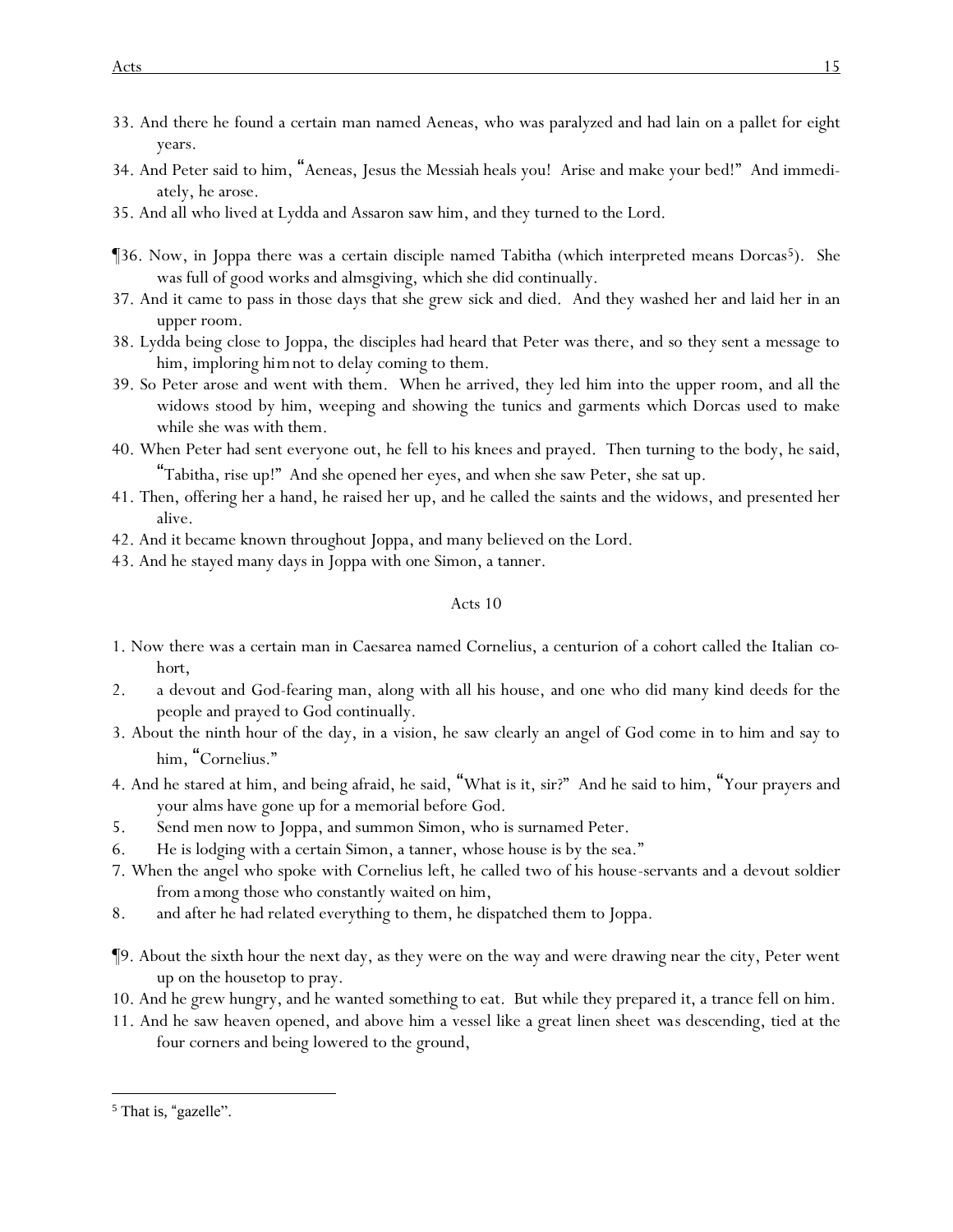- 12. in which were all kinds of four-footed *creatures* of the earth, and wild beasts, reptiles, and birds of the sky.
- 13. And there came a voice to him, *saying,* " Rise, Peter. Kill and eat."
- 14. But Peter said, "Oh no, Lord! I have never eaten anything common or unclean!"
- 15. Then a voice *came* to him a second time, *saying,* "What God has made clean, don't you call common!"
- 16. This happened three times, and then the vessel was taken back into heaven.
- ¶17. At that very moment, Peter being at a loss within himself as to what the vision he had seen might mean, the men who were sent by Cornelius, having inquired about Simon's house, stood at the gate.
- 18. And they called out and inquired whether Simon, who is called Peter, was lodging there.
- 19. And as Peter was pondering over the vision, the Spirit said to him, "Behold, men are looking for you.
- 20. Get up and go down, and go with them, doubting nothing, for I have sent them."
- 21. Then Peter went down to the men and said, "Behold, I am the one *y*ou are seeking. Why have *y*ou come?"
- 22. And they said, "Cornelius, a centurion, an upright man, one who fears God and is well-spoken of by the whole nation of the Jews, was instructed by a holy angel to summon you to his house and to hear words from you."
- 23. So he invited them in and gave *them* lodging.

¶The next day, Peter departed with them, and some of the brothers from Joppa went with him.

- 24. The following day, they came into Caesarea. Cornelius was expecting them, and he had called together his relatives and close friends.
- 25. And when Peter entered in, Cornelius met him, and fell down at *his* feet and worshipped *him*.
- 26. But Peter lifted him up, saying, "Stand up! I am a man, too."
- 27. And as he talked with him, he went in and found many gathered together.
- 28. And he said to them, "*Y*ou know how forbidden it is for a Jewish man to associate with or visit one of another nation. Yet, God has shown me not to call any man common or unclean.
- 29. Consequently, when I was summoned, I came without objection. I ask, then, why did *y*ou summon me?"
- 30. Then Cornelius said, "Four days ago I was fasting until this hour, and at the ninth hour I was praying in my house when, suddenly, a man stood before me in shining raiment.
- 31. And he said, 'Cornelius, your prayer has been heard, and your alms have been brought to remembrance before God.
- 32. Therefore, send to Joppa and summon Simon who is called Peter. He is lodging by the sea in a house belonging to Simon the tanner. He will speak to you when he comes. '
- 33. So I sent for you at once, and you did well to come. Now then, we are all present before God to hear everything that has been commanded you by God."
- 34. Then Peter opened *his* mouth and said,
- ¶ "Of a truth, I perceive that God is no respecter of persons,
- 35. but in every nation, whoever fears Him and works righteousness is acceptable to Him.
- 36. The word that He sent to the sons of Israel, declaring the sweet message of peace through Jesus the Messiah (he is Lord of all),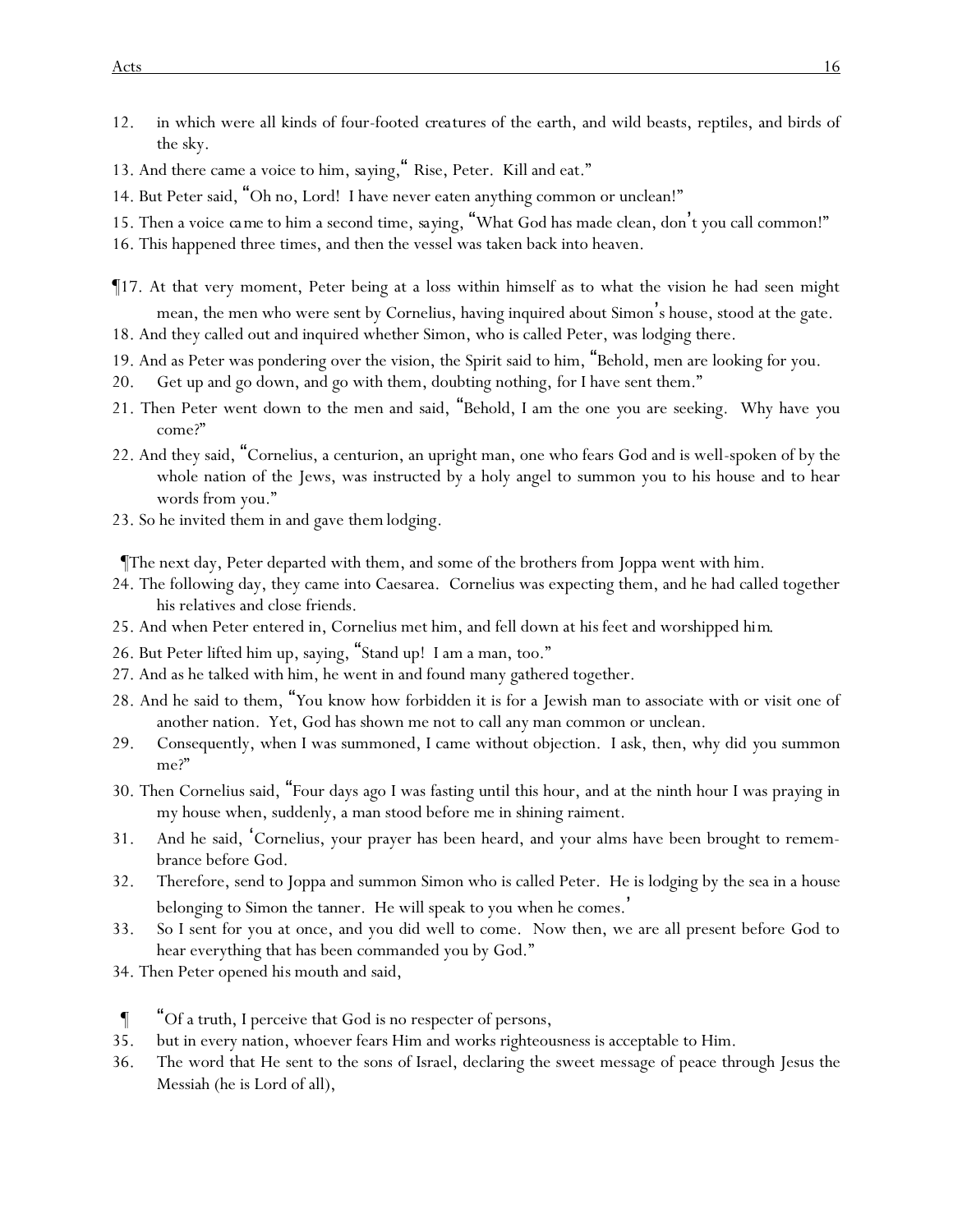- 37. *y*ou know, which message spread throughout Judea, beginning in Galilee after *he received* the baptism that John preached,
- 38. when God anointed him, Jesus of Nazareth, with holy Spirit and power, who went about doing good and healing all who were oppressed of the Accuser, for God was with him.
- 39. And we are witnesses of all the things that he did, both in the region of Judea and in Jerusalem, whom they also put to death, hanging *him*on a tree.
- 40. This man God raised up on the third day, and He permitted him to be seen,
- 41. not by all the people, but by witnesses chosen beforehand by God by us who ate and drank with him after he rose from the dead.
- 42. And he commanded us to preach to the people and to testify that he is the one appointed by God as judge of the living and the dead.
- 43. All the prophets bear witness to him, that through his name, everyone who believes in him receives forgiveness of sins."
- ¶44. While Peter was still saying these things, the holy Spirit fell on all those who heard the Word.
- 45. And those of the circumcision who believed, as many as came with Peter, were astonished because the gift of the holy Spirit had also been poured out on the Gentiles!
- 46. *They knew this because* they heard them speaking in tongues and magnifying God. Then Peter answered,
- 47. "Can anyone refuse *them* the water, that these should not be baptized who received the holy Spirit just as we *did*?"
- 48. And he commanded them to be baptized in the name of the Lord. They then asked him to stay on a few days.

- 1. The apostles and the brothers who were in Judea heard that the Gentiles had also received the word of God.
- 2. And when Peter went up to Jerusalem, those of the circumcision contended with him,
- 3. saying, "You went to men who have a foreskin, and you ate with them!"
- 4. Then Peter began laying it all out to them in order, saying,
- 5. "I was in the city of Joppa praying, and in a trance I saw a vision, some sort of vessel coming down, like a great linen sheet being lowered from heaven by four corners, and it came to me.
- 6. I stared at it, wondering, and then I saw four-footed creatures of earth, and wild beasts, and reptiles, and birds of the sky.
- 7. And I heard a voice saying to me, 'Rise, Peter. Kill and eat. '
- 8. But I said, 'Certainly not, Lord! Nothing common or unclean has ever entered my mouth.'
- 9. And the voice answered me a second time from heaven, *saying*, 'What God has made clean, don't you call common! '
- 10. This happened three times, and then everything was pulled back up into heaven again.
- 11. And behold, at that precise moment, three men were standing in front of the house where I was, having been sent from Caesarea to me.
- 12. And the Spirit told me to go with them, doubting nothing. And these six brothers went with me, and we entered into the man's house.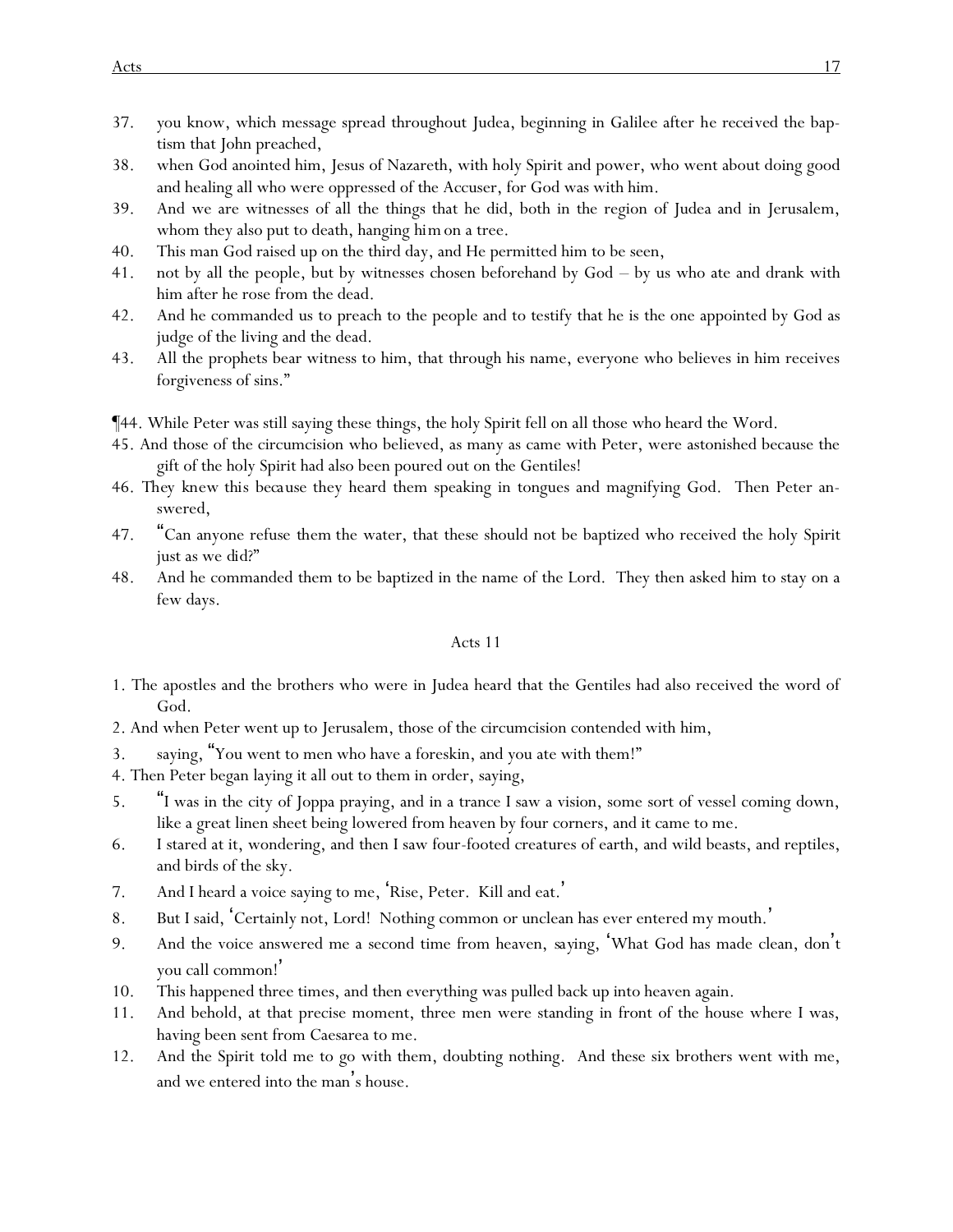- 13. Then he told us how he saw an angel standing in his house and telling him, 'Send men to Joppa and summon Simon who is called Peter,
- 14. who will speak words to you, by which you and all your household will be saved. '
- 15. And as I began to speak, the holy Spirit fell on them just as on us at the beginning.
- 16. Then I remembered the saying of the Lord, how he used to say, 'John indeed baptized with water, but *y*ou will be baptized with holy Spirit. '
- 17. Inasmuch, then, as God gave them the same gift *He gave* to us who believed on the Lord Jesus Christ, who was I, that I could withstand God?"
- 18. When they had heard these things, they fell silent, but then they began glorifying God, saying, "Well, then, God has granted repentance unto life to the Gentiles, too!"
- ¶19. Now, those who were scattered because of the trouble that arose over Stephen traveled as far as Phoenicia and Cyprus and Antioch, speaking the word to no one except Jews.
- 20. And there were certain men among them, Cypriots and Cyrenians, who after they entered into Antioch, began speaking to the Hellenists, proclaiming the good news of the Lord Jesus.
- 21. And because the hand of the Lord was with them, a great number believed and turned to the Lord.
- 22. The report about them came to the ears of the Assembly in Jerusalem, and they sent Barnabas to go to Antioch,
- 23. who, when he arrived and saw the grace of God, rejoiced and began encouraging all *of them* to continue in the Lord with a resolute heart,
- 24. for he was a good man, full of holy Spirit and faith. And many were added to the Lord.
- 25. Then Barnabas departed for Tarsus to look for Saul,
- 26. and when he found *him*, he brought him to Antioch. So it was that for a whole year they were together with the Assembly and taught many people. And the disciples were first called Christians in Antioch.
- ¶27. In those days, prophets came down from Jerusalem to Antioch.
- 28. And one of them by the name of Agabos stood up and, by the Spirit, foretold *that* there was about to be a great famine over the whole world (which came to pass during the time of Claudius Caesar).
- 29. Then the disciples, as anyone had means, each determined to send aid to the brothers who lived in Judea,
- 30. which they also did, sending *it* to the elders by the hand of Barnabas and Saul.

- 1. At that time, Herod the King laid *his* hands on some who were of the Assembly, to do them harm.
- 2. He killed Jacobus, the brother of John, with the sword,
- 3. and when he saw that it pleased the Jews, he proceeded to arrest Peter, too (they were the days of unleavened bread),
- 4. whom he also put in prison after he had arrested *him*, committing *him*to four quaternions of soldiers to guard him, intending to bring him before the people after the Passover.
- 5. So, Peter was imprisoned. But earnest prayer for him was made to God by the Assembly.
- 6. When Herod was about to bring him forth, Peter, bound with two chains, was that night sleeping between two soldiers, and the guards keeping the prison were in front of the door.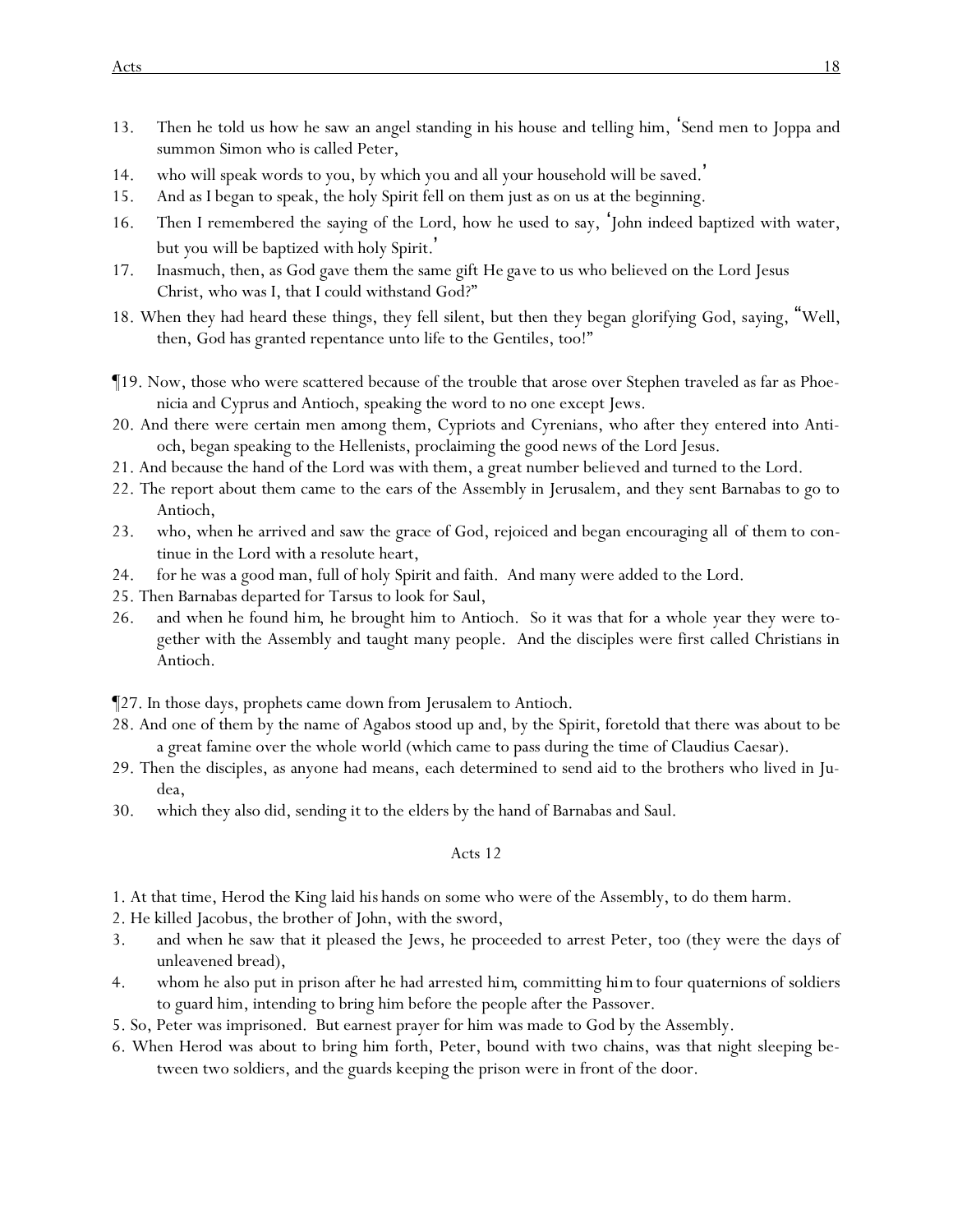- 7. And behold, an angel of the Lord appeared, and a light shone in the prison cell. And he struck Peter's side and woke him up, saying, "Get up quickly!" And the chains fell off his hands.
- 8. And the angel said to him, "Get dressed and put your sandals on." And he did so. And then he said to him, "Put on your cloak, and follow me."
- 9. And he followed him and went out. And he did not know that what was done by the angel was real, but he thought he was seeing a vision.
- 10. And when they had passed by the first guard, and the second, they came to the iron gate that led into the city, which opened to them by itself. And they went out, and proceeded along one street, and suddenly, the angel departed from him.
- 11. Then Peter, coming to himself said, "Now I know that the Lord really did send his angel and rescue me from the hand of Herod and from everything the people of the Jews expected."
- 12. And when he realized *this*, he went to the house of Maria, the mother of John who is called Mark, where many were gathered and were praying.
- 13. And when Peter knocked at the door of the gate, a maidservant named Rhoda came to answer.
- 14. And when she recognized Peter's voice, she did not open the gate for joy, but ran inside and reported that Peter was standing at the gate.
- 15. But they said to her, "You're crazy." But she kept insisting that it was so. Then they started saying, "It's his angel."
- 16. But Peter kept on knocking, and when they had opened the *door*, they saw him, and they were astonished.
- 17. But motioning to them with *his* hand to be quiet, he described to them how the Lord had led him out of the prison. And he said, "Report these things to Jacobus and the brothers." And then he left and went to another place.
- 18. Now when day came, there was no small consternation among the soldiers *as to* what had become of Peter.
- 19. After Herod searched for him but did not find him, he examined the guards and commanded that they be put to death.6 And he went down from Judea to spend time in Caesarea.
- ¶20. Now, Herod was very angry with the Tyrians and Sidonians, but they came to him with one accord, and having won over Blastus, the king's chamberlain, they began asking for peace, for their country was dependent on the king's country for food.
- 21. And on an appointed day, Herod arrayed himself in royal garments, and when he had sat down on the judgment seat, he began delivering an oration to them.
- 22. Then the assembly began shouting, "*It is the* voice of a god and not of a man!"
- 23. But an angel of the Lord immediately struck him because he did not give glory to God. And being eaten up with worms, he died.
- ¶24. But the word of God kept growing and multiplying.
- ¶25. Now, Barnabas and Saul returned to Jerusalem when they completed *their* ministry, bringing along John also, who was called Mark.

<sup>6</sup> Literally, "that they be led away."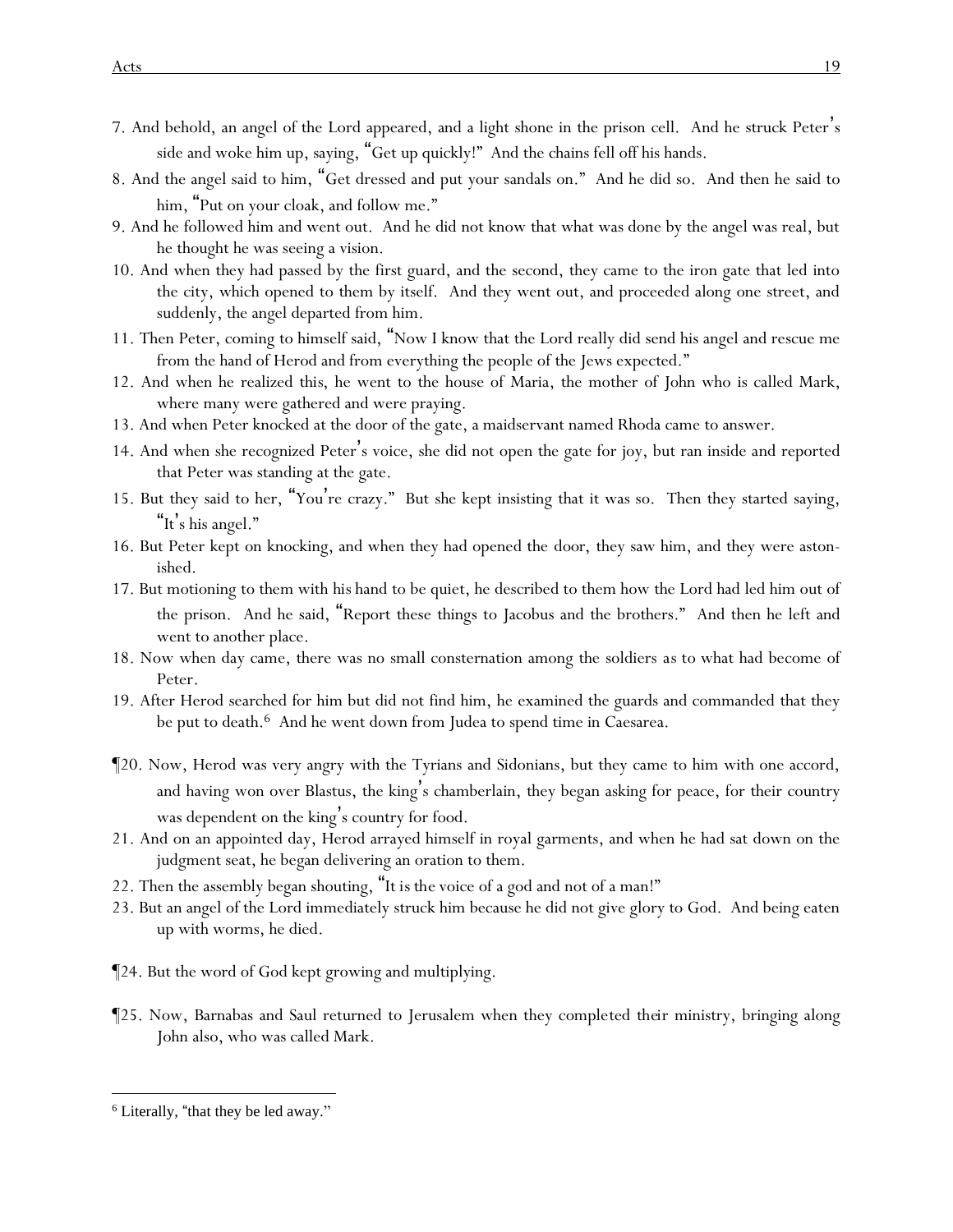- ¶1. There were some prophets and teachers in the Assembly at Antioch: Barnabas, and Simeon (who was called Niger), and Lucius the Cyrenian, and Manaen (who was brought up with Herod the tetrarch), and Saul.
- 2. And as they ministered to the Lord and fasted, the holy Spirit said, "Set Barnabas and Saul apart for me, for the work to which I have called them."
- 3. Whereupon, they laid hands on them, after fasting and praying, and sent *them* off.
- ¶4. Therefore, being sent out by the holy Spirit, they came down to Seleucia, and from there they sailed to Cyprus.
- 5. When they arrived at Salamis, they began proclaiming the word of God in the synagogues of the Jews, and they also had John as a helper.
- 6. And when they had passed through the island as far as Paphos, they came upon a certain sorcerer, a Jewish false prophet whose name was Barjesus
- 7. who was with the proconsul, Sergius Paulos, a prudent man. *The proconsul* summoned Barnabas and Saul, eager to hear the word of God,
- 8. but Elymas the sorcerer (for so is his name translated), withstood them, trying to turn the proconsul from the faith.
- 9. But Saul (also *called* Paul) was filled with holy Spirit, and fastening his eyes on him,
- 10. he said, "O full of all deceit and all villainy! *You* son of the Accuser! *You* enemy of all righteousness! Will you ever stop perverting the straight paths of the Lord?
- 11. And now, behold! The hand of the Lord is upon you, and you will be blind, not seeing the sun for a season." And immediately, a mist and darkness fell on him, and he went about wanting someone to lead him by the hand.
- 12. Then the proconsul, having seen what happened, believed, being amazed at the doctrine of the Lord.
- ¶13. When they sailed from Paphos, those with Paul came to Perga of Pamphylia. But John left them and returned to Jerusalem.
- 14. Then going on from Perga, they came to Antioch of Pisidia, and they went into the synagogue on the Sabbath day and sat down.
- 15. After the reading of the law and the prophets, the rulers of the synagogue sent to them, saying, "Men and brothers, if *y*ou have a word of exhortation for the people, speak."
- 16. And Paul rose up and motioned with *his* hand, and said,
- ¶ "Men of Israel, and those who fear God, listen!
- 17. The God of this people chose our fathers, and He greatly increased the people while they sojourned in the land of Egypt, and with an uplifted arm, He led them out of it.
- 18. Then, for a period of about forty years, He bore with them in the wilderness.
- 19. And when He had destroyed seven nations in the land of Canaan, He divided their land to them for an inheritance.
- 20. After these things, for about four hundred and fifty years, He appointed judges, until Samuel the prophet.
- 21. At that point, they asked for a king, and so God gave them Saul the son of Kish, a man of the tribe of Benjamin, for forty years.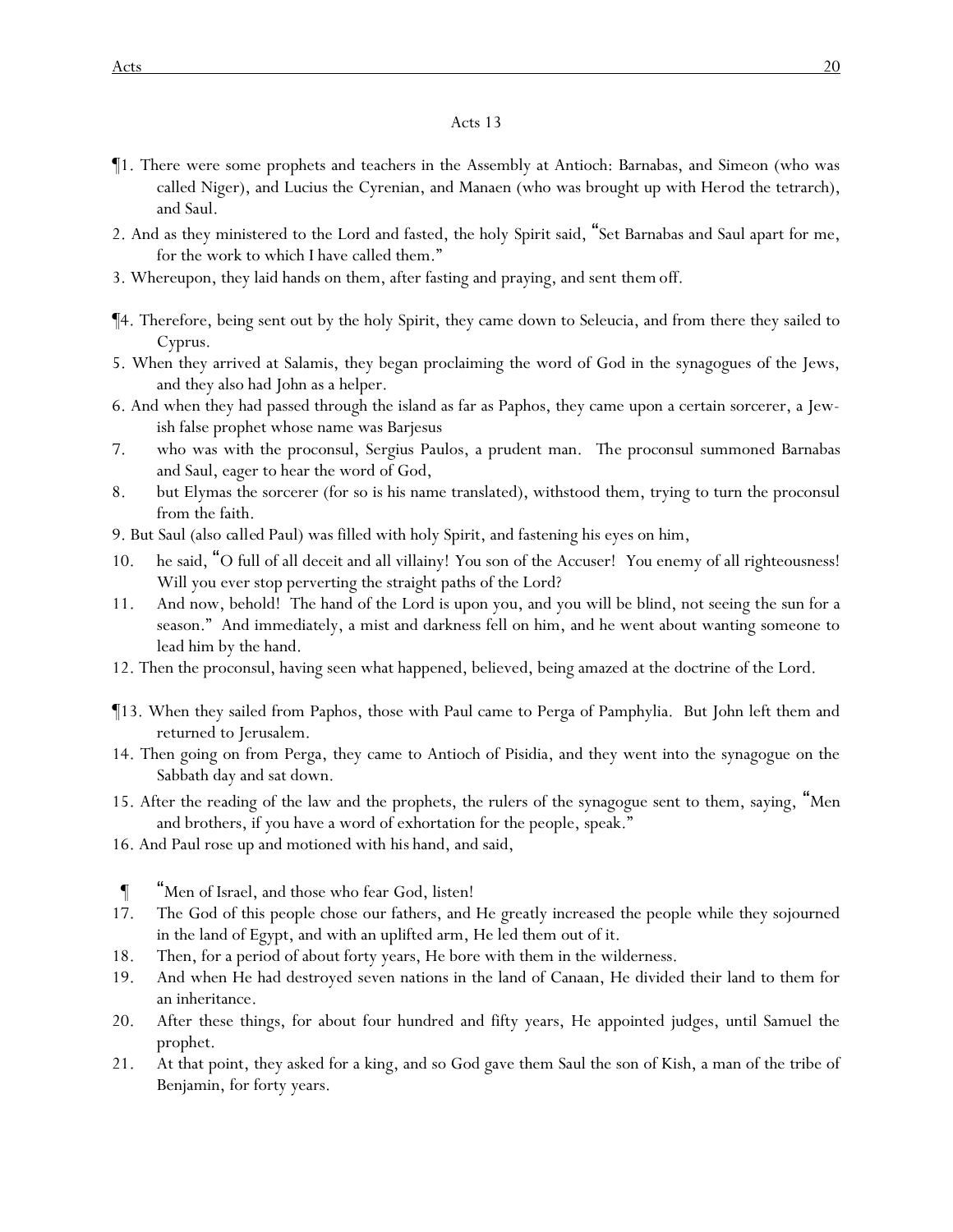- 22. And after removing him, He raised up David to be king over them, concerning whom He also testified, saying, 'I have found David the son of Jesse, a man after my own heart, who will do all things according to my will. '
- 23. Of the seed of this man, God, according to His promise, has brought salvation to Israel,
- 24. John having preached before his coming a baptism of repentance to Israel.
- 25. Now, as John was fulfilling *his* course, he said, 'Whom do *y*ou suppose me to be? I am not *he*. No! Behold, he is coming after me, the sandals of whose feet I am unworthy to loose.'
- 26. Men and brothers, sons of the stock of Abraham, and those among *y*ou who fear God, to *y*ou the message of this salvation is sent.
- 27. The inhabitants of Jerusalem and their rulers, understanding neither him nor the words of the prophets that are read aloud every Sabbath, fulfilled *those prophecies* when they condemned *him*.
- 28. And they asked Pilate to do away with him without finding a reason for death.
- 29. And when they had fulfilled all that was written about him, men took him down from the tree and placed him in a tomb.
- 30. But God raised him from the dead,
- 31. and he was seen over the course of many days by those who came up with him from Galilee to Jerusalem, who are his witnesses to the people.
- 32. And we are bringing *y*ou the good news concerning the promise made to the fathers, that God has fulfilled the same for us, their children, *by* resurrecting Jesus,
- 33. as it is written in the second Psalm: 'You are my son. Today, I have begotten you. '
- 34. And concerning the fact that He raised him from the dead, no longer to return to decay, He said thus: 'I will give *y*ou the holy and sure *mercies* of David.'
- 35. And in another *Psalm*, it says, 'You will not allow your righteous one to see decay. '
- 36. Now, it is clear that after David served the purpose of God in his generation, he fell asleep and was gathered to his fathers, and saw decay.
- 37. But he whom God raised up saw no decay.
- 38. Be it known unto *y*ou, therefore, men and brothers, that through this man forgiveness of sins is proclaimed to *y*ou,
- 39. and by him, all who believe are justified from all things, from which *y*ou could not be justified by the law of Moses!
- 40. So beware, lest what is spoken in the prophets come upon *y*ou:
- 41. 'Behold, *y*ou scoffers, and marvel, and perish! For I work a work in *your* days that *y*ou will by no means believe, even if someone explains *it* to *y*ou.'"
- ¶42. After they had left the synagogue of the Jews, the Gentiles kept pleading for these things to be spoken to them the next Sabbath.
- 43. And after the synagogue was dismissed, many of the Jews and the God-fearing proselytes followed Paul and Barnabas, who spoke with them, urging them to continue in the grace of God.
- ¶44. Then, the following Sabbath, nearly all the city was gathered to hear the word of God.
- 45. But the Jews, seeing the multitudes, were filled with envy and began speaking against the things said by Paul, contradicting and blaspheming.
- 46. Nevertheless, Paul and Barnabas spoke boldly and said, "It was necessary to have spoken the word of God to *y*ou first. But since *y*ou reject it and judge *y*ourselves to be unworthy of eternal life, behold, we turn to the Gentiles!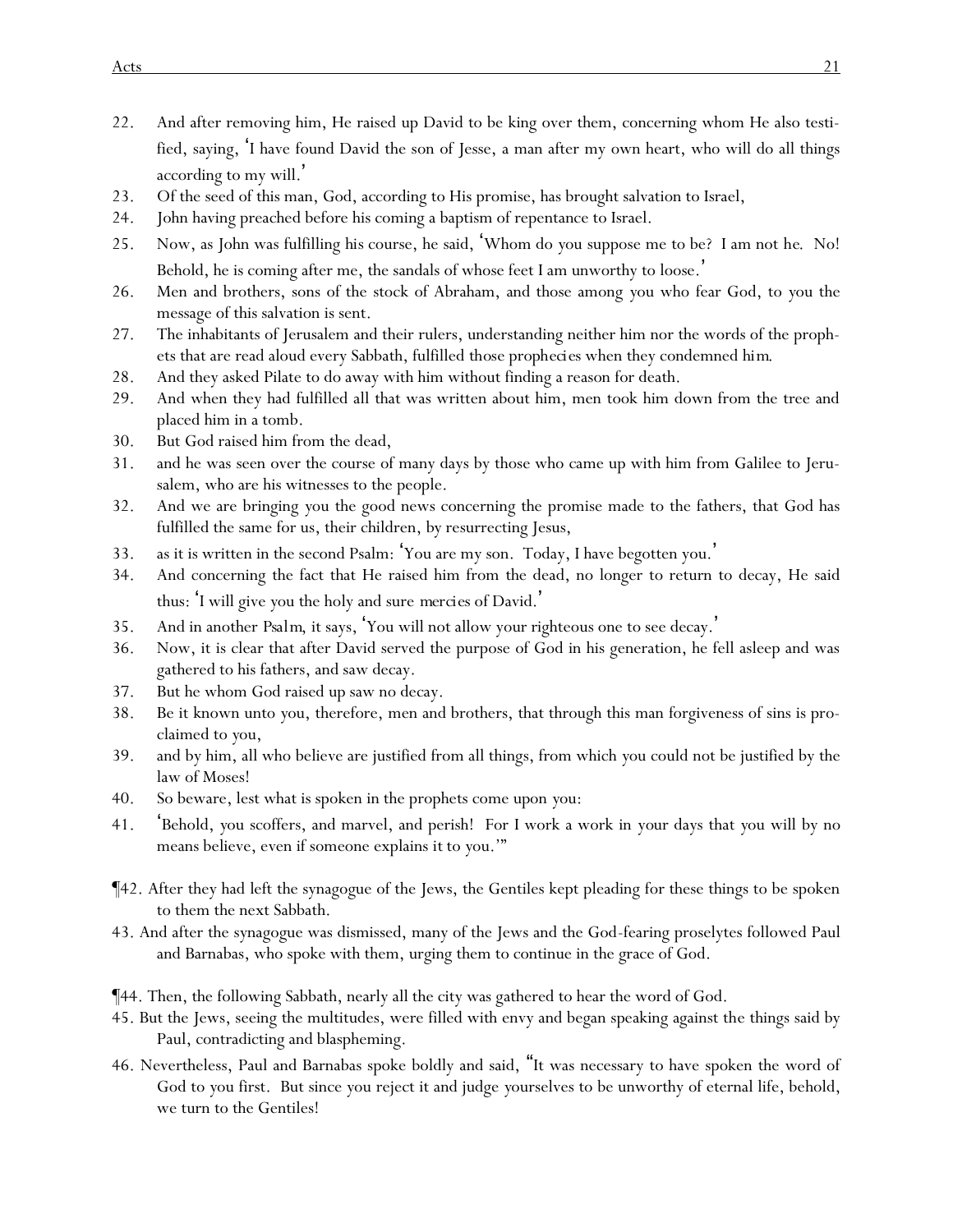- 47. For so the LORD commanded us, *in saying*, 'I have appointed you to be a light for the Gentiles, for you to be salvation to the uttermost part of the earth.'"
- 48. And when the Gentiles heard *this*, they started rejoicing and glorifying the word of the Lord, and as many as were appointed to eternal life believed.
- 49. And the word of the Lord kept spreading throughout the region.
- 50. But the Jews incited the devout and respected women and the leading men of the city, and they stirred up persecution against Paul and Barnabas, and they drove them out of their borders.
- 51. But they shook off the dust from their feet against them, and went to Iconium.
- 52. And the disciples were filled with joy and holy Spirit.

- 1. In Iconium, they went as usual into the synagogue of the Jews, and they spoke in such a way that a great number of Jews and Greeks believed.
- 2. But the unbelieving Jews stirred up the Gentiles and poisoned their minds against the brothers.
- 3. Nevertheless, they spent a considerable amount of time there, boldly speaking about the Lord, who bore witness to the word of his grace, granting signs and wonders to be done through their hands.
- 4. But the populace of the city was divided; some were with the Jews, and some, with the apostles.
- 5. And when there developed a movement among both Gentiles and Jews, with their rulers, to abuse and stone them,
- 6. they were made aware of it, and they fled to the Lycaonian cities of Lystra and Derbe, and the surrounding region.
- 7. And there they continued to spread the good news.
- ¶8. And in Lystra, a certain man with crippled feet was sitting; he had never walked, being lame from his mother's womb.
- 9. He listened to Paul speaking, who, fixing his eyes on him and seeing that he had faith to be delivered,
- 10. said in a loud voice, "Stand upright on your feet!" And he began leaping and walking about.
- 11. And when the people saw what Paul had done, they shouted in Lycaonian, saying, "The gods have become like men and come down to us!"
- 12. And Barnabas they called Zeus, and Paul, Hermes, since he was the principal speaker.
- 13. Then the priest of the temple of Zeus that was before their city brought bulls and garlands to the gates, intending to offer a sacrifice with the people.
- 14. But when the apostles Barnabas and Paul heard of it, they tore their garments and rushed in among the crowd, crying out
- 15. and saying, "Men, why are *y*ou doing these things? We are also men, with the same nature as *y*ou! We are bringing *y*ou good news, that *y*ou should turn from these worthless things to the living God, who made the heaven, and the earth, and the sea, and all that is in them,
- 16. who in past generations allowed all the nations to go their own ways.
- 17. Nevertheless, He did not leave Himself without witness, in that He did good, giving *y*ou rain from heaven and fruitful seasons, satisfying our hearts with food and gladness."
- 18. And saying these things, they scarcely restrained the people from making sacrifice to them.
- ¶19. Then Jews from Antioch and Iconium arrived, and after winning over the people and stoning Paul, they dragged *him*out of the city, thinking him to be dead.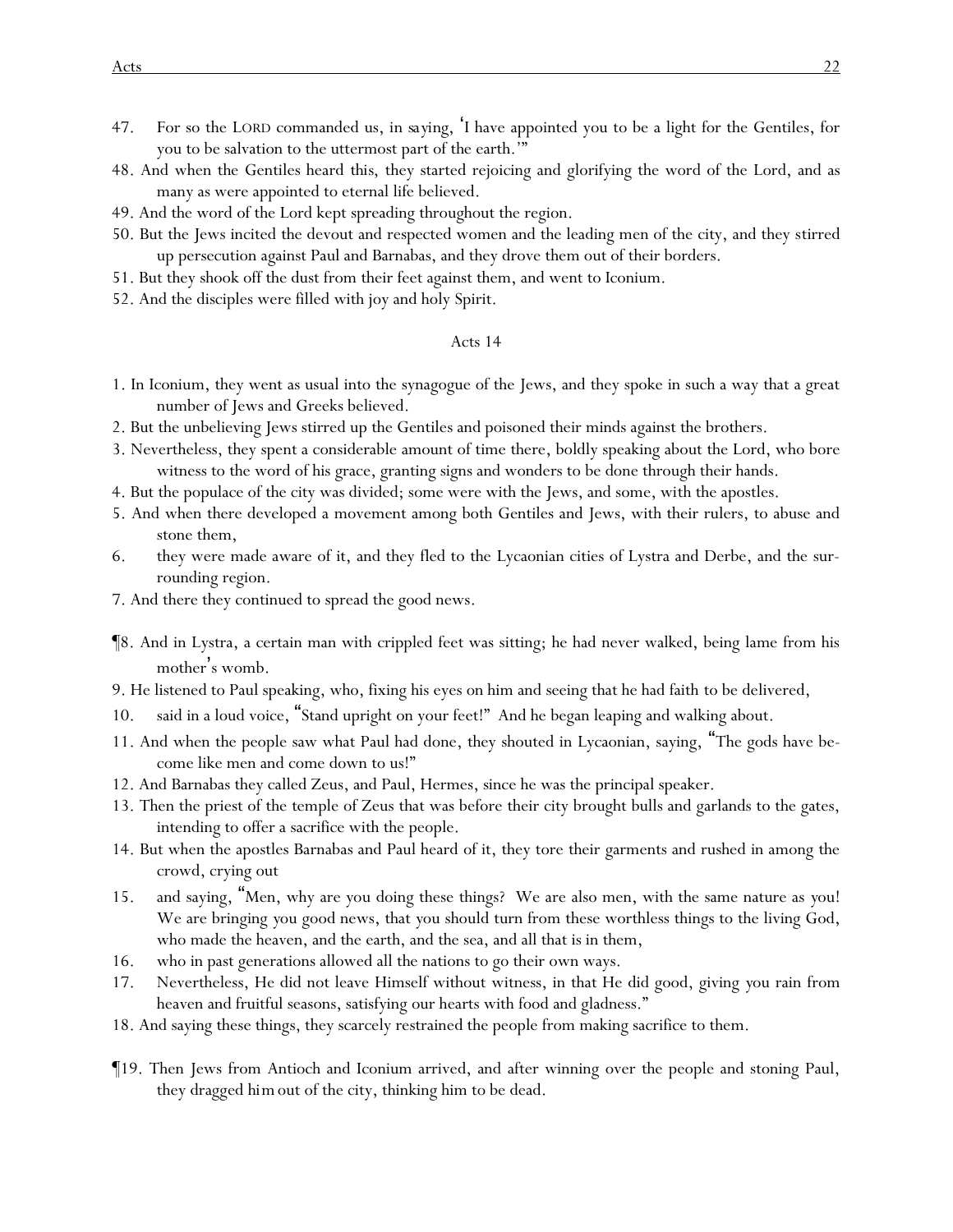- 20. But when the disciples stood round about him, he rose up and went into the city, and the next day, he departed with Barnabas for Derbe.
- 21. And after they preached the good news to that city, and made many disciples, they returned to Lystra, and Iconium, and Antioch,
- 22. strengthening the souls of the disciples, urging them to persevere in the faith, adding, "We must through many tribulations enter into the kingdom of God."
- 23. And when they had chosen elders for them in each Assembly, after praying with fasting, they entrusted them to the Lord in whom they had believed.
- 24. And passing through Pisidia, they came to Pamphylia.
- 25. And when they had spoken the word in Perga, they went down to Attalia,
- 26. and from there they sailed to Antioch, from which they had been commended to the grace of God for the work that they had fulfilled.
- 27. When they arrived and were gathered together with the Assembly, they reported all the things God had done with them, and that He had opened a door of faith for the Gentiles.
- 28. And they remained there no little time with the disciples.

- 1. And certain men came down from Judea and began to teach the brothers, saying, "Unless *y*ou are circumcised according to the custom of Moses, *y*ou cannot be saved."
- 2. Therefore, when Paul and Barnabas had no small dissension and debate with them, they appointed Paul and Barnabas and certain other of them to go up to the apostles and elders at Jerusalem concerning this question.
- 3. And so, being sent by the Assembly, they passed through Phoenicia and Samaria, declaring in detail the conversion of the Gentiles, and they caused great joy among all the brothers.
- 4. When they arrived in Jerusalem, they were welcomed by the Assembly, and the apostles, and the elders, and they recounted all the things God had done with them.
- 5. But there rose up certain of the sect of the Pharisees who believed, saying, "It is necessary to circumcise them and to command them to keep the law of Moses!"

¶6. And the apostles and the elders came together to see about this matter.

7. And when there had been much disputing, Peter rose and said to them,

- ¶ "Men and brothers, *y*ou know that a good while ago, God made choice among us, that by my mouth the Gentiles were to hear the word of the gospel, and believe.
- 8. And God, who knows the heart, bore them witness, giving them the holy Spirit just as *He gave it* to us,
- 9. and He made no distinction between us and them, purifying their hearts by faith.
- 10. Now then, why do *y*ou tempt God by placing a yoke on the neck of the disciples which neither our fathers nor we have been able to bear?
- 11. No! We believe we will be saved the same way they *will be* through the grace of the Lord Jesus."
- ¶12. Then the whole crowd fell silent and began listening to Barnabas and Paul tell of all the signs and wonders that God had done through them among the Gentiles.
- 13. And when they were finished, Jacobus spoke up, saying,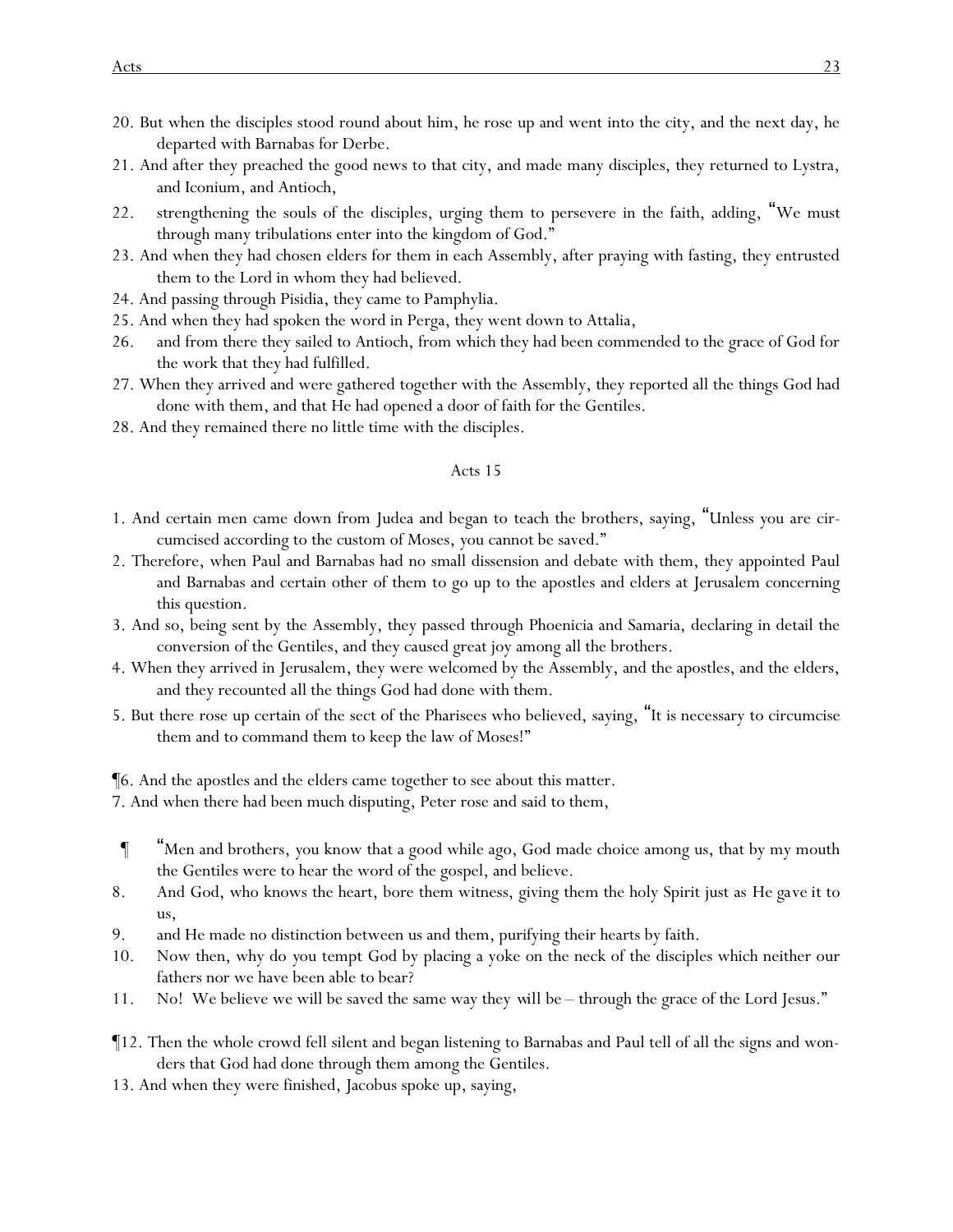- ¶ "Men and brothers, hear me.
- 14. Simeon has described how God first intervened to take from the Gentiles a people for His name.
- 15. And to this, the words of the prophets agree, for it is written,
- 16. 'After these things, I will return, and I will build up again the tabernacle of David that is fallen, and I will build up again the parts of it that are torn down, and I will restore it
- 17. so that the rest of mankind may seek the LORD, even all the Gentiles upon whom my name is called, says the LORD who is doing all these things.'
- 18. Known to God, from eternity, are all His works.
- 19. Therefore, my judgment is that we not trouble those from the Gentiles who turn to God,
- 20. but that we write to them to keep away from the pollutions of idols, and from fornication, and from what is strangled, and from blood.
- 21. For from early times, Moses has had in every city those who preach him, being read in the synagogues every Sabbath."
- ¶22. It seemed good then to the apostles and elders, together with the whole Assembly, to send men chosen from among them to Antioch with Paul and Barnabas: Judas (who is called Barsabbas) and Silas, leading men among the brothers.
- 23. And with their own hand, they wrote the following: "The apostles and elders, and the brothers, to the Antiochan, Syrian, and Cilician brothers who are of the Gentiles, greetings.
- 24. Inasmuch as we have heard that certain men among us, to whom we gave no charge, went out *from here* and troubled *y*ou with words, unsettling *y*our souls, saying *you* must be circumcised and keep the law,
- 25. it seemed good to us, being of one mind, to send chosen men to *y*ou with our beloved Barnabas and Paul,
- 26. men who have risked their lives for the name of our Lord Jesus the Messiah.
- 27. So, we have sent Judas and Silas, and they will tell *you* the same things by word *of mouth.*
- 28. For it seemed good to the holy Spirit, and to us, to put upon *you* no greater burden, except for these necessary things:
- 29. abstain from meats offered to idols, and from blood, and what is strangled, and from immorality. Keeping *y*ourselves from these things, *y*ou will do well. Farewell."
- ¶30. Then they were sent away and came to Antioch, and they gathered the multitude together and delivered the letter.
- 31. And when they read *it*, they rejoiced at the encouragement.
- 32. And both Judas and Silas, themselves also being prophets, encouraged the brothers and strengthened *them* with a long message*.*
- 33. And after they had spent time *there*, they were sent away with peaceful salutations from the brothers to the apostles.

34.<sup>7</sup>

- 35. And Paul and Barnabas continued in Antioch, teaching and, with many others, proclaiming the good news of the word of the Lord.
- ¶36. After some time, Paul said to Barnabas, "Come, let us return and visit our brothers in every city where we proclaimed the word of the Lord, *to see* how they are."

<sup>7</sup> Some manuscripts have for verse 34, "But it seemed good to Silas to remain there."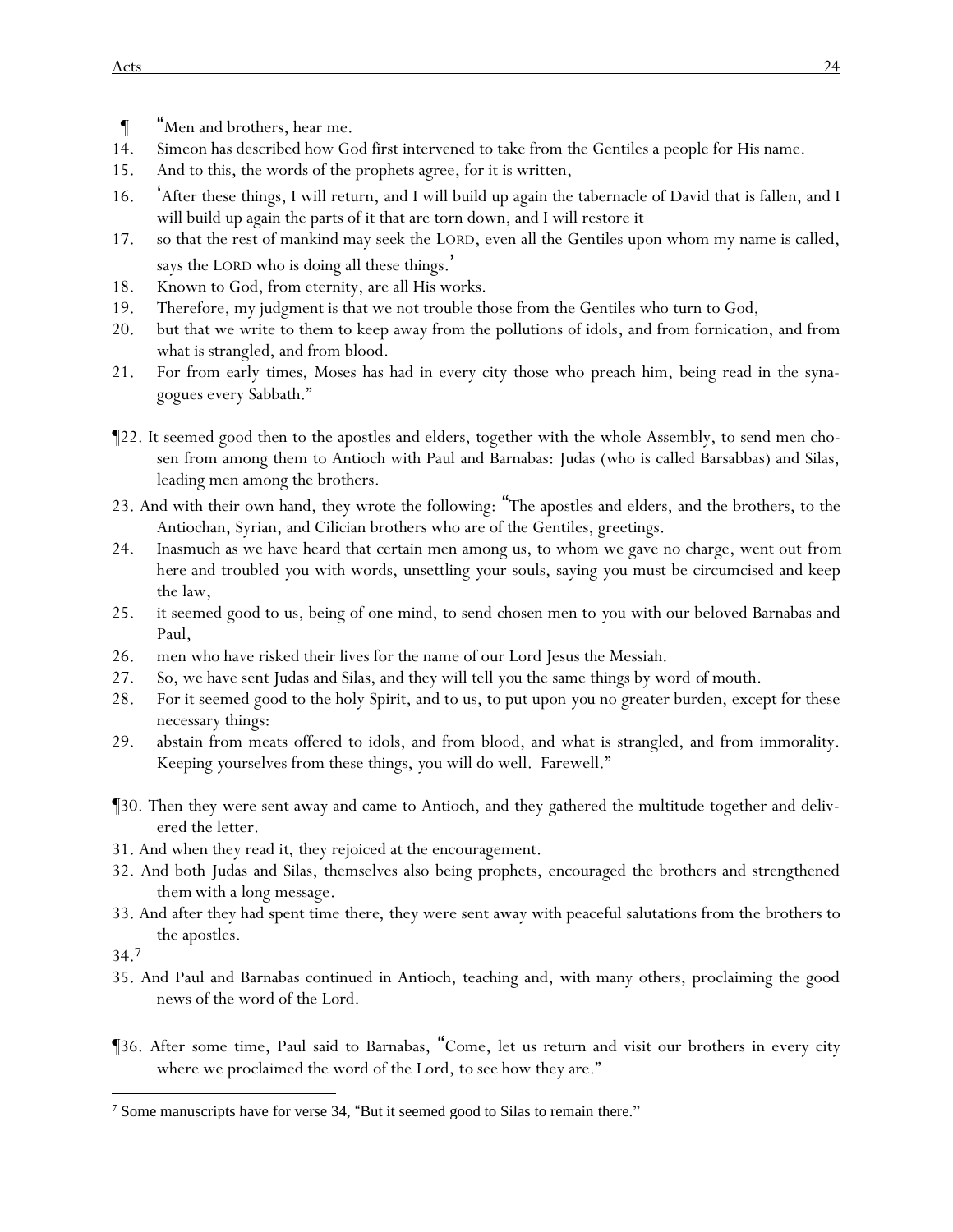- 37. And Barnabas resolved to take along John, who was called Mark.
- 38. But Paul was unwilling to take him with them who had deserted them at Pamphylia and did not continue with them in the work.
- 39. And there was such a sharp disagreement that they were separated from one another, and Barnabas took Mark and sailed to Cyprus.
- 40. But Paul chose Silas and set out, being commended to the care of God by the brothers.
- 41. And he passed through Syria and Cilicia, strengthening the Assemblies.

- ¶1. Then he arrived at Derbe and Lystra, and behold, a certain disciple was there named Timothy (the son of a woman who was a believing Jew, but his father was a Greek),
- 2. who was well-spoken of by the brothers in Lystra and Iconium.
- 3. Paul wanted him to go with him, and so, he took him and circumcised him because of the Jews that were in those places, for they all knew his father was a Greek.
- 4. And as they went through the cities, they passed on the decrees for them to obey that had been decided on by the apostles and elders in Jerusalem.
- 5. So it was that the Assemblies were being established in the faith and were increasing in number daily.
- ¶6. When they had traveled through Phrygia and the region of Galatia, having been forbidden by the holy Spirit to speak the word in Asia,
- 7. they came down to Mysia, intending to go to Bithynia, but the Spirit did not permit them.
- 8. So, when they had passed by Mysia, they came down to Troas.
- 9. And a vision in the night appeared to Paul. In it, there was a certain Macedonian man standing and begging him, saying, "Come over to Macedonia and help us!"
- 10. After he saw the vision, we immediately made preparations to depart for Macedonia, gathering that the Lord had summoned us to bring the good news to them.
- ¶11. Then, setting sail from Troas, we ran a straight course to Samothrace, and the next day to Neapolis,
- 12. and from there to Philippi, which is a chief city of the region of Macedonia, a *Roman* colony. And we remained in that city for some time.
- 13. And on the Sabbath, we went outside of the city by a river, where prayer was customarily made, and when we sat down, we began to speak to women who had gathered.
- 14. And a certain woman named Lydia, a dealer in purple cloth from the city of Thyatira, a worshipper of God, was listening, whose heart the Lord opened to give heed to the things spoken by Paul.
- 15. And when she was baptized, and her house, she begged *us*, saying, "If *y*ou consider me to be faithful to the Lord, come into my house and stay." And she persuaded us.
- ¶16. And it happened that as we were going to prayer, a certain slave girl met us who had the spirit of Python<sup>8</sup> *and* who brought her masters great profit by fortune telling.
- 17. This girl, following after Paul and us, kept crying out, saying, "These men are servants of the most high God, who proclaim to us the way of salvation!"
- 18. This she kept doing for many days. But Paul grew very annoyed, and he turned to the spirit and said, "I command you in the name of Jesus Christ to come out of her!" And it came out that very moment.

<sup>8</sup> Python is the name of a snake god associated with Delphi, where priestesses uttered oracles.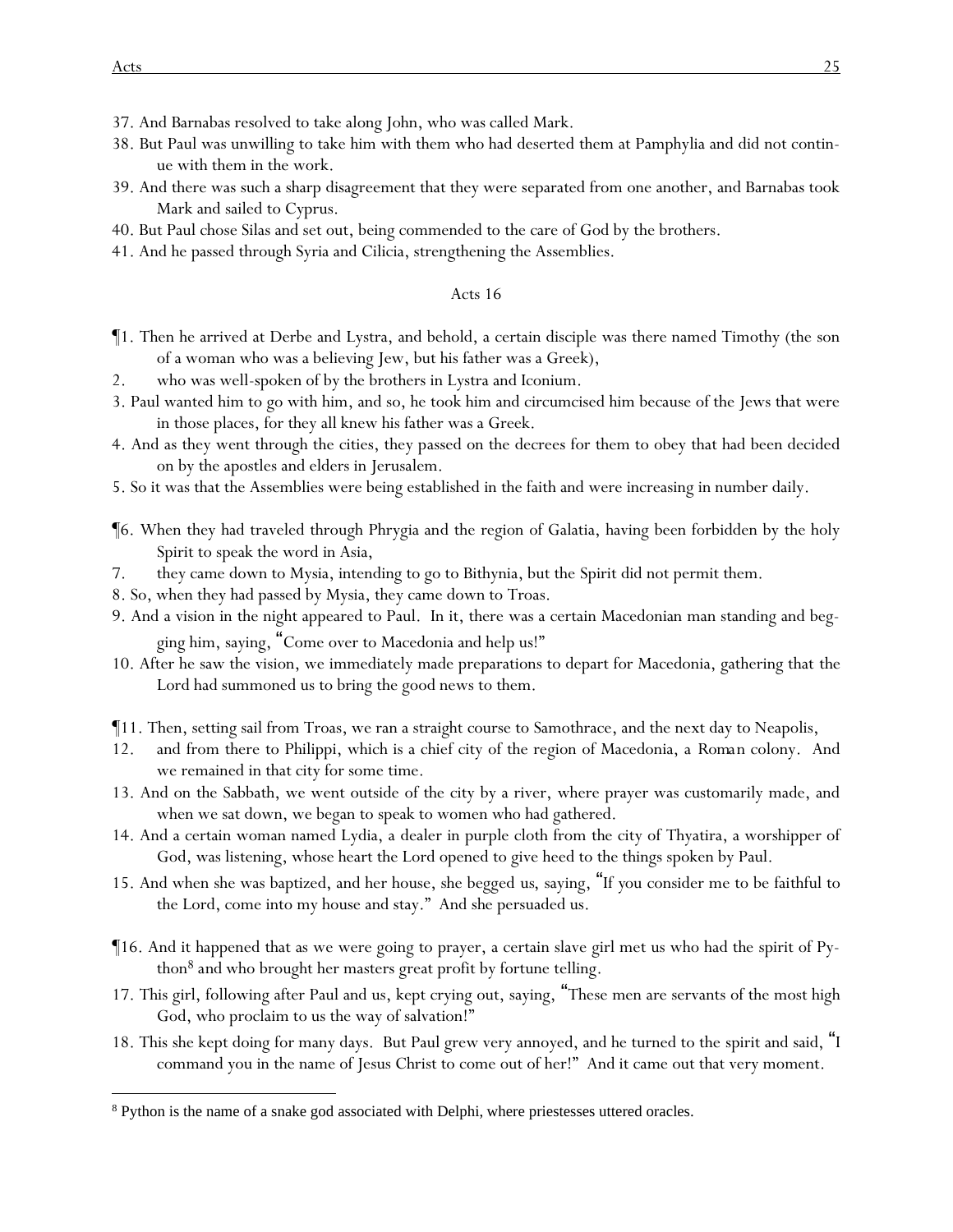- ¶19. But her masters, seeing that their hope for profit was gone, seized Paul and Silas and dragged *them* before the rulers in the Agora.<sup>9</sup>
- 20. And having brought them to the magistrates, they said, "These men, being Jews, are stirring up our city,
- 21. and they are proclaiming customs that are not lawful for us, being Romans, to accept or to do!"
- 22. And the people rose up together against them, and the magistrates stripped them of their garments and commanded *them* to be beaten with rods.
- 23. And when they had laid many blows on them, they threw *them* into prison, and commanded the jailer to keep them securely,
- 24. who having received such an order, put them into the inner prison and fastened their feet in the stocks.
- 25. But at midnight, Paul and Silas were praying, and they began singing praises to God, and the prisoners were listening to them,
- 26. when all of a sudden, there was such a great earthquake that it shook the foundations of the prison, and all the doors were immediately opened, and everyone's chains were unfastened
- 27. And the jailer was woken up, and seeing the prison doors opened, he drew out a sword and was about to kill himself, assuming that the prisoners had escaped,
- 28. but Paul cried out with a loud voice, saying, "Do yourself no harm! We are all here!"
- 29. Then, when he had called for lights, he rushed in, trembling with fear, and fell down before Paul and Silas.
- 30. And after he brought them out, he said, "Sirs, what must I do to be saved?"
- 31. And they said, "Believe on the Lord Jesus Christ, and you will be saved, you and your house."
- 32. And then they spoke the word of the Lord to him and all who were in his house.
- 33. And he took them at that hour of the night and washed *their* wounds, and he was straightway baptized, he and all his *house*.
- 34. Then he brought them to his house and set food before them. And he rejoiced with all his house, believing in God.
- ¶35. Now when it was day, the magistrates sent the lictors,<sup>10</sup> saying, "Release those men."
- 36. And the jailer reported to Paul these words: "The magistrates have sent word for you to be released. So, depart now, and go in peace."
- 37. But Paul said to them, "After beating us publicly without a trial, uncondemned we being Romans! they cast *us* into prison. And now they are releasing us in secret? Not so! Let them come themselves and lead *us* out!"
- 38. Then the lictors reported these words to the magistrates, and they were afraid when they heard that they were Romans.
- 39. And they came and pleaded with them, and they led them out, asking them to leave the city.
- 40. When they had left the prison, they went to Lydia's *house*, and when they saw the brothers, they encouraged them, and departed.

<sup>&</sup>lt;sup>9</sup> The agora was like the downtown area of a modern city, filled with shops, businesses, and municipal buildings.

<sup>&</sup>lt;sup>10</sup> Ancient Roman officers who attended magistrates and other higher officials. They carried the fasces, the symbol of Roman civil authority, and were responsible for executing the sentences ordered by the authorities.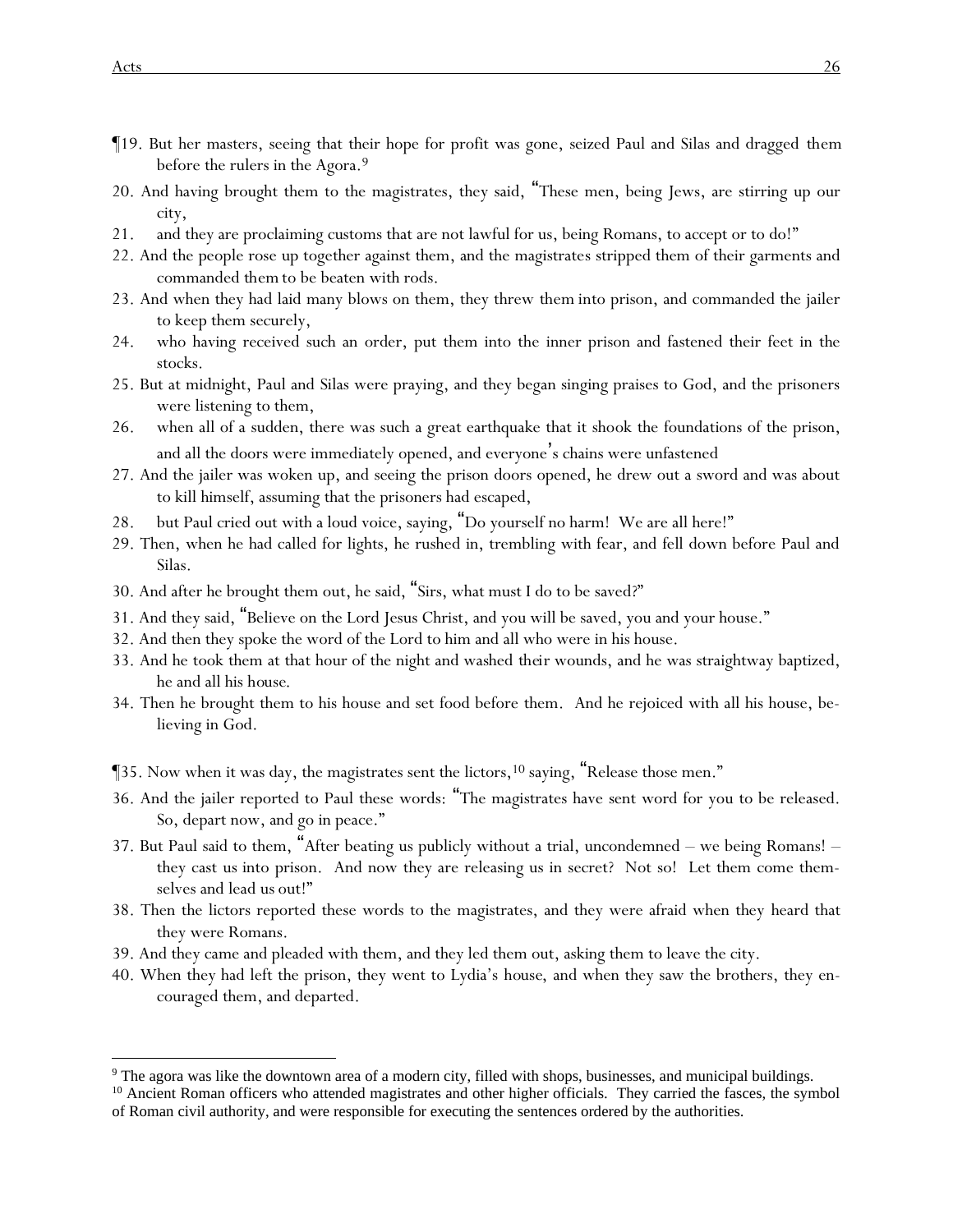- ¶1. Passing through Amphipolis and Apollonia, they came to Thessalonica, where there was a synagogue of the Jews.
- 2. And Paul, as was his custom, went in to them, and for three Sabbaths he reasoned with them from the scriptures,
- 3. explaining and putting *it* before *them* that" It was necessary for the Messiah to suffer and rise again from the dead," and, "This Jesus whom I am proclaiming to *y*ou is the Messiah."
- 4. Some of them were persuaded and joined themselves to Paul and Silas, as did a great many of the Godfearing Greeks, and not a few of the prominent women.
- 5. But the unbelieving Jews took to them some wicked men from the rabble in the marketplace and formed a mob, and they began to throw the city into disorder, and they attacked the house of Jason, intending to hale them before the assembly.
- 6. Not finding them, however, they dragged Jason and certain brothers before the rulers of the city, shouting, "These men who have turned the whole world upside down have now come here,
- 7. whom Jason has welcomed. And they all do things contrary to Caesar's decrees, saying there is a different king, Jesus!"
- 8. They stirred up the people and the city officials who heard these things,
- 9. but taking a bond from Jason and the rest, they released them.
- ¶10. And the brothers immediately sent Paul and Silas away by night to Berea, and when they arrived, they went into the synagogue of the Jews.
- 11. Now, these *Jews* were more noble than those in Thessalonica; they received the word with all eagerness, examining the scriptures daily as to whether these things were so.
- 12. And many of them did indeed believe, including some of the prominent Greek women, and not a few of the men.
- 13. But when the Jews of Thessalonica learned that the word of God was also being proclaimed by Paul in Berea, they came and stirred up the people there, too.
- 14. Immediately then, the brothers sent Paul away, as if to go by sea, while both Silas and Timothy remained there.
- 15. Those conducting Paul took him as far as Athens, and receiving a command for Silas and Timothy, that they should come to him as quickly as possible, they departed.
- ¶16. But while Paul was waiting for them in Athens, his spirit was continually provoked within him as he observed that the city was full of idols.
- 17. So, he began reasoning with the Jews and the God-fearers in the synagogue, and in the Agora every day with those who happened to be there.
- 18. Then some of the Epicurean and Stoic philosophers began debating with him. Some of them were saying, "What does this junkyard philosopher wish to say?" But others *said*, "He seems to be an advocate of foreign deities" (because he was preaching the good news of Jesus and the resurrection).
- 19. Then they took hold of him and led him to the Areopagos,<sup>11</sup> saying, "May we know what this new doctrine is that is taught by you?

<sup>&</sup>lt;sup>11</sup> The Areopagos was a rocky hill where cases were brought before the highest Athenian court. The hill was associated with Ares, the Greek god of war, whom the Romans called Mars. The Roman name for the Areopagos was "Mars 'Hill".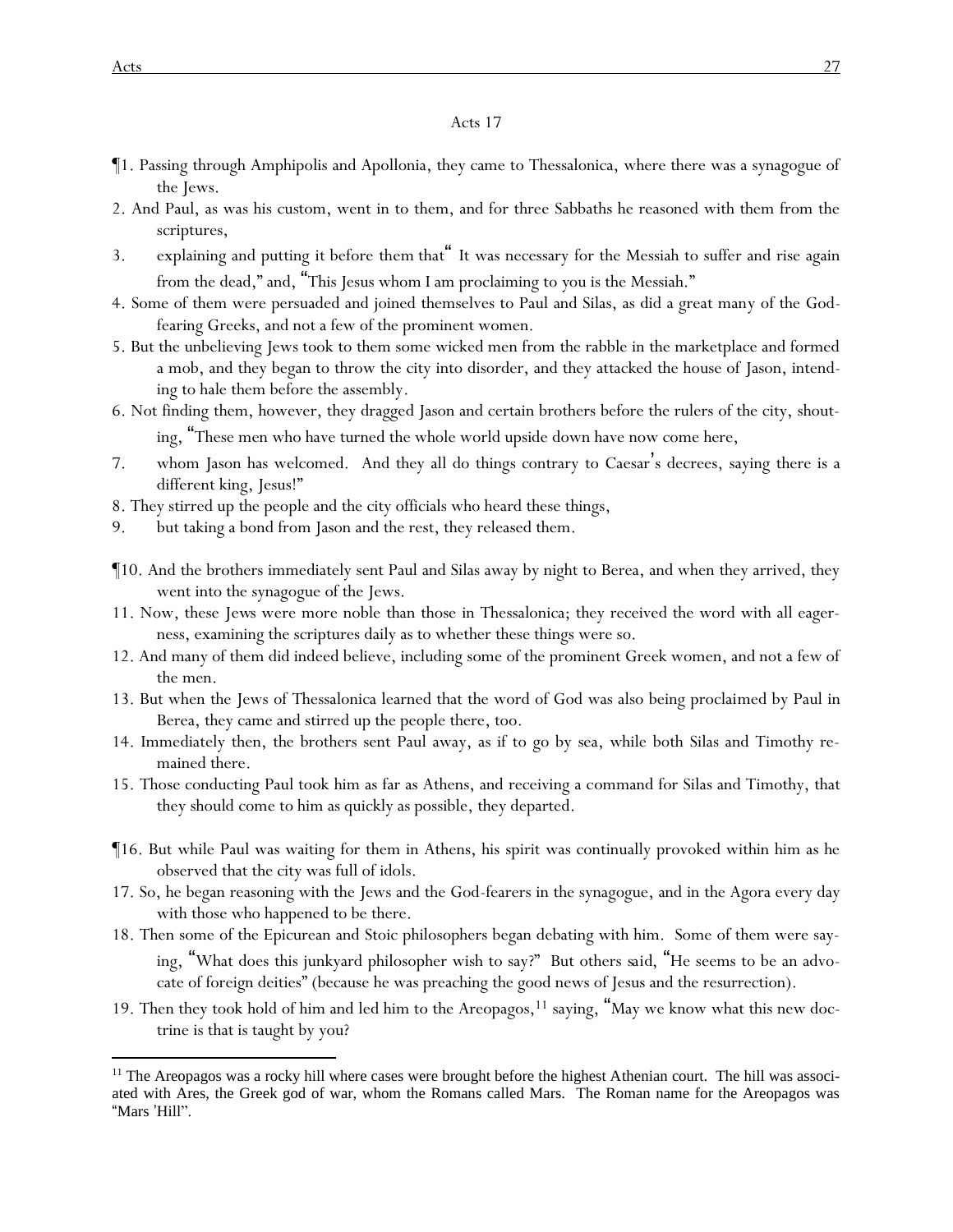- 20. You are bringing some strange things into our ears, and we would know what these things mean."
- 21. (All the Athenians and the strangers living there used to spend time on nothing else but to say or to hear some new thing.)
- ¶22. So, when Paul had taken his place in the midst of the Areopagos, he said, "Men of Athens, I perceive that in every way *y*ou are very god-fearing.
- 23. Indeed, as I came through, considering *y*our objects of worship, I even found an altar on which had been inscribed, 'To the Unknown God'. Whom *y*ou ignorantly worship, therefore, Him I proclaim to *y*ou.
- 24. The God who made the world and all that is in it, He being Lord of heaven and earth, does not dwell in temples made with hands,
- 25. nor is He served by human hands as if needing something, seeing that He gives to everyone, everywhere, life and breath.
- 26. He made of one blood every race of men to dwell on the whole face of the earth, setting prescribed times and boundaries for their habitation,
- 27. that they might seek the LORD, if perhaps they might feel after and find Him, although He is not far from any one of us.
- 28. For in Him we live, and move, and exist, as also certain of *y*our own poets have said, 'We also are His offspring.
- 29. Inasmuch, then, as we are offspring of God, we ought not to suppose the Divine Being to be like a golden, or silver, or stone image produced by man's skill and imagination.
- 30. The times of ignorance God formerly overlooked, but now He commands all men everywhere to repent,
- 31. for He has appointed a day in the which He will judge the world in righteousness by the man whom He has designated, providing proof to all, in that He raised him from the dead!"
- ¶32. When they heard of the resurrection of the dead, some started mocking, but others said, "We will hear you again about this."
- 33. And with that, Paul went out from their midst.
- 34. But certain men believed and became his disciples, among whom were both Dionysios the Areopagite<sup>12</sup> and a woman named Damaris, and others along with them.

¶1. After these things, having departed from Athens, Paul came to Corinth.

- 2. And he found a certain Jew named Aquila, a native of Pontus and recently arrived from Italy, and Priscilla his wife (because Claudius had ordered all the Jews to leave Rome), and he visited them,
- 3. and because they were of the same occupation, he stayed with them and started working with them, for they were tentmakers by trade.
- 4. And he began to reason in the synagogue every sabbath, persuading both Jews and Greeks.
- ¶5. When Silas and Timothy came down from Macedonia, Paul, pressed by the Spirit, was testifying to the Jews that Jesus was Messiah.

<sup>&</sup>lt;sup>12</sup> A member of the council that met on the Areopagos. That is, a judge.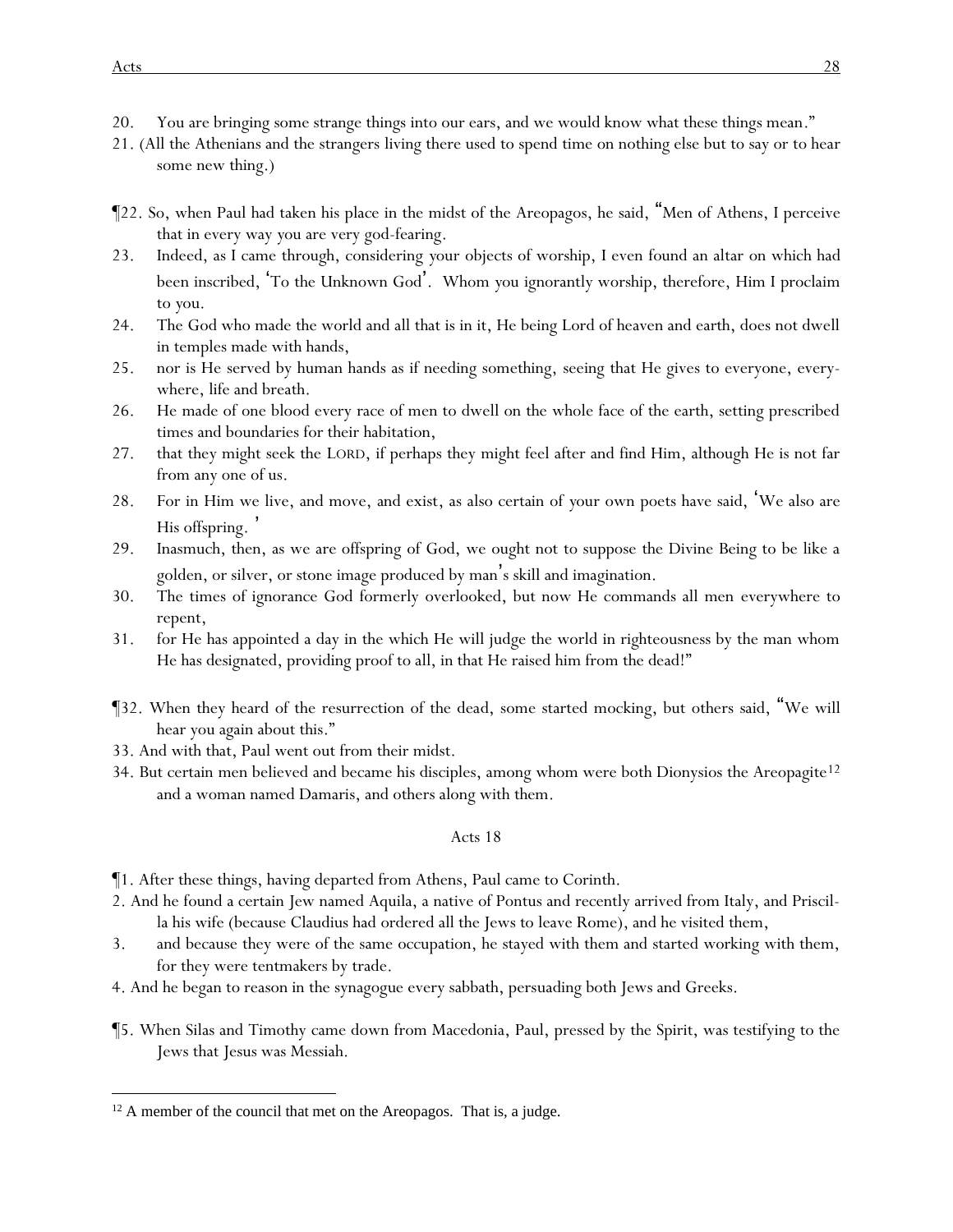- 6. And when they opposed him and blasphemed, he shook out his garments and said to them, "*Y*our blood be on your own head! I am guiltless! From now on, I will go to the Gentiles!"
- 7. And he departed from there and went into the house of a certain man named Justus, a God-fearer whose house was next to the synagogue.
- 8. Crispus, the ruler of the synagogue, believed in the Lord with all his house. Moreover, many of the Corinthians began to believe and be baptized when they heard.
- 9. Then the Lord said to Paul in a night vision, "Don't be afraid, but speak, and don't be silent,
- 10. because I'm with you, and no one will lay a hand on you to do you harm, for I have many people in this city."
- 11. So he stayed a year and six months, teaching the word of God among them.
- ¶12. Now when Gallio was proconsul of Achaia, the Jews rose up against Paul with one mind and brought him to the judgment seat,
- 13. saying, "This man induces people to worship God contrary to the law."
- 14. But as Paul was about to open *his* mouth, Gallio said to the Jews, "Now, if it was some misdeed or wicked crime, O Jews, it would be reasonable that I bear with *y*ou.
- 15. But it being an issue about a word, and names, and *y*our interpretation of the law, *y*ou see to it *y*ourselves. I have no desire to be a judge of these things."
- 16. And then he drove them from the judgment seat.
- 17. But all the Greeks seized Sosthenes, the leader of the synagogue, and began beating him before the judgment seat. But none of these things mattered to Gallio.
- ¶18. After Paul had remained *there* many days, he bid farewell to the brothers, Priscilla and Aquila both being with him, and sailed toward Syria, shaving his head in Cenchreae because he was under a vow.
- 19. Then he arrived at Ephesus, and he left them there, but he himself went into the synagogue and reasoned with the Jews.
- 20. And when they asked him to stay with them longer, he declined.
- 21. Instead, he bid them farewell, saying, "I must by all means keep the coming feast at Jerusalem, but I will return to *y*ou again, God willing." And then he set sail from Ephesus.
- 22. And having arrived at Caesarea, he went up and greeted the Assembly, and then went down to Antioch.
- 23. And after he had spent some time there, he left and went from one place to another through the region of Galatia and Phrygia, strengthening all the disciples.
- ¶24. Then a certain Jew named Apollos arrived at Ephesus, an Alexandrian by birth, a learnèd man and mighty in the Scriptures.
- 25. This man was instructed in the way of the Lord, and being fervent in spirit, he spoke and taught accurately the things of the Lord, knowing only the baptism of John,
- 26. and he began to speak boldly in the synagogue. But when Aquila and Priscilla heard him, they took him aside and explained to him the way of God more perfectly.
- 27. And when he wanted to cross over into Achaia, the brothers encouraged *him* and wrote to the disciples *there* to welcome him, and when he arrived, he greatly helped those who had believed through grace,
- 28. for he powerfully and publicly confuted the Jews, showing by the scriptures that Jesus was the Messiah.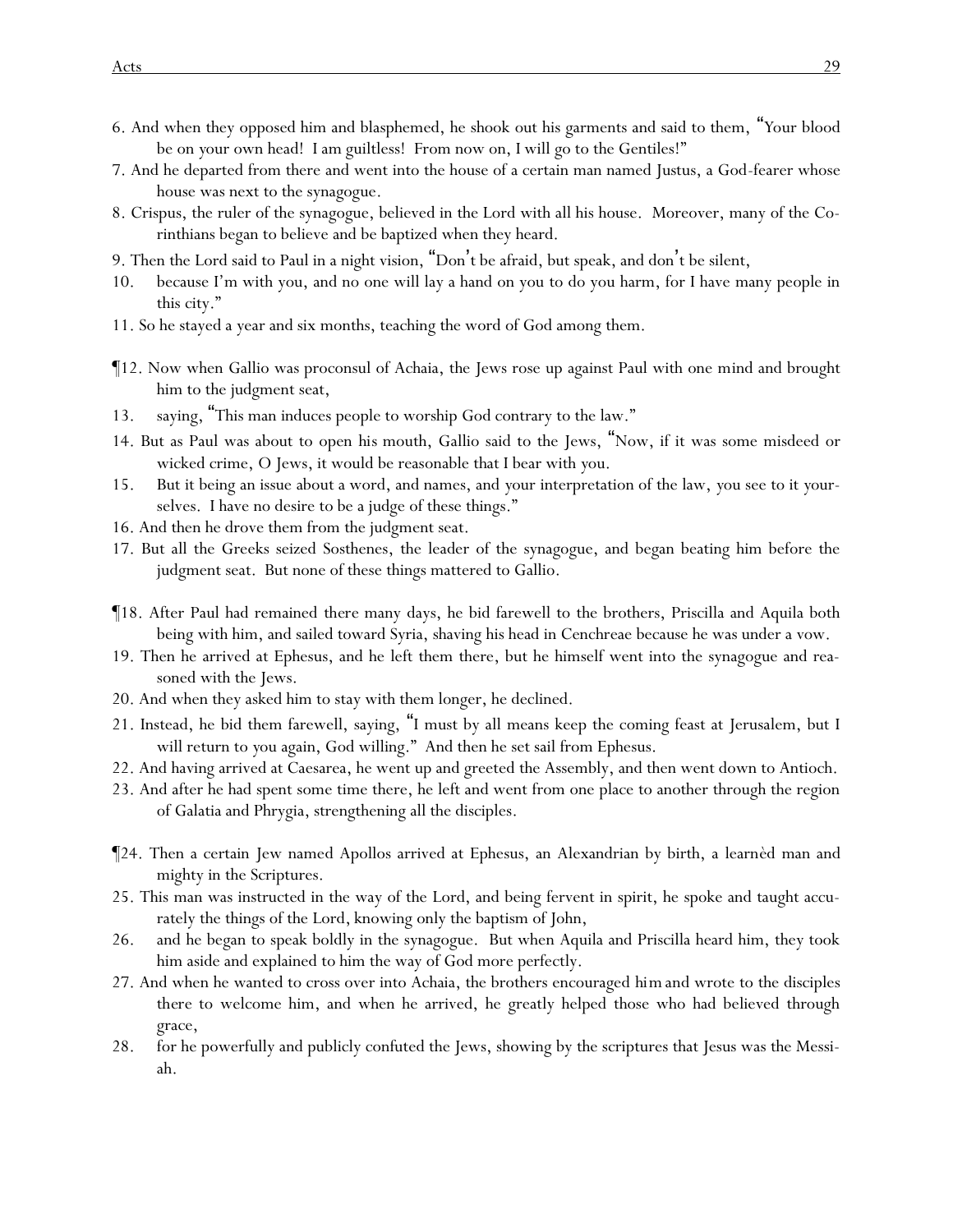- ¶1. Now, it came to pass while Apollos was at Corinth, that Paul, having passed through the interior regions, came to Ephesus. And finding certain disciples,
- 2. he said to them, "Did *y*ou receive the holy Spirit after *y*ou believed? They said to him, "We haven't even heard that there is a holy Spirit."
- 3. Then he said to them, "With what, then, were *y*ou baptized?" They said, "With John's baptism."
- 4. But Paul said, "Actually, John baptized with a baptism of repentance saying to the people that they should believe on the one coming after him, that is, on the Messiah, Jesus."
- 5. On hearing this, they were baptized in the name of the Lord Jesus.
- 6. And after Paul laid his hands on them, the holy Spirit came upon them, and they started speaking in tongues and prophesying.
- 7. And there were about twelve men in all.
- ¶8. Afterward, entering into the synagogue, he began to speak boldly, over the course of three months reasoning *with them* and persuading *them* of things pertaining to the kingdom of God.
- 9. But when some were hardened and would not believe, speaking evil of the Way to the people, he withdrew from them, taking the disciples away from them, reasoning daily in the school of a certain Tyrannus.
- 10. This went on for two years, with the result that everyone who lived in Asia heard the message of the Lord Jesus, Jews as well as Greeks.
- 11. And God began doing extraordinary miracles by the hands of Paul,
- 12. such that even cloths or aprons *touched* by his skin were brought to the sick, and diseases left them, and evil spirits came out of them.
- 13. Some of the itinerant Jewish exorcists attempted to invoke the name of the Lord Jesus over those who had evil spirits, saying, "We adjure *y*ou by the Jesus whom Paul preaches!"
- 14. (They were some sons of Sceva, a Jewish chief priest, seven *of them*, who were doing this.)
- 15. But the evil spirit answered and said, "Jesus I know, and Paul I know, but who are *y*ou?"
- 16. Then the man who had the evil spirit pounced on them and overpowered them, and he so prevailed against them that they fled from the house, naked and wounded.
- 17. And this became known to all who lived in Ephesus, both Jews and Greeks, and fear fell on all of them, and the name of the Lord Jesus was magnified.
- 18. And many who believed came, confessing and making their deeds known.
- 19. And a considerable number who practiced magical arts collected *their* scrolls and started burning *them* in the sight of all, and they added up the value of them and found *that* it came to fifty thousand pieces of silver.
- 20. Thus, the word of the Lord continually increased, and prevailed mightily.
- ¶21. After these things were done, Paul resolved in the Spirit that when he had passed through Macedonia and Achaia, he would go to Jerusalem, saying, "After I have been there, I must also see Rome."
- 22. But when he had sent two of his helpers, Timothy and Erastus, to Macedonia, he himself stayed a while in Asia.
- ¶23. During that time, there arose no small disturbance concerning the Way.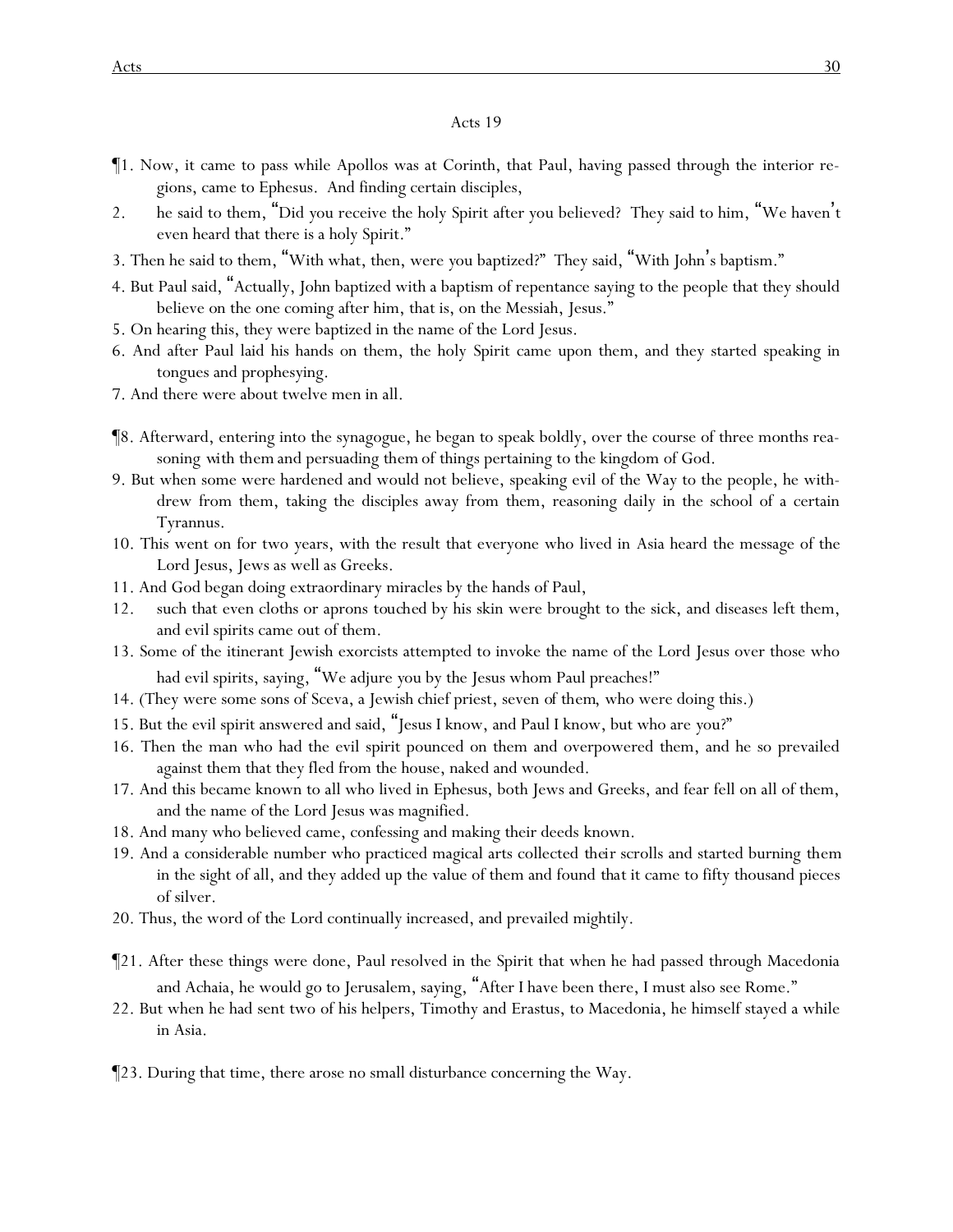- 24. For a certain silversmith named Demetrius, who made silver shrines for Artemis, brought no small profit to the craftsmen,
- 25. whom he gathered together, along with workers in related businesses, saying, "Men, *y*ou know that our wealth comes from this trade.
- 26. And *y*ou see and hear that this Paul, not only in Ephesus but in nearly all of Asia, has persuaded and turned away many people, saying, 'They are no gods that are made with hands. '
- 27. And not only is this business of ours in danger of coming into disrepute, but also the temple of the great goddess Artemis is *in danger of* being despised, and then her magnificence will be destroyed – she whom all Asia and the world worships!"
- 28. When they heard *this*, they were filled with rage and began crying out, saying, "Great is Artemis of the Ephesians!"
- 29. Then the whole city was filled with tumult, and they rushed with one accord into the theater, dragging Gaius and Aristarchus, Macedonians, traveling companions of Paul.
- 30. And Paul was determined to go in to the assemblage, but the disciples would not let him.
- 31. Even some of the Asiarchs, friends of his, sent to him, urging him not to show himself in the theater.
- 32. Some were shouting one thing, and others another, for the assembly was confused, and the majority did not know why they had come together.
- 33. Then *some* from the crowd put Alexander forward (the Jews pushed him forward), and Alexander motioned with his hand, wanting to make a defense to the crowd.
- 34. But when they realized that he was a Jew, they all cried out with one voice for about two hours, "Great is Artemis of the Ephesians!"
- 35. Now, when the town clerk had quieted the crowd, he said, "Men of Ephesus, what man is there who does not know that the city of the Ephesians is guardian of the temple of the great goddess Artemis and of the *image* that fell from Zeus?
- 36. These things being undeniable, *y*ou ought to be quiet and do nothing rash.
- 37. For *y*ou have dragged in these men, who are neither temple-robbers nor blasphemers of *y*our goddess.
- 38. If Demetrius and the craftsmen with him have a genuine complaint against anyone, the courts are in session, and there are proconsuls. Let them accuse one another.
- 39. And if *y*ou are seeking anything concerning other matters, it will be settled in lawful assembly.
- 40. For we run the risk of being charged with rioting today, there being no reason for this commotion that we can offer as an excuse."
- 41. And after saying these things, he dismissed the assembly.

- 1. After the uproar ceased, Paul summoned the disciples, embraced them, and left to go to Macedonia.
- 2. Then, after passing through those parts and encouraging them with a lengthy message, he came to Greece.
- 3. And when he had spent three months there, a plot was laid against him by the Jews as he was about to set sail for Syria, so he made a decision to return through Macedonia.
- 4. And accompanying him as far as Asia were Sopater of Berea, and of the Thessalonians, Aristarchus and Secundus, and Gaius of Derbe, and Timothy, and the Asians, Tychicus and Trophimus.
- 5. These went on ahead and waited for us at Troas.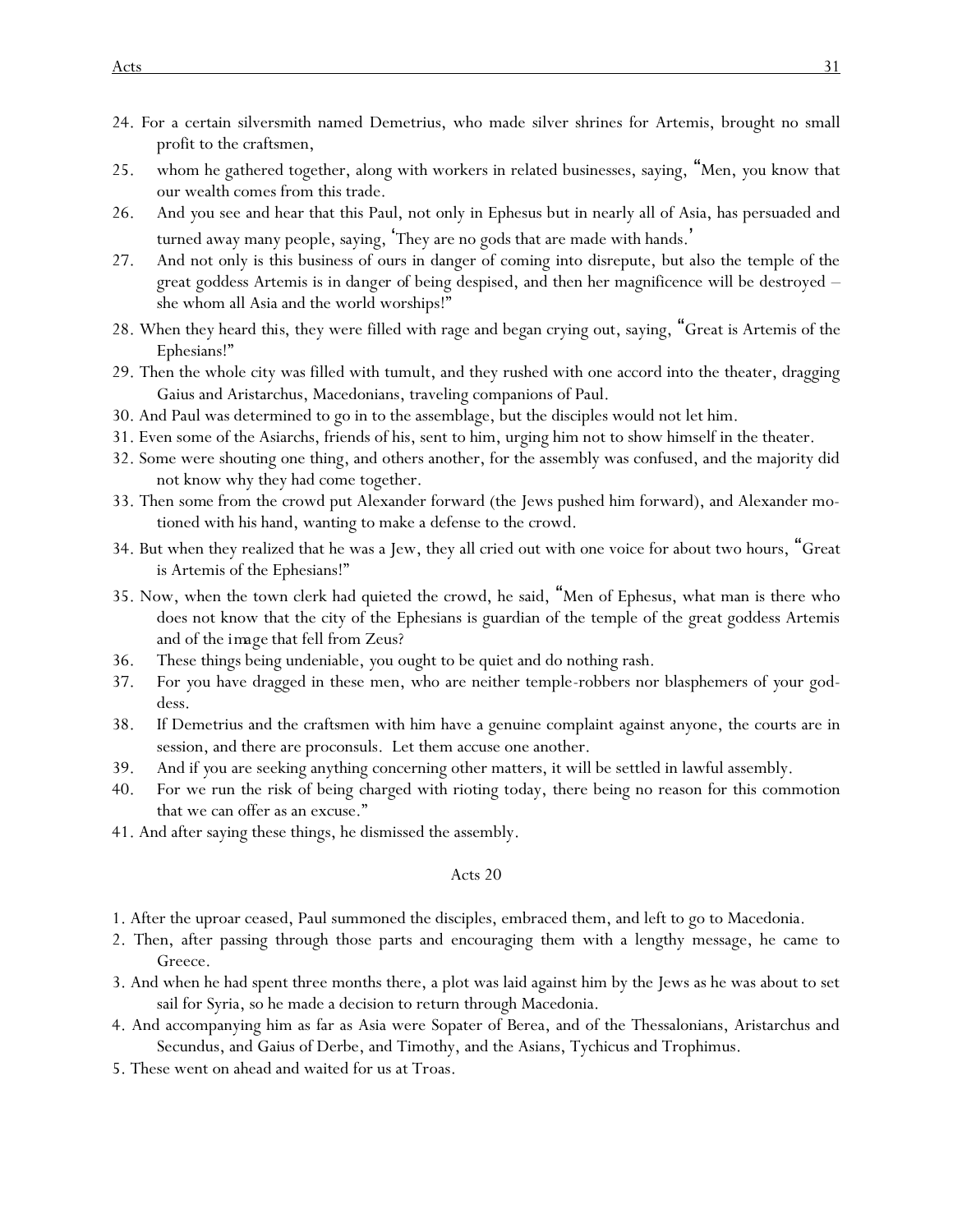- 6. And after the days of unleavened bread, we sailed from Philippi, and within five days we came to them at Troas, where we spent seven days.
- ¶7. And on the first day of the week, when the disciples gathered to break bread, Paul began speaking to them, intending to depart the next day, and he continued his message until midnight.
- 8. And there were many lamps in the upper room where we were gathered.
- 9. And sitting in the window was a certain young man named Eutychus, who sank into a deep sleep as Paul was a long time speaking, and overcome by sleep, he fell from the third story and was taken up dead.
- 10. But Paul went down and fell on him, and threw his arms around him, and said, "Do not be alarmed; his life is in him."
- 11. Then, when he had gone back up and broken bread and eaten, he spoke for a long time until daybreak, and then he left.
- 12. (And they took the boy away alive, and were comforted beyond measure.)
- ¶13. But we went ahead to the ship and set sail for Assos, intending to take Paul aboard there, for so it had been arranged, as he himself wanted to go on foot.
- 14. And when he met us at Assos, we took him aboard and went to Mitylene.
- 15. Sailing from there, we arrived off Chios the following day, and the next *day*, we approached Samos. And after staying at Trogyllium, we came to Miletus the day after.
- 16. (For Paul had decided to sail past Ephesus so that he would not lose time in Asia, for he was hurrying to be in Jerusalem, if he could, on the day of Pentecost).
- ¶17. So, from Miletus he sent to Ephesus, summoning the elders of the Assembly.
- 18. And when they came to him, he said to them,
- ¶ "*Y*ou know how I lived the entire time I was with *y*ou, from the first day that I set foot in Asia,
- 19. working like a slave to the Master, with all humility, and many tears, and trials that came upon me through the plots of the Jews,
- 20. how I shrank from nothing that was profitable, whether in preaching to *y*ou or in teaching *y*ou, openly and from house to house
- 21. testifying to both Jews and Greeks of repentance toward God and faith in our Lord Jesus.
- 22. And now, behold, I am bound in spirit to go to Jerusalem, not knowing what will befall me there,
- 23. except that the holy Spirit testifies in every city, saying that chains and afflictions await me.
- 24. But I consider myself as nothing. Nor do I hold my life dear, that I might complete my race with joy, and the ministry I received from the Lord Jesus, to testify of the gospel of God's grace.
- 25. And now, behold, I know that none of *y*ou among whom I travelled, preaching the kingdom of God, will ever again see my face.
- 26. Therefore, I bear witness to *y*ou this very day that I am innocent of the blood of all men.
- 27. For I did not shrink from declaring to *y*ou the whole counsel of God.
- 28. Therefore, give heed to *y*ourselves and to all the flock, among whom the holy Spirit has made *y*ou overseers, to shepherd the Assembly of the Lord, and of God, which he purchased with his own blood.
- 29. Now, I know this, that after my departure, vicious wolves will come in among *y*ou, not sparing the flock.
- 30. Even from among *y*our own selves shall men rise up, speaking perverse things in order to draw away disciples after themselves.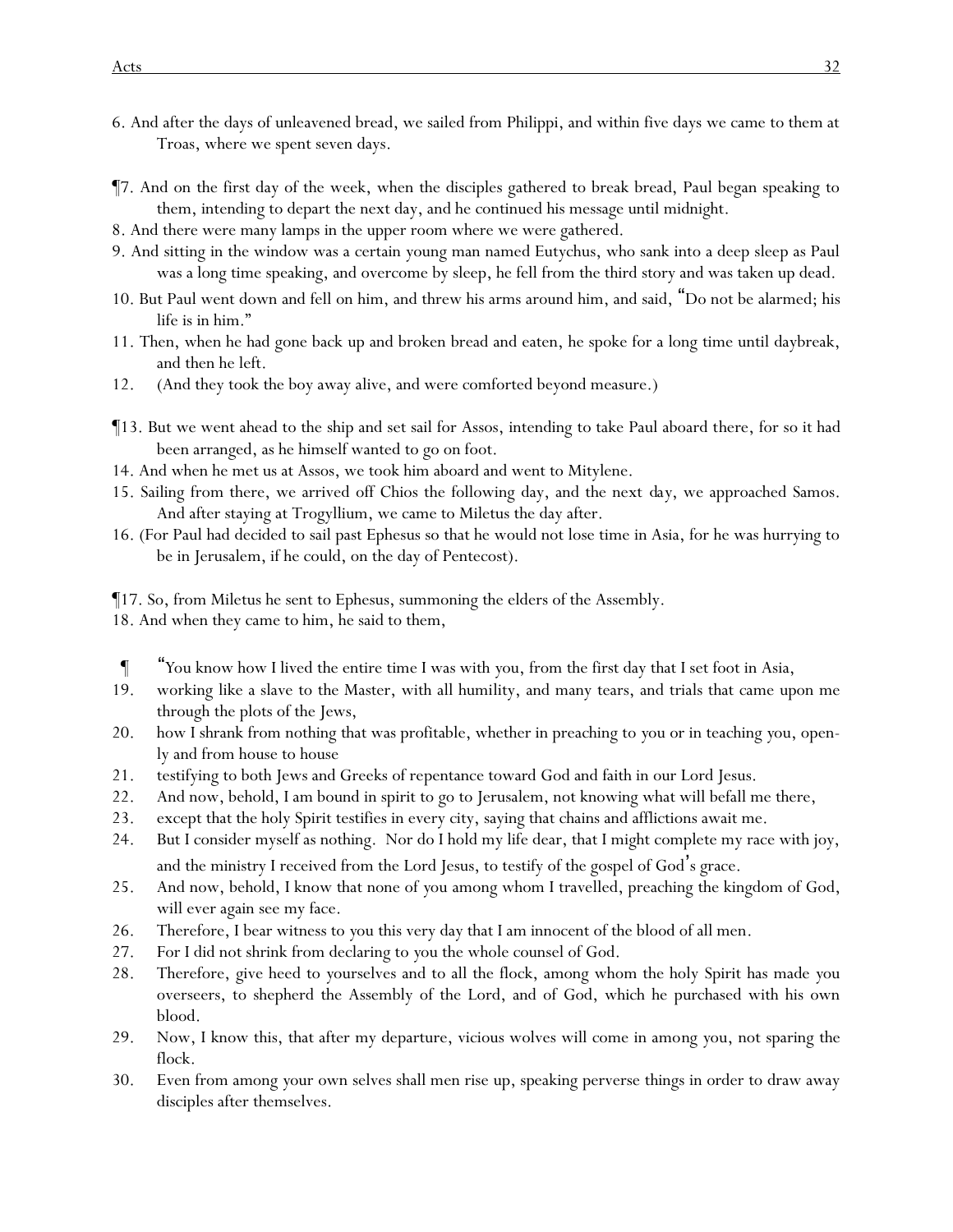- 31. Therefore, be on guard, and remember that for three years, night and day, I did not cease from exhorting each one with tears.
- 32. And *with* that, brothers, I now entrust *y*ou to God and to the word of His grace, which is able to build up and give *y*ou an inheritance among all who are sanctified.
- 33. I have coveted no one's silver, or gold, or clothing.
- 34. *Y*ou *y*ourselves know that these hands took care of my needs and *the needs of* those who were with me.
- 35. I was always an example for *y*ou, that by laboring, we must help those who are weak, and remember the words of the Lord Jesus, that he said, 'It is more blessed to give than to receive.'"
- ¶36. When he had spoken these things, he knelt down and prayed with them all.
- 37. And there was much weeping by all, and they fell on Paul's neck and kissed him repeatedly,
- 38. grieving most of all because of what he had said, that they would never again see his face. Then they accompanied him to the ship.

- ¶1. When we departed from them, we set sail, and running a straight course, we came to Cos, and the next day to Rhodes, and from there to Patara.
- 2. And then, having found a ship crossing over to Phoenicia, we boarded and set sail.
- 3. When we sighted Cyprus and had passed it on the left, we sailed on toward Syria and landed at Tyre, for there the ship was to unload its cargo.
- 4. And we remained there seven days after we found disciples, who through the Spirit kept telling Paul not to go up to Jerusalem.
- 5. Then, when our days there were ended, we departed and continued on our journey, they all, with women and children, accompanying us until *we were* outside the city. And we knelt on the shore and prayed.
- 6. And after we bade farewell to one another, we boarded the ship, and they returned home.
- ¶7. Having completed the voyage from Tyre, we arrived at Ptolemais, and we greeted the brothers and stayed with them for a day.
- 8. The next day, we who *were* with Paul left and went to Caesarea, and we entered the house of Philip the evangelist, one of the seven, and we stayed with him.
- 9. He had four daughters, virgins, who prophesied.
- 10. During the many days we stayed *there*, a certain man came down from Judea, a prophet named Agabus.
- 11.And he came to us and took Paul's belt, and after binding his feet and hands, he said, "Thus says the holy Spirit: In this manner will the Jews in Jerusalem bind the man whose belt this is and deliver *him* into the hands of the Gentiles."
- 12. When we heard these things, we and the others there pleaded with him not to go up to Jerusalem.
- 13. Then Paul answered, "What are you doing, weeping and breaking my heart? I am ready not only to be bound, but also to die at Jerusalem for the name of the Lord Jesus!"
- 14. And when he would not be persuaded, we ceased and said, "The will of the Lord be done."
- ¶15. Following those days, after making preparations, we went on up to Jerusalem.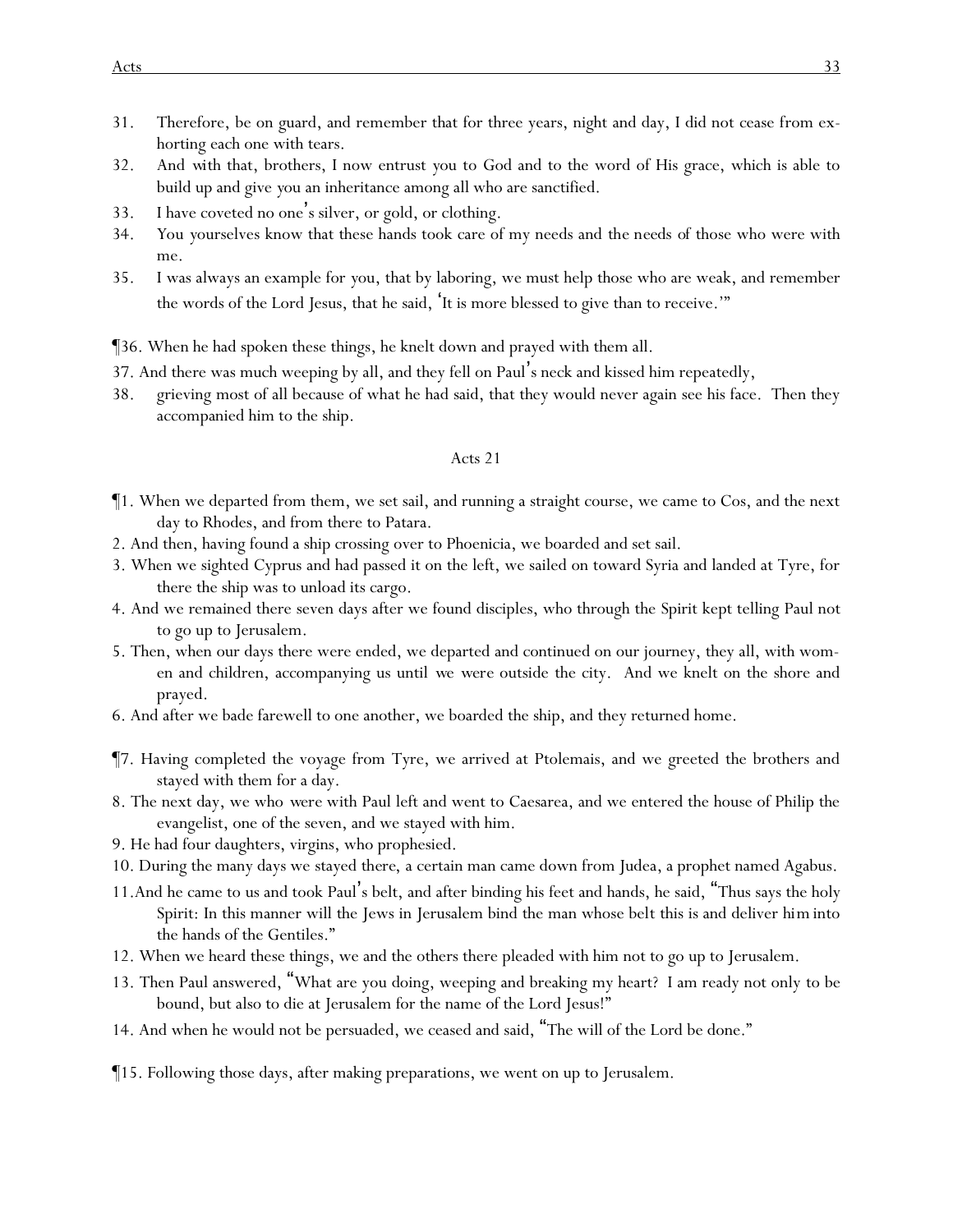- ¶17. When we came to Jerusalem, the brothers welcomed us with gladness,
- 18. and the following day, Paul went in with us to Jacobus, all the elders being present.
- 19. After greeting them, he began relating one by one the things God had done among the Gentiles through his ministry.
- 20. And when they heard *this*, they began glorifying the Lord, and then they said to him, "You see, brother, how many thousands there are among the Jews who believe, and they are all zealous for the law.
- 21. But they have been informed about you, that you teach rebellion against Moses to all the Jews who are among the Gentiles, telling them not to circumcise their children nor to live according to the customs.
- 22. What, then, is to be *done*? Doubtless, the multitude must come together, for they will hear that you have come.
- 23. Therefore, do what we tell you. There are four men among us who have taken a vow upon themselves.
- 24. Take them and purify yourself along with them, and pay their expenses so that they may shave their heads, and then everyone will know that the things they have been told about you are nothing, but that you also walk orderly, keeping the law.
- 25. Concerning those among the Gentiles who have believed, we wrote a letter, having concluded that they need keep no such thing, other than to keep themselves from what is offered to idols, and from blood or strangled meat, and from immorality."
- 26. Paul then took the men, and on the following day, being purified with them, entered into the temple, announcing the fulfillment of the days of purification, until the offering was made for each one of them.
- ¶27. But when the seven days were almost completed, the Jews from Asia, seeing him in the temple, began stirring up all the people, and they laid hands on him,
- 28. crying out, "Men of Israel! Help! This is the man who teaches everyone, everywhere, against the people, and the law, and this place. And furthermore, he has even brought Greeks into the temple and has defiled this holy place!"
- 29. (They had seen Trophimus the Ephesian with him in the city, whom they assumed Paul had brought into the temple.)
- 30. And the whole city was stirred up, and the people rushed together; and seizing Paul, they dragged him out of the temple, and the doors were immediately shut.
- 31. Now as they were going about to kill him, a report that all Jerusalem was in turmoil came to the tribune of the cohort,
- 32. and at once, he took soldiers and centurions and ran down to them. And when they saw the tribune and the soldiers, they ceased beating Paul.
- 33. And the tribune drew near and took him, and he ordered *him* to be bound with two chains. Then he began asking who he was and what he had done.
- 34. Some in the crowd were shouting one thing, and some another; and being unable to determine the facts because of the uproar, he commanded to take him to headquarters.
- 35. Now, when *Paul* came to the steps, he was being held up by the soldiers because of the violence of the crowd.
- 36. And the multitude of the people followed, crying out, "Do away with him!"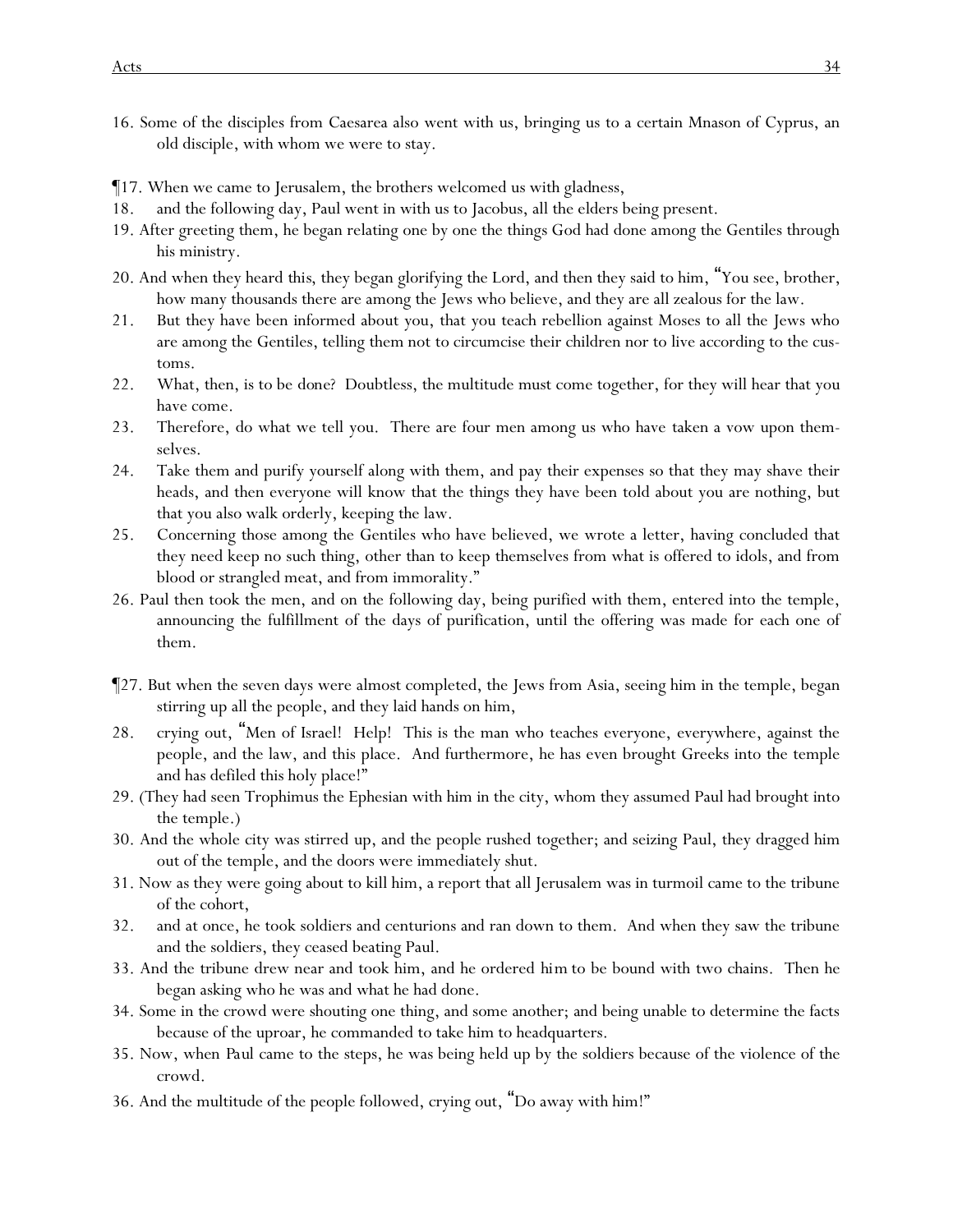- ¶37. Then, as he was about to be brought into the camp, Paul asked the tribune, "Is it allowed for me to speak to you?" And he replied, "Do you know Greek?
- 38. Aren't you the Egyptian who recently stirred up a rebellion and led 4,000 men who were assassins into the wilderness?"
- 39. Paul answered, "I am a man, a Jew, from Tarsus of Cilicia, a citizen of no mean city. I ask you to allow me to speak to the people."
- 40. And when he gave him permission, Paul stood on the steps and motioned with his hand to the people. And after a great quiet fell, he began addressing *them* in the Hebrew tongue, saying,

- ¶1. "Brothers and fathers, hear my defense, now *made* before *y*ou."
- ¶2. And when they heard that he addressed them in the Hebrew tongue, they grew even quieter. Then he said,
- ¶3. "I am a Jewish man, born in Tarsus of Cilicia, but brought up in this city at the feet of Gamaliel, educated in strict accordance with the law of *our* fathers, being zealous toward God, just as *y*ou all are today,
- 4. one who persecuted this Way to the death, binding and handing over to prisons both men and women,
- 5. as also the high priest can bear me witness, and the entire council, from whom also I received letters to the brothers, and I went to Damascus to bring those who were bound there to Jerusalem so that they might be punished.
- 6. But as I was on my way and drawing near Damascus, it came to pass about noon that a great light from heaven suddenly shone around me.
- 7. And I fell to the ground and heard a voice saying to me, 'Saul! Saul! Why are you persecuting me? '
- 8. And I answered, 'Who are you, sir?' And he said to me, 'I am Jesus the Nazarene, whom you are persecuting. '
- 9. Those with me saw the light and were terrified, but they did not hear the voice of him who spoke to me.
- 10. Then I said, 'What am I to do, sir?' And the Lord said to me, 'Get up and go to Damascus, and there you will be told of everything that is appointed for you to do. '
- 11. And since I could not see because of the brightness of that light, I was led by the hand by those with me, and I came to Damascus.
- 12. Then, a certain Ananias, a devout man according to the law and well-spoken of by all the Jews who lived there,
- 13. came and stood before me, and he said to me, 'Brother Saul, receive your sight!' And at that very moment, I could see him!
- 14. Then he said, 'The God of our fathers has chosen you to know His will, and to see the righteous one, and to hear the voice of his mouth,
- 15. that you should be his witness to all men of the things you have seen and heard.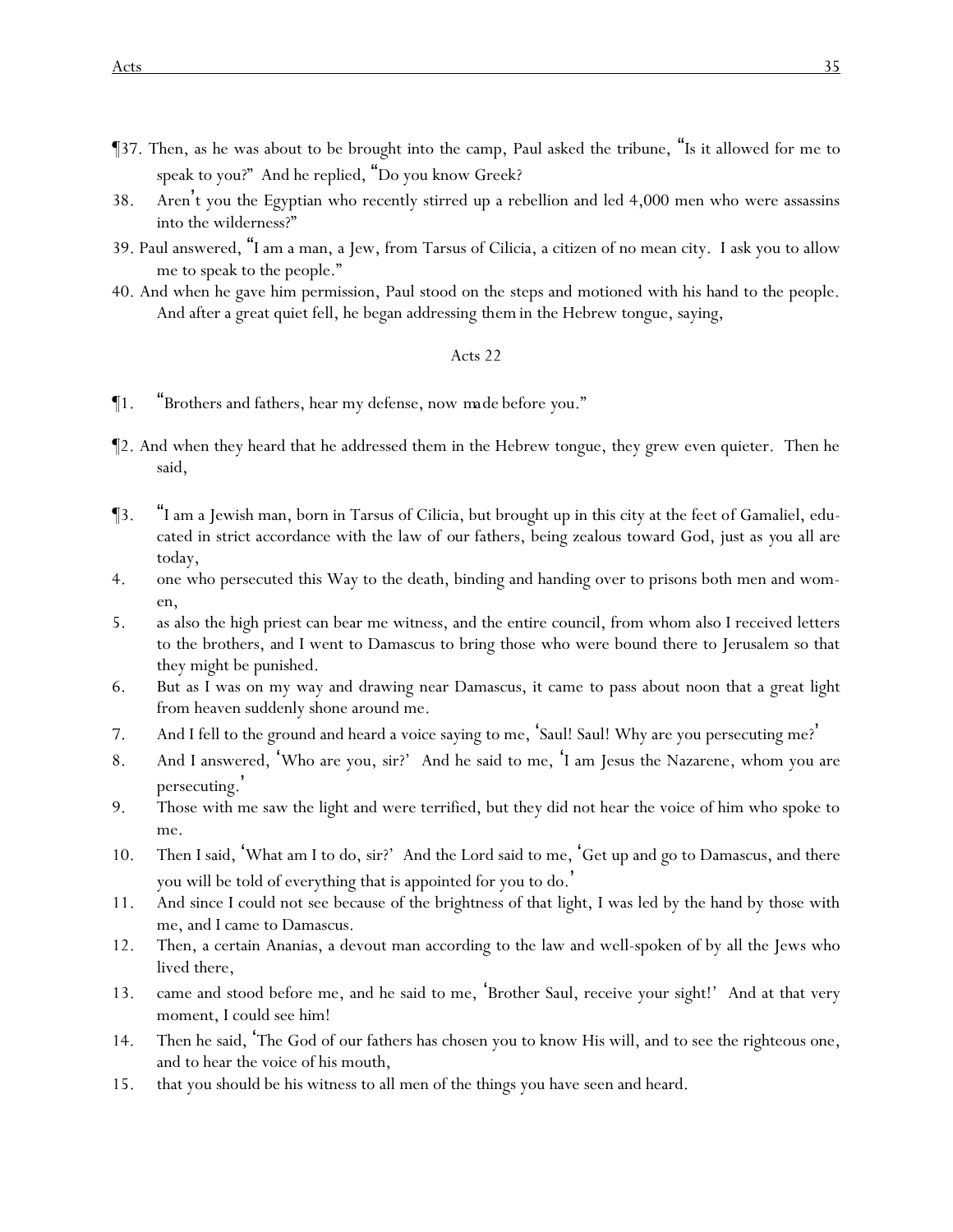- 16. So now, why are you waiting? Get up and be baptized, and wash away your sins, calling on the name of the Lord!'
- 17. Then, when I returned to Jerusalem, it came to pass that while I was praying in the temple, I fell into a trance,
- 18. and I saw him saying to me, 'Hurry and get out of Jerusalem at once because they will not receive your testimony about me. '
- 19. And I said, 'Lord, they know that in every synagogue, I used to imprison and beat those who believe on you.
- 20. And when the blood of your witness Stephen was shed, I myself was also standing by, and approving of his murder, keeping the garments of those killing him.'
- 21. But he said to me, 'Go! For I will send you far away, to Gentiles.'"
- ¶22. Now, they kept listening to him up until this statement, but then they raised their voices, saying, "Away with such a man from the earth! He isn't fit to live!"
- 23. And when they began crying out, and tearing off their garments, and throwing dust into the air,
- 24. the tribune ordered him to be brought into the camp and said that he should be interrogated with lashes to find out why they raged against him like that.
- 25. But as one stretched him out with straps, Paul said to a centurion standing by, "Is it lawful for *y*ou to scourge a man *who is* a Roman and uncondemned?"
- 26. And when the centurion heard *this*, he went to the tribune and reported it, saying, "Be careful what you are about to do. This man is a Roman."
- 27. Then the tribune came and said to him, "Tell me, are you a Roman?" And he said, "Yes."
- 28. And the tribune answered, "I acquired this citizenship with a large sum of money." And Paul answered, "But I, by birth."
- 29. Immediately, therefore, those about to interrogate him withdrew from him. And the tribune was also afraid, once he learned that he was a Roman, and he had bound him.
- ¶30. The next day, wanting to know for sure what he was being accused of by the Jews, *the tribune* released him from the bonds and commanded the chief priests and their whole Sanhedrin to appear, and then he brought Paul down and set *him*before them.

- ¶1. Fixing his eyes on the Sanhedrin, Paul said, "Men and brothers, to this day, I have lived my life in all good conscience toward God."
- 2. Then the high priest Ananias commanded those standing by him to strike his mouth.
- 3. Paul then said to him, "God is going to strike you, you whitewashed wall! Do you sit *there*, judging me according to the law, and then, contrary to the law, command me to be struck?"
- 4. Those standing by said, "Do you malign the high priest of God?"
- 5. Then Paul said, "I was unaware, brothers, that he is high priest. It is written, 'You shall not speak evil of a ruler of your people. ' "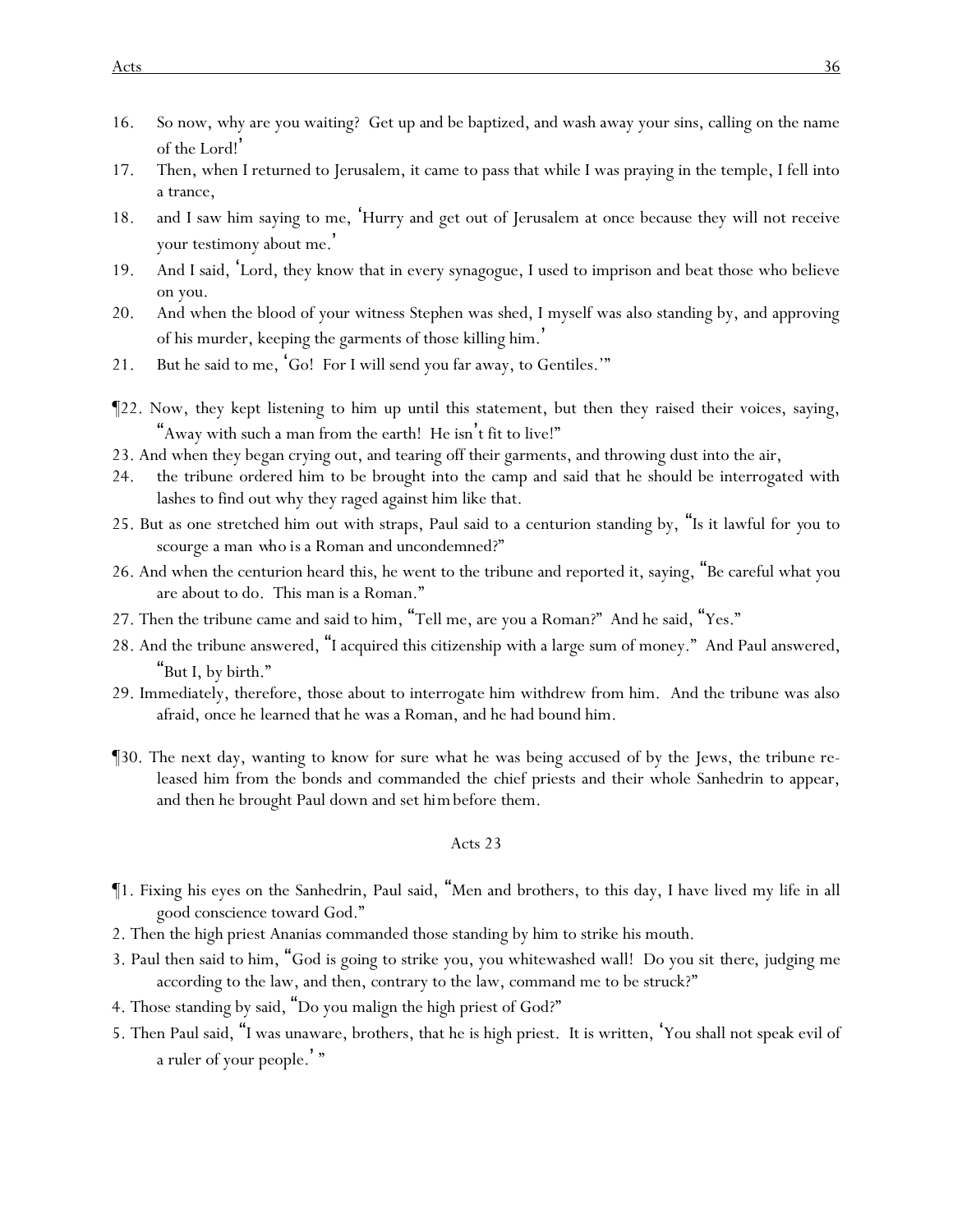- 6. Then Paul, knowing that one part were Sadducees and the other, Pharisees, cried out in the Council, "Men and brothers, I am a Pharisee, the son of a Pharisee. I am on trial concerning the hope and resurrection of the dead!"
- 7. And after he said this, there arose a dispute between the Pharisees and Sadducees, and the crowd was divided.
- 8. (The Sadducees say there is no resurrection, nor angel, nor spirit, but Pharisees acknowledge *them* all.)
- 9. And there was a great uproar, and the scribes who were of the part of the Pharisees rose up and began protesting bitterly, saying, "We find nothing wrong with this man! If a spirit or angel has spoken to him, we had better not fight against God!"
- 10. And when the dispute grew violent, the tribune, afraid lest Paul be torn apart by them, commanded the soldiers to go down and pull him out of their midst and take *him back* to headquarters.
- ¶11. The following night, the Lord stood by him and said, "Take courage, Paul. For as you have testified of things concerning me in Jerusalem, likewise you must also bear witness in Rome."
- ¶12. When day came, some Jews formed a conspiracy and bound themselves under an oath, saying they would neither eat nor drink until they had killed Paul.
- 13. There were more than forty men who were involved in this plot,
- 14. and they came to the chief priests and the elders and said, "We have bound ourselves under an oath, with a curse, to eat nothing until we kill Paul.
- 15. So now, *y*ou, together with the Sanhedrin, inform the tribune that tomorrow he should bring him down to *y*ou as if *y*ou would more thoroughly examine matters relating to him. But we are ready to kill him before he comes near."
- 16. But when Paul's sister's son learned of the ambush, he went and entered into the camp and reported *it* to Paul.
- 17. Then Paul called one of the centurions and said, "Take this young man to the tribune; he has something to tell him."
- 18. So he took him and led him to the tribune, and said, "The prisoner Paul called me and asked me to bring this young man to you because he has something to tell you."
- 19. Then the tribune took him by the hand and withdrew, and inquired privately, "What is it that you have to tell me?"
- 20. And he answered, "The Jews have agreed to ask you to bring Paul down to the Sanhedrin tomorrow, as though they have to more fully understand something about him.
- 21. But you must not be persuaded by them! More than forty men among them are lying in wait for him who have bound themselves with an oath to neither eat nor drink until they kill him. And now they are ready, waiting for your consent."
- 22. At this, the tribune let the young man go, instructing *him*, "Tell no one that you have made these things known to me."
- 23. And summoning certain two centurions, he said, "Make ready two hundred soldiers to go to Caesarea, with seventy horsemen and two hundred spearmen, at the third hour of the night,
- 24. and provide mounts so that Paul may be mounted, to bring *him*safely to Felix the Governor."
- 25. And he wrote a letter containing this message:
- ¶26. "Claudius Lysias to the most excellent Procurator, Felix. Greeting.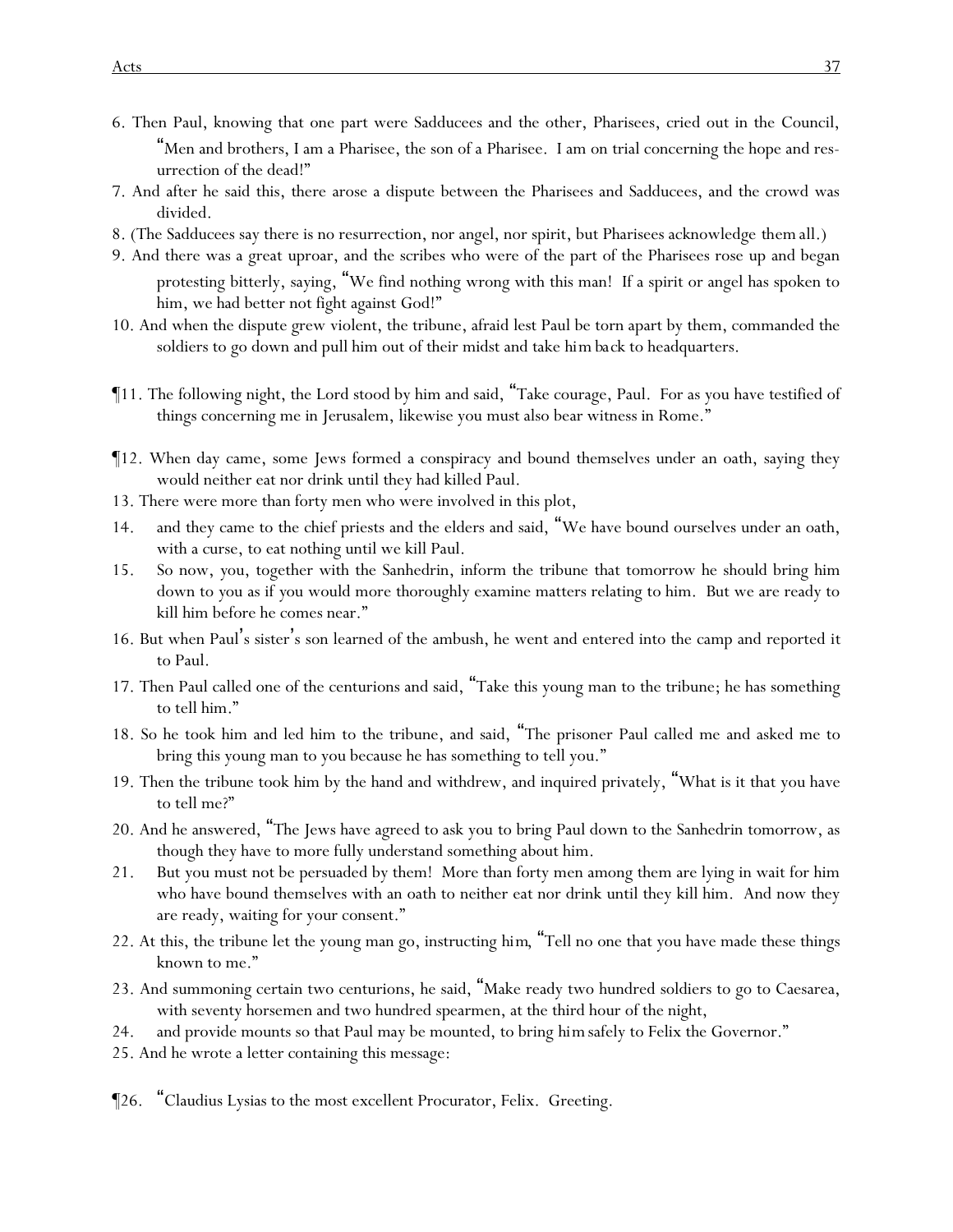- 27. This man was seized by the Jews, and when he was about to be killed by them, I came with soldiers and rescued him, upon learning that he is a Roman.
- 28. Then I brought him down to their Council, desirous to ascertain the reason they were accusing him.
- 29. I found that he was accused in regard to disputed matters of their law, and there was no accusation deserving of death or imprisonment.
- 30. But when it was brought to my attention that a plot against this man was about to be carried out by the Jews, I immediately sent *him* to you, also ordering the accusers to bring charges against him before you. Farewell."
- ¶31. The soldiers, therefore, following their orders, took Paul and brought *him* during the night to Antipatris.
- 32. And they returned to camp the next day, leaving the horsemen to go on with him,
- 33. who entered into Caesarea and delivered the letter to the governor, and presented Paul to him.
- 34. And when the governor had read *it*, he asked which province he was from, and when he learned that *he was* from Cilicia,
- 35. he said, "I will give you a hearing when your accusers arrive." And he ordered him to be kept in the Praetorium of Herod.

- 1. After five days, the high priest Ananias came down with the elders and a certain orator, Tertullus, who made known to the governor *the charges* against Paul.
- 2. And after he was summoned, Tertullus began to bring the charges, saying,
- ¶ "Enjoying great peace through you, and good order coming upon this nation through your foresight,
- 3. in both every way and every place we acknowledge it, most excellent Felix, with all gratitude.
- 4. However, that I not detain you any longer, I appeal to you to hear us briefly, in your graciousness.
- 5. We have found this man a pestilence, stirring up insurrection among all the Jews throughout the whole earth, a ringleader of the sect of the Nazarenes.
- 6. And when he attempted to desecrate the temple, we arrested him. *And we desired to judge him according to our law,*
- *7. but after the tribune Lysias ca me with great violence and took him out of our hands,*
- 8. *he commanded his accusers to come to you.*13 By examining him yourself, you will be able to ascertain all these things of which we accuse him."
- 9. Then the Jews also joined in the attack, asserting that these things were so.
- 10. And when the governor nodded to him to speak, Paul answered,

"Knowing *that* for many years you have been a judge to this nation, I do the more cheerfully make my defense concerning these things.

- 11. You can verify for yourself that there have been no more than twelve days since I went up to worship in Jerusalem,
- 12. and neither in the temple, nor in the synagogues, nor in the city did they find me disputing with anyone or causing a disturbance among the people.

<sup>&</sup>lt;sup>13</sup> The italicized portion is missing in some texts.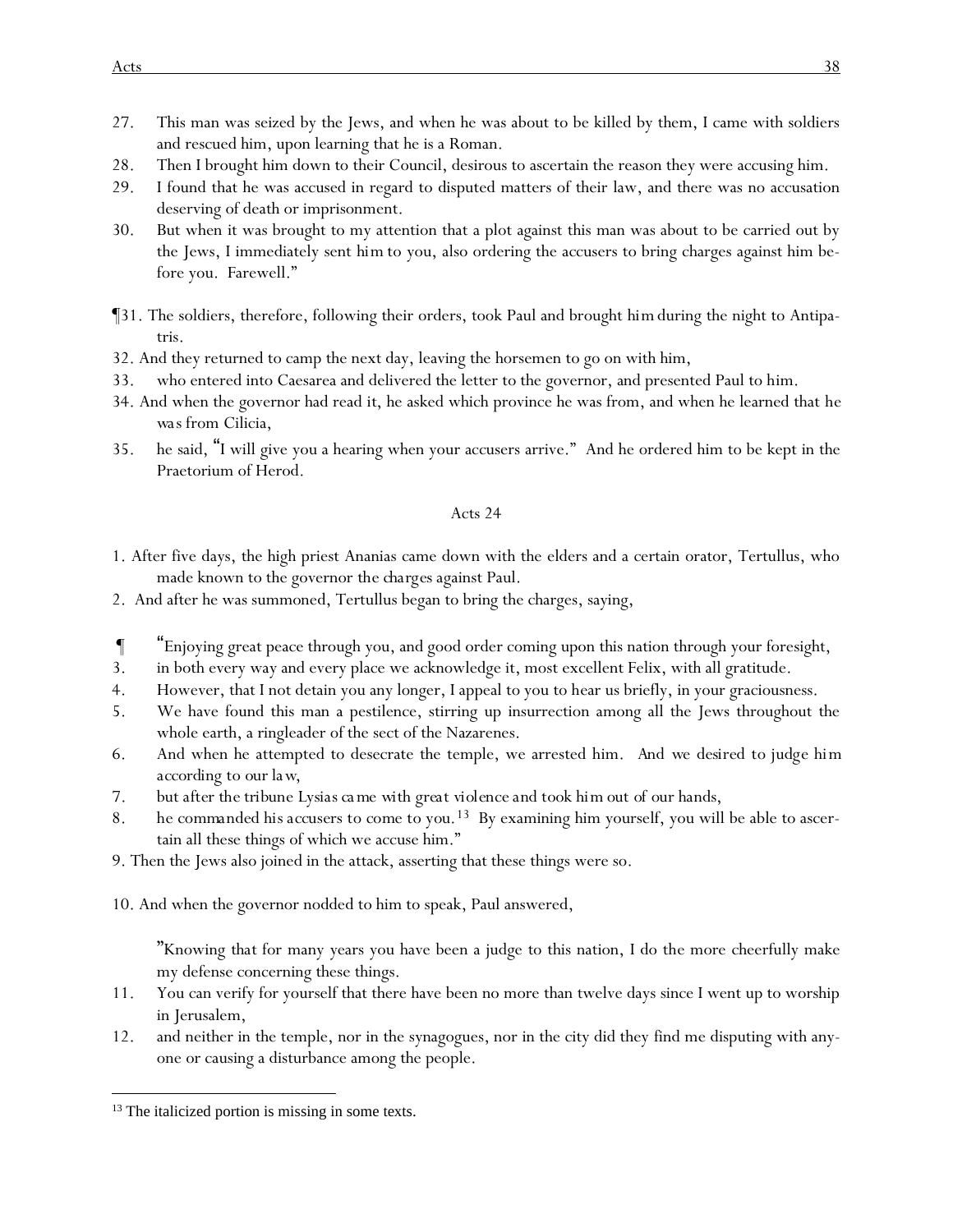- 13. Nor can they prove the things of which they now accuse me.
- 14. But this I do confess to you, that in the Way which they call heresy, I worship *our* fathers 'God, believing all things that are written in the law and the prophets,
- 15. having hope in God, which these men themselves also allow, that there will be a resurrection of the dead, of both the just and the unjust.
- 16. In light of this, I live so as to always keep a clear conscience toward God and men.
- 17. Now, after a number of years, I came to bring alms and offerings to my nation,
- 18. with which *gifts* some Jews from Asia found me, purified, in the temple, not with a crowd nor with an uproar.
- 19. Those ought to be here before you to accuse *me* if they have something against me.
- 20. Or let these, themselves, say what fault they found in me when I stood before the Council,
- 21. other than this one thing, which I voiced as I stood among them: 'I am being put on trial by *y*ou today for the resurrection of the dead.'"
- ¶22. When Felix heard these things, having more accurate knowledge concerning the Way, he put them off, saying, "When Lysias the tribune comes down, I will decide *y*our case."
- 23. Then he commanded the centurion to hold Paul, but that he should have liberty, and to forbid none of his company to serve or come to him.
- ¶24. And after some days, Felix came with Drusilla his wife, who was Jewish, and he summoned Paul and heard from him about faith in Christ.
- 25. And as he reasoned about righteousness, and self-control, and the coming judgment, Felix became afraid and answered, "Go your way, for now, and when I have opportunity, I will summon you."
- 26. At the same time, he was hoping that money would be given to him by Paul so that he might release him, and to this end, he sent for him often and conversed with him.
- 27. But after two years elapsed, Felix was succeeded by Porcius Festus, and wanting to do the Jews a favor, Felix left Paul in prison.

- 1. So, Festus came into the province, and three days later, he went up to Jerusalem from Caesarea.
- 2. And the high priest and the leaders of the Jews informed him against Paul, and pleaded with him,
- 3. asking a favor from him, that he might summon him to Jerusalem (planning an ambush to kill him on the way).
- 4. However, Festus replied *that* Paul should be kept in Caesarea, as he himself was about to depart *for there* shortly.
- 5. "Therefore," he said, "those among *y*ou who are able, come with *me*; if there is anything against this man, let them accuse him."
- ¶6. And after he had spent over ten days with them, he went down to Caesarea. The day following, he sat on the judgment seat and gave command for Paul to be brought in.
- 7. And when he arrived, the Jews who had come down from Jerusalem stood round about, leveling many serious charges against Paul, which they were unable to prove.
- 8. In his own defense, he said, "Neither against the law of the Jews, nor against the temple, nor against Caesar have I done any wrong."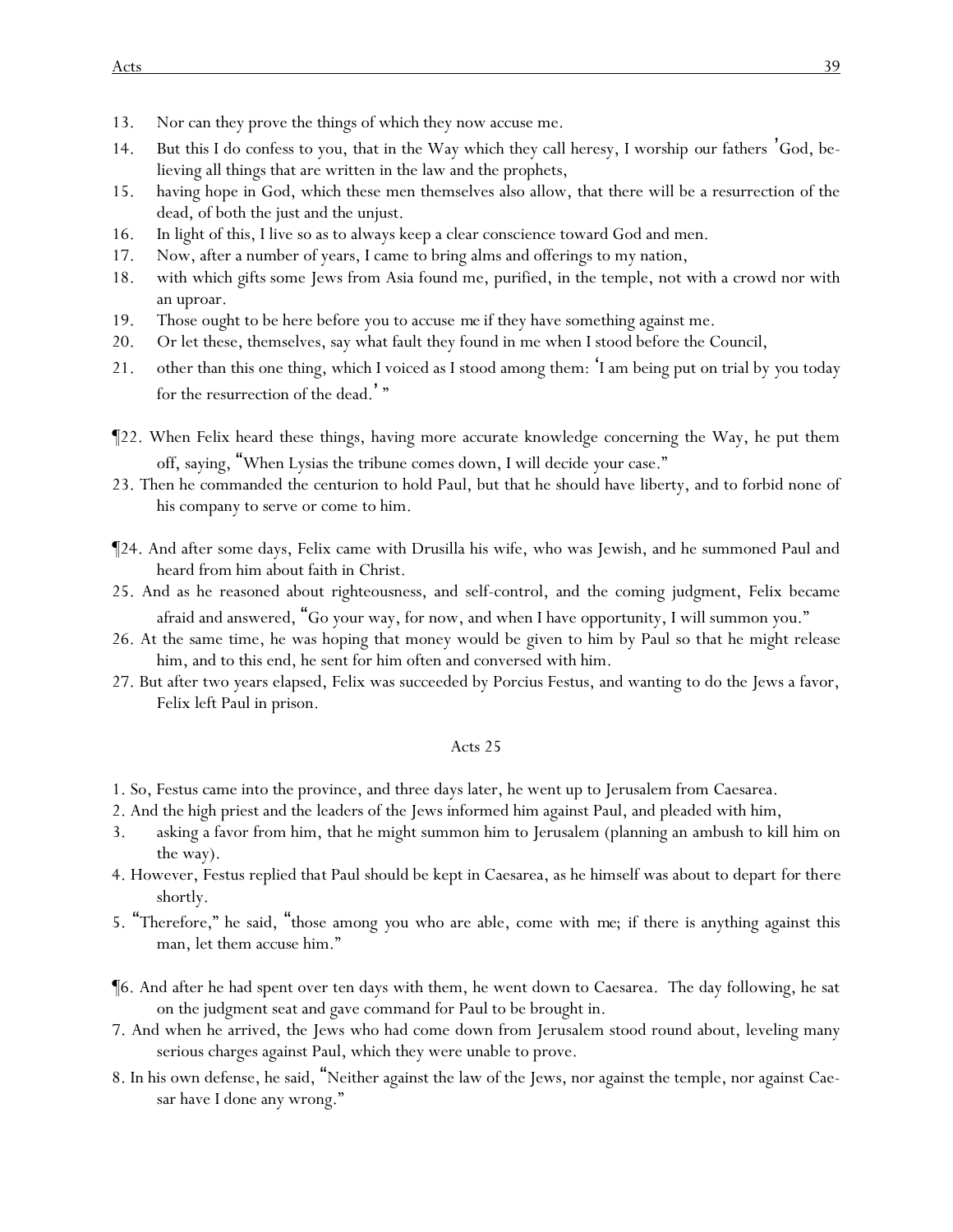- 9. But Festus, wanting to grant the Jews a favor, answered Paul and said, "Are you willing to go up to Jerusalem, there to be judged before me concerning these things?"
- 10. Then Paul said, "I stand at Caesar's judgment seat, where I ought to be judged. I have done the Jews no wrong, as you also very well know.
- 11. If I really am doing wrong or have done anything worthy of death, I refuse not to die, but if there is nothing to what these men accuse me of, no one can give me to them. I appeal to Caesar!"
- 12. Then, after Festus conferred with the council, he answered, "Appealed to Caesar, have you? To Caesar you shall go."
- ¶13. After some days had passed, King Agrippa and Bernice came to Caesarea to visit Festus.
- 14. And when they had spent many days there, Festus laid Paul's case before the king, saying, "There is a certain man left a prisoner by Felix,
- 15. about whom, when I was in Jerusalem, the chief priests and the Jewish elders informed *me*, asking for judgment against him.
- 16. I answered them that it is not the custom of Romans to give any man over to death as a favor before the accused have the accusers face to face and have an opportunity to defend *himself* against the charge.
- 17. So, when they were assembled here, I made no delay; the next *day*, I sat on the judgment seat and ordered the man to be brought in,
- 18. against whom, when the accusers stood up, they brought not one charge of the kind I was expecting,
- 19. but they had certain issues relating to their own religion against him, and about one Jesus who had died, whom Paul claimed to be alive.
- 20. And being uncertain about this controversy, I asked whether he was willing to go to Jerusalem and be judged there concerning these things.
- 21. But when Paul appealed to be kept in custody for a decision by Augustus, I ordered him to be held until I send him to Caesar."
- 22. Then Agrippa said to Festus, "I would hear the man myself." "Tomorrow, then," he said, "you will hear him."
- ¶23. The next day, Agrippa and Bernice came with great pomp and entered the audience hall, along with the tribunes and the most prominent men of the city, and Festus ordered Paul to be brought in.
- 24. Then Festus said, "King Agrippa, and all men present with us, consider this man, regarding whom the whole multitude of the Jews pleaded with me, both in Jerusalem and here, crying out that he ought not to live any longer.
- 25. But I found he had done nothing worthy of death, and when he appealed to Augustus, I decided to send him.
- 26. I have nothing definite to write to *our* lord about him. Therefore, I have brought him before *y*ou *all*, and particularly before you, King Agrippa, so that once the examination is made, I might have something to write.
- 27. For it seems unreasonable to me to send a prisoner *to Augustus* and not indicate the charges against him."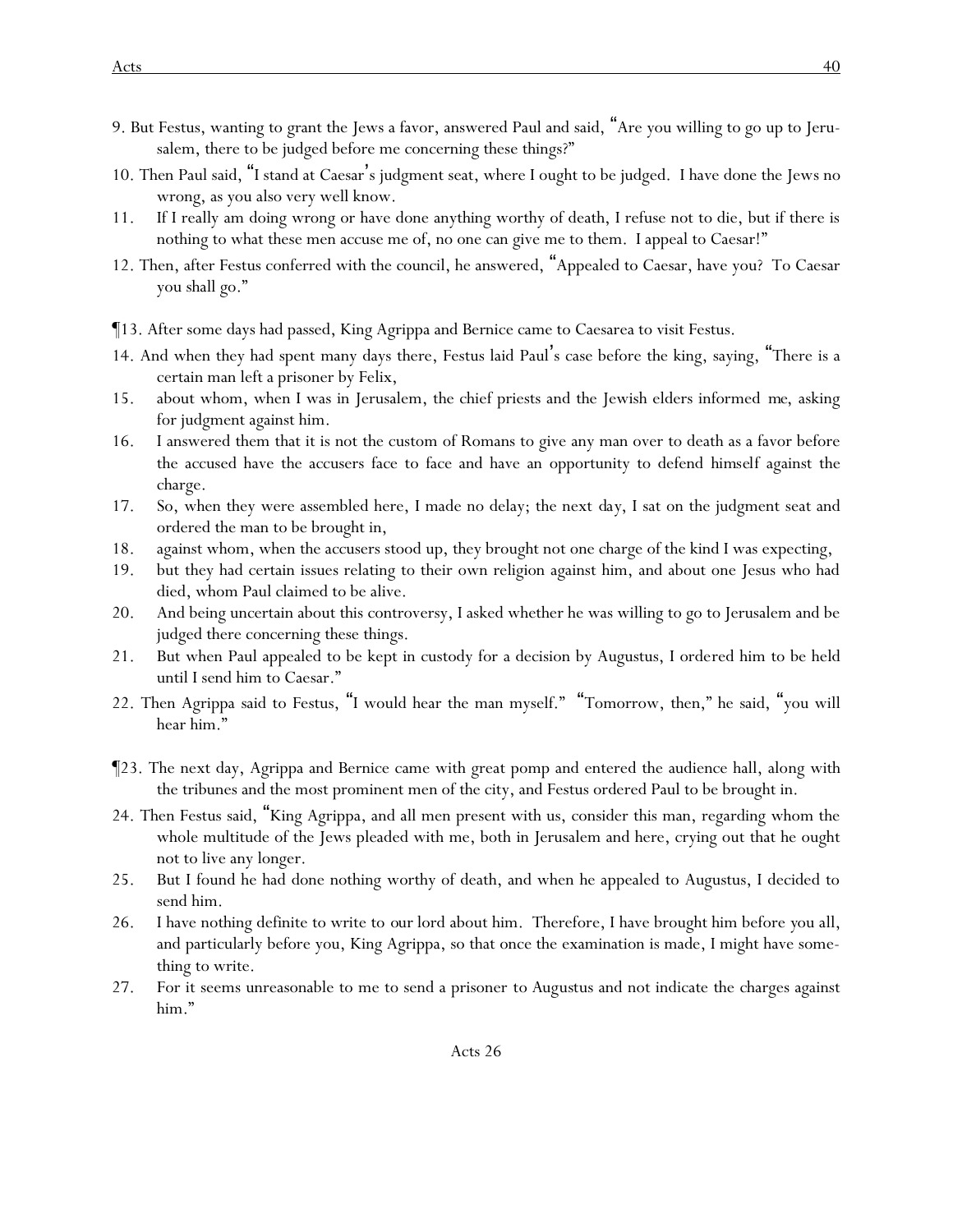- 1. Then Agrippa said to Paul, "It is granted to you to speak on your own behalf." Then Paul, extending his hand, began his defense:
- ¶2. "Concerning all these things of which I am accused by the Jews, King Agrippa, I consider myself blessed that I am about to defend myself before you today,
- 3. especially because you are acquainted with all things related to the customs and controversies of the Jews. Therefore, I beg you to hear me patiently.
- 4. My manner of life from youth, which was, from the beginning, among my people in Jerusalem, the Jews all know.
- 5. They have known me a long time, if they would testify, that according to the strictest sect of our religion, I lived a Pharisee.
- 6. And now I stand here, on trial because of the hope of the promise made by God to our fathers,
- 7. unto which our twelve tribes, earnestly serving *God* night and day, hope to attain for which hope, King Agrippa, I am accused by the Jews.
- 8. Why does it seem incredible to *y*ou that God raises the dead?
- 9. I actually thought in myself that I ought to do many things in opposition to the name of Jesus of Nazareth,
- 10. which I also did in Jerusalem. Many of the saints I myself locked up in prisons, having received authority from the chief priests, and when they were executed, I cast my lot against *them*.
- 11. And in all the synagogues, I frequently punished them, trying to make *them* blaspheme, and mad with excessive rage against them, I persecuted them even in cities outside *of Israel*.
- 12. With these intentions, I also made a journey to Damascus with authority and commission from the chief priests,
- 13. when at midday on the road, O King, I saw a light from heaven brighter than the sun shining around me and those traveling with me.
- 14. We all fell to the ground, and I heard a voice speaking to me and saying in the Hebrew tongue, 'Saul! Saul! Why do you persecute me? *It is* hard for you to kick against the pricks. '
- 15. Then I said, 'Who are you, sir?' And He said, 'I am Jesus, whom you persecute.
- 16. Rise and stand to your feet! I have appeared to you for this purpose: to appoint you *to be* a servant and a witness of the things you have seen and of the things I will show you,
- 17. delivering you from the people and *from* the Gentiles, unto whom I am sending you,
- 18. to open their eyes, turning them from darkness to light and from the power of Satan to God so that they might receive forgiveness of sins and a portion among those who are sanctified by faith that is in me.'
- 19. Afterward, O King Agrippa, I was not disobedient to the heavenly vision;
- 20. on the contrary, first to those in Damascus, and then in Jerusalem, and throughout the territory of Judea, and to the Gentiles, I tell *men* to repent and turn to God and do works meet for repentance.
- 21. This is why the Jews seized me in the temple and were trying to kill me.
- 22. Having had help from God, though, I stand fast until this day, testifying to both small and great, saying nothing except things that both the prophets and Moses said would come to pass:
- 23. that the Messiah would suffer, that *he would be* the first one raised from the dead, *and that* he would proclaim light to the people and to the Gentiles."
- ¶24. And as he thus defended himself, Festus spoke up in a loud voice, "You are out of your mind, Paul! Much learning is driving you mad!"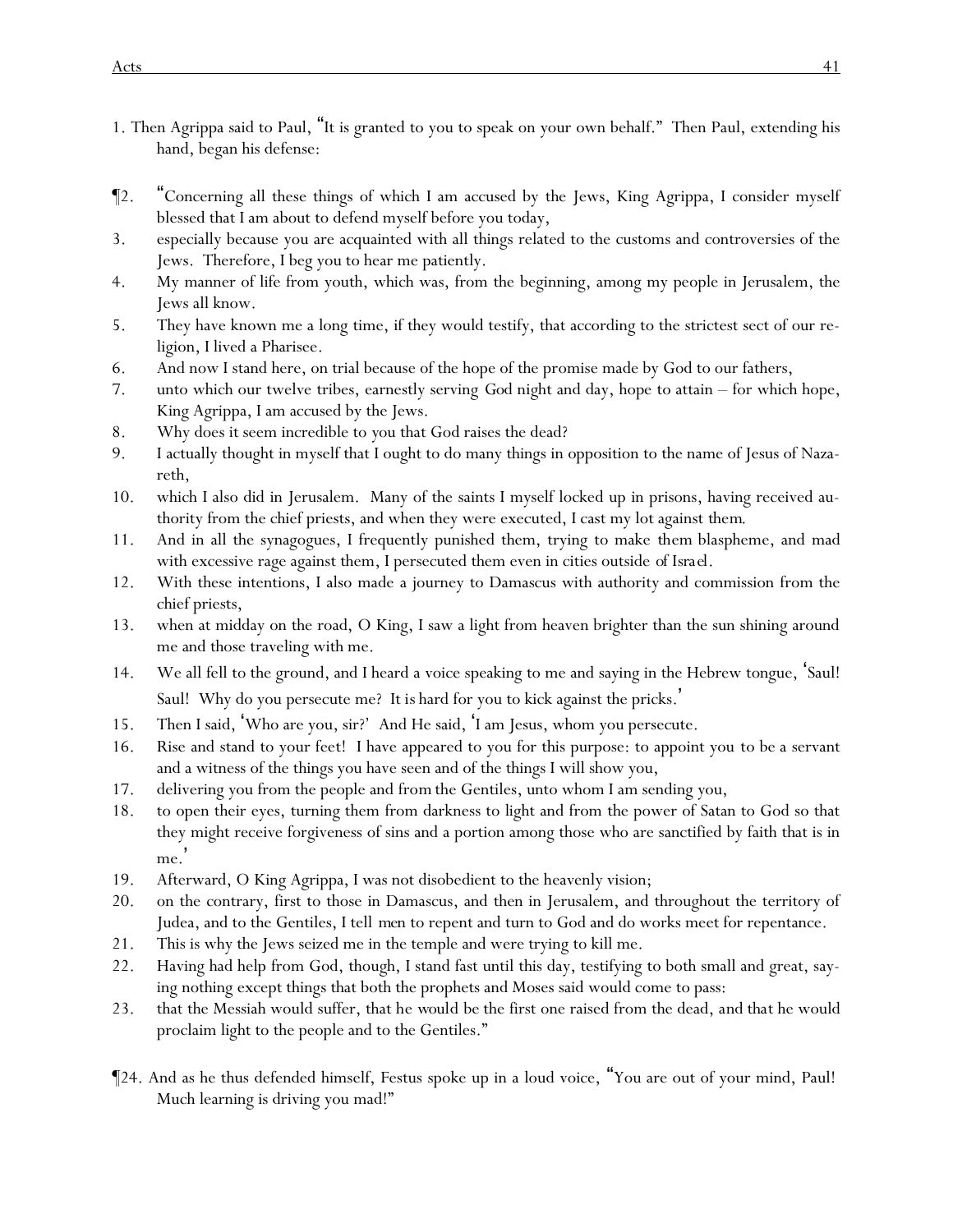- 25. But he said, "I am not mad, most noble Festus; on the contrary, the words I declare are true and rational.
- 26. The King knows about these things, before whom I speak boldly. I cannot believe that any of these things has escaped his attention, for this thing has not been done in a corner.
- 27. King Agrippa, do you believe the prophets? I know that you believe."
- 28. Agrippa said to Paul, "In a short time, you are persuading me to be a Christian."
- 29. Then Paul said, "I would to God that, whether short time or long, not only you, but also everyone listening to me today might become such a one as I am – except for these chains."
- ¶30. When he had spoken these things, the King arose, and the governor, and Bernice, and those sitting with them,
- 31. and they were talking to one another as they departed, saying, "This man is doing nothing worthy of death or imprisonment."
- 32. And Agrippa said to Festus, "This man could have been set free if he had not appealed to Caesar."

- 1. When it was decided that we should sail for Italy, they gave custody of Paul and some other prisoners to a centurion named Julius, of the Augustan Cohort.
- 2. And boarding a ship of Adramytium that was about to sail to places along Asia, we put out to sea accompanied by Aristarchus, a Macedonian from Thessalonica.
- 3. The next day, we put in at Sidon, and Julius, treating Paul kindly, gave *him* permission to go to his friends and receive *their* care.
- 4. From there putting out to sea, we sailed leeward of Cyprus because the winds were contrary.
- 5. And after sailing across open water by Cilicia and Pamphylia, we put in at Myra of Lycia.
- 6. And there, when the centurion had found a ship of Alexandria sailing for Italy, he boarded us on it.
- 7. Sailing slowly for a number of days, we arrived with difficulty off Cnidus, the wind not permitting us to go further, and then we sailed for Salmone under the lee of Crete.
- 8. And with difficulty making *our* way past it, we came to a certain place called Fair Havens, near which *lay* a city *called* Lasaea.
- ¶9. But much time having passed, and the voyage now being unsafe because the fast had already come and gone, Paul urged *them*,
- 10. saying to them, "Men, I sense that the impending voyage will be made with damage and much loss, not only to the cargo and ship, but also to our lives."
- 11. But the centurion was won over by the shipmaster and the shipowner rather than the things spoken by Paul.
- 12. And as the harbor was not suitable for wintering, the majority gave counsel to set sail from there, that perhaps they could make Phoenix to winter *there*, a Cretan harbor facing southwest and northwest.
- 13. And when a south wind blew gently, they weighed *anchor* and sailed along, close to Crete, supposing they had accomplished *their* purpose,
- 14. but not long after, a fierce wind called Euroclydon blew in against it,
- 15. and when the ship was caught up in it and could not withstand the wind, we gave way and were driven along.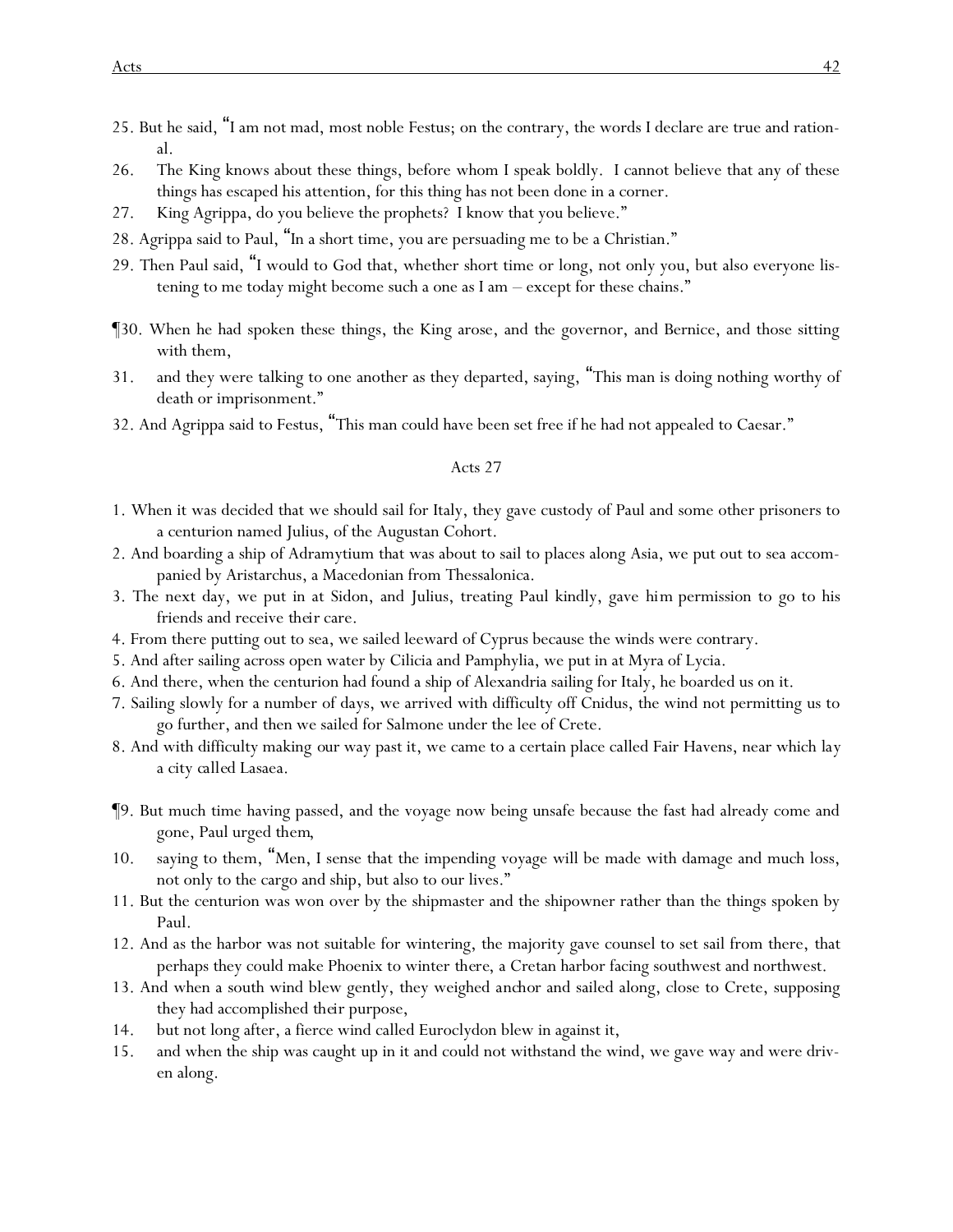- 16. And running under the lee of a certain island called Clauda, we were barely able to bring the *ship* '*s* boat under control,
- 17. and when they had set it out, they used ropes<sup>14</sup> to brace the ship, and fearing lest they run aground on the Syrtis, they lowered the kedge,<sup>15</sup> and in this manner were moved along.
- 18. But we being violently tossed by the storm, they soon began to jettison the cargo,
- 19. and on the third *day*, we began to heave the ship's tackle *overboard* with our own hands.
- 20. But when neither sun nor stars appeared for many days, and no small storm beset *us*, all remaining hope of our being saved was beginning to fade.
- 21. And when *they* had gone a long time without food, Paul then stood in their midst and said, "Men, *y*ou should have followed my advice not to put to sea from Crete and incur this damage and loss.
- 22. Yet now I urge *y*ou to take courage, for not one of *y*our lives will be lost, only the ship.
- 23. For this night an angel of God, whose I am and whom I serve, stood by me.
- 24. And he said, 'Do not be afraid, Paul. You must stand before Caesar, and behold, God has given you all those who sail with you. '
- 25. So, take heart, men! For I believe God, that it will happen just as it was told me.
- 26. But we must run aground on a certain island."
- ¶27. Now when the fourteenth night came, as we were driven across the Adriatic, about midnight, the sailors suspected that they were nearing some land.
- 28. So they sounded, and they found twenty fathoms, and after they had gone a little further, they sounded again and found fifteen fathoms.
- 29. Then, fearing that perhaps we might run aground on rocks, they cast four anchors down from the stern, and prayed for day to come.
- 30. When some of the sailors set out to escape from the ship, lowering the *ship* '*s* boat to the sea under pretext that they intended to drop anchors from the bow,
- 31. Paul said to the centurion and the soldiers, "Unless these men stay in the ship, *y*ou cannot be saved."
- 32. At that, the soldiers cut the ropes to the *ship* '*s* boat and let it drift off.
- 33. When it was almost daylight, Paul urged everyone to take food, saying, "Today is the fourteenth day *y*ou have looked for *respite* and continued without eating, taking nothing.
- 34. Therefore, I urge *y*ou to take food; this is for *y*our survival, and there will not fall a hair from the head of any one of *y*ou."
- 35. When he had said these things, he took bread and gave thanks to God before them all, and after breaking it, he began to eat.
- 36. Then were they all encouraged, and took food themselves.
- 37. (We were, in total, 276 souls in the ship.)
- 38. And when they were filled with food, they began lightening the ship *by* throwing the grain into the sea.
- 39. When daylight was come, they did not recognize the area, but they noticed a bay with a beach, onto which they decided to run the ship ashore, if possible.
- 40. So, slipping the anchors and leaving *them* to the sea, simultaneously loosing the rudder pendants, they hoisted the foresail to the wind and headed for the beach,
- 41. but they ran the ship aground when they struck a point of land; the prow stuck fast and remained unmovable, and the stern was broken up by the force of the waves.

<sup>&</sup>lt;sup>14</sup> Meaning unclear. Possibly, "cables" or "supports". Literally, "helps".

<sup>&</sup>lt;sup>15</sup> Meaning unclear. Literally, "object" or "thing".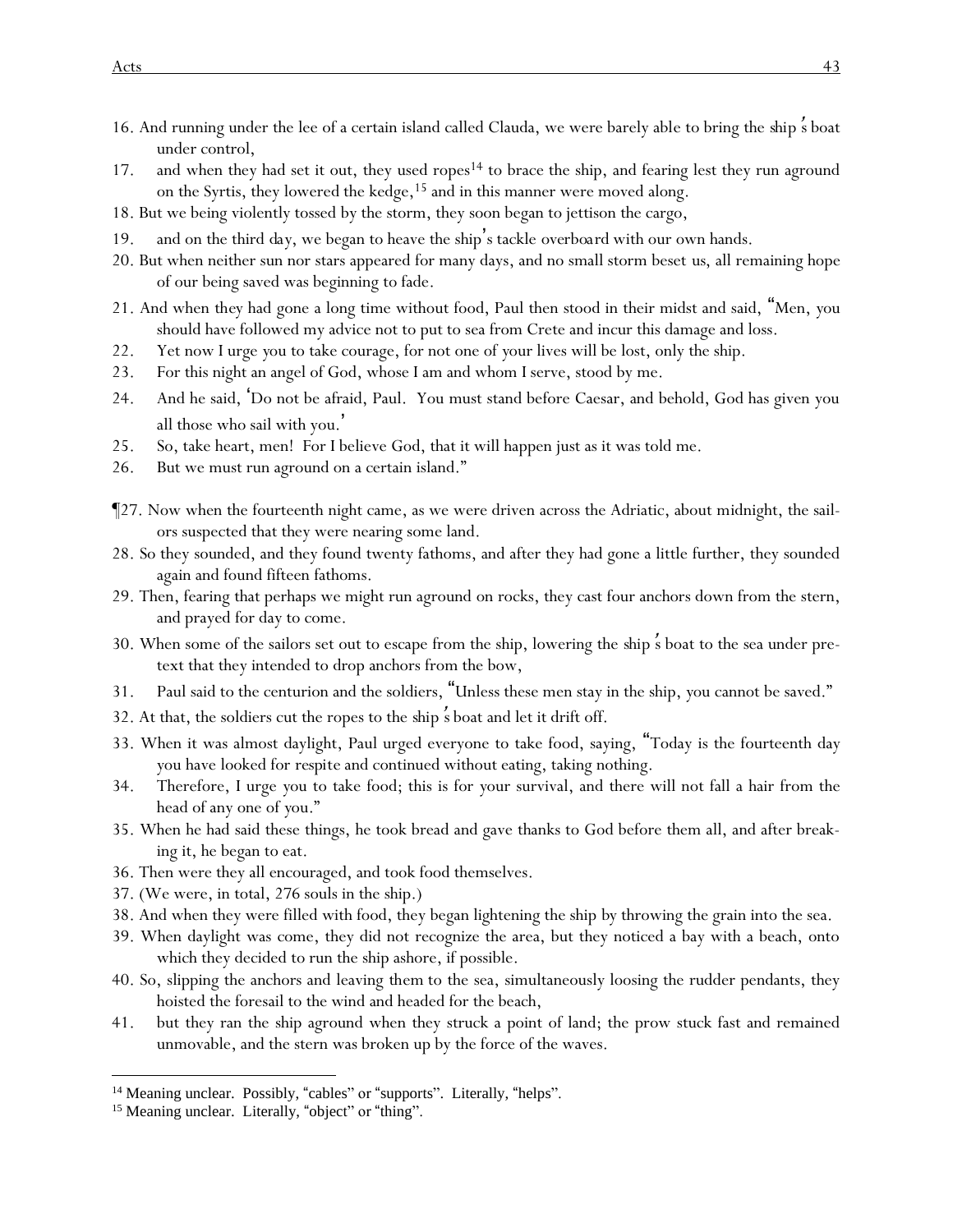- 42. And the soldiers 'intention was to kill the prisoners so that no one could swim away and escape,
- 43. but the centurion, wanting to save Paul, kept them from *their* purpose, and then he commanded those who could swim to jump overboard first and head for shore,
- 44. and then the rest, some on planks and some on pieces of the ship. And thus, all were safely brought to land.

- 1. After making it to safety, they learned then that the island was called Melita.
- 2. And the Barbarians showed us no little kindness; they welcomed us all and lit a fire because it had begun to rain, and because of the cold.
- 3. Paul gathered up a bundle of sticks, and when he put them on the fire, a viper came out because of the heat and fastened onto his hand.
- 4. And when the Barbarians saw the beast hanging from his hand, they began saying to one another, "No doubt, this man is a murderer, whom, though saved from the sea, Dike<sup>16</sup> has not allowed to live."
- 5. But he shook the beast off into the fire, and suffered no harm.
- 6. They kept waiting for him to swell up or suddenly fall down, dead. But after waiting for a long time and seeing nothing unusual happen to him, they changed their minds and began saying he was a god.
- ¶7. In the surrounding area were fields belonging to the chief of the island, named Publius, who received us as one would a friend, and lodged us for three days.
- 8. Now, it happened that Publius 'father was bedridden, taken with fever and dysentery, to whom Paul went in, and when he had prayed, he laid his hands on him and healed him.
- 9. After this happened, the rest *of the people* on the island who were sick also came to *Paul*, and they were healed.
- 10. Then they honored us with many gifts, and when we put to sea, they gave us the things *we* needed.
- ¶11. So, after three months, we put to sea in an Alexandrian ship that had wintered at the island, with the insignia of the Dioscuri.<sup>17</sup>
- 12. And we put in at Syracuse and remained there three days.
- 13. From there, making a circuit, we arrived at Rhegium, and after a day, a south wind having come up, we came on the second day to Putioli
- 14. (where we found brothers, and we were asked to stay with them seven days). And thus, we went on toward Rome.
- 15. And when the brothers from there heard about us, they came as far as the Forum of Appius and Three Taverns to meet us, for whom, when Paul saw *them*, he thanked God and took courage.
- ¶16. Then, when we came to Rome, the centurion turned the prisoners over to the camp commander, but Paul was given permission to live by himself, with the soldier who was guarding him.
- ¶17. And it came to pass after three days that Paul called together those who were leaders of the Jews. When they were come together, he said to them, "Men and brothers, I, having done nothing against

<sup>&</sup>lt;sup>16</sup> Goddess of justice.

<sup>&</sup>lt;sup>17</sup> Literally, "sons of God" (that is, of Zeus). A reference to Castor and Pollux, twin sons of Zeus and a human princess, Leda.